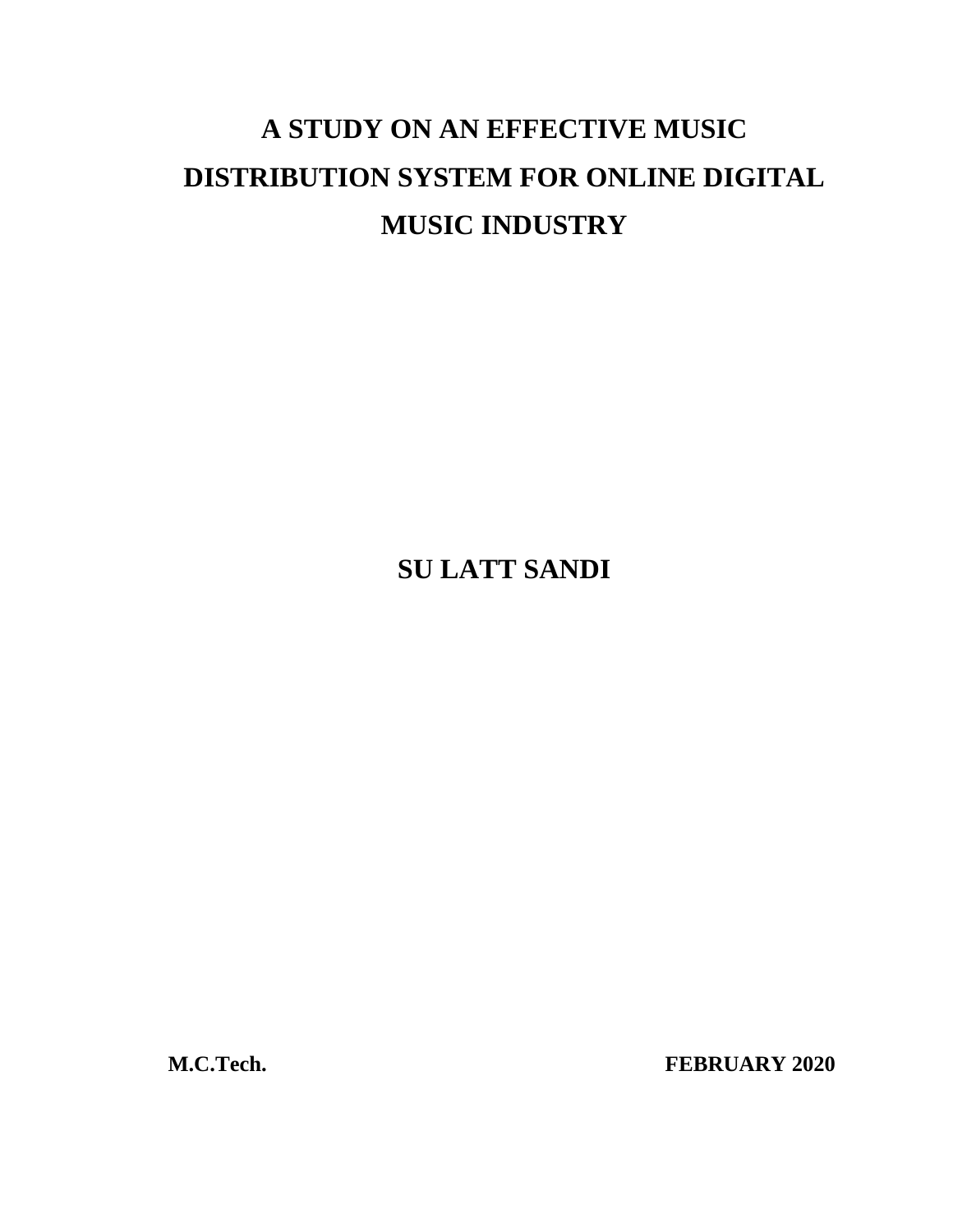# **A STUDY ON AN EFFECTIVE MUSIC DISTRIBUTION SYSTEM FOR ONLINE DIGITAL MUSIC INDUSTRY**

**By**

**Su Latt Sandi**

**B.C.Tech.**

## **A Dissertation Submitted in Partial Fulfillment of the Requirements for**

**the Degree of**

**Master of Computer Technology**

**(M.C.Tech.)**

**University of Computer Studies, Yangon**

**February 2020**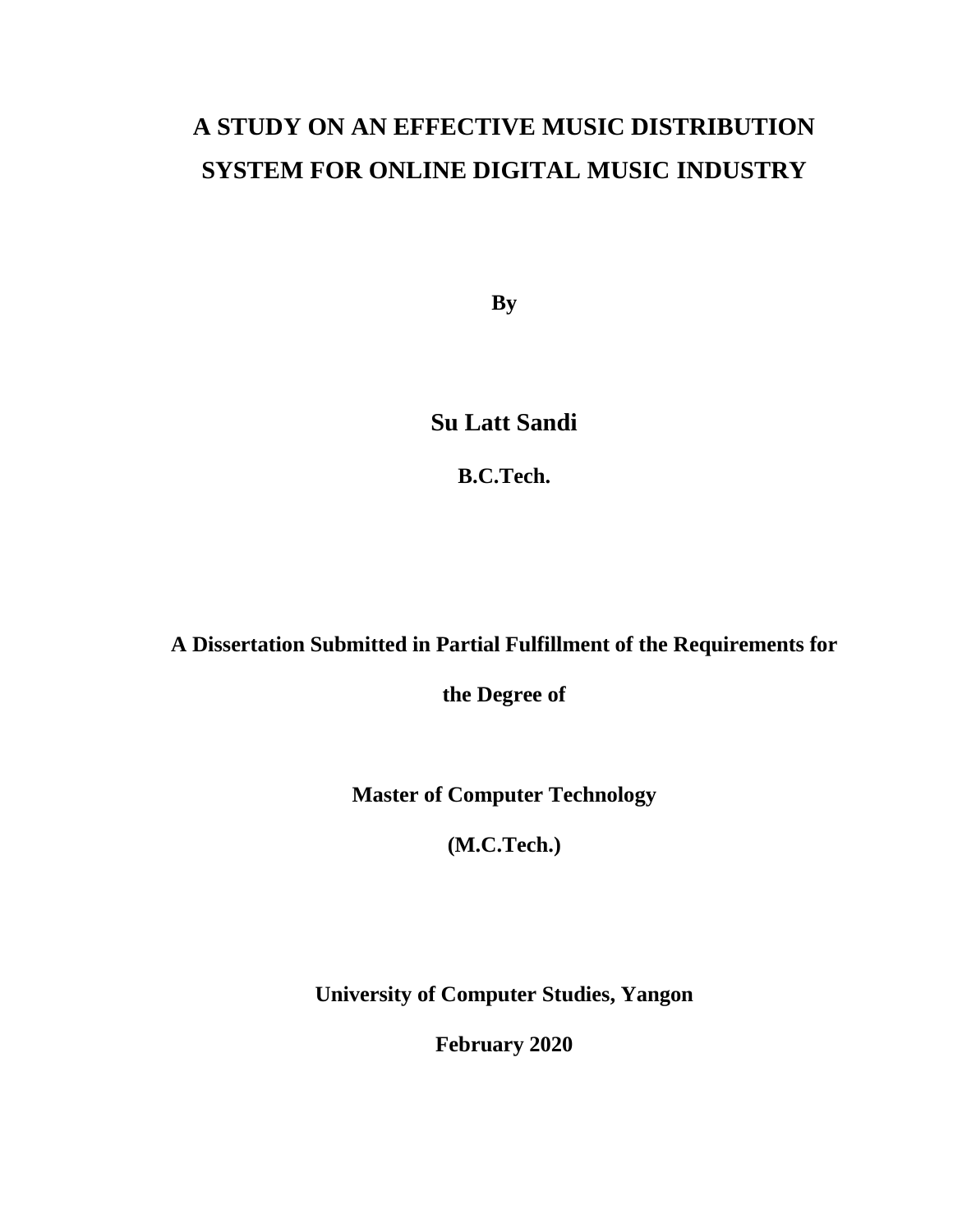## **ACKNOWLEDGEMENTS**

<span id="page-2-0"></span>Firstly, I am using this opportunity to express my gratitude to my parents who are the most important persons for me. I am thankful for their aspiring guidance, invaluable constructive criticism, and friendly advice throughout the whole of my life.

I would like to show sincere thanks to Dr. Mie Mie Thet Thwin, Rector of the University of Computer Studies, Yangon, for kindly giving me this opportunity and leading me working on a diverse exciting thesis.

My special thanks are passed to Dr. Khin Than Mya, Professor and Head of the Faculty of Computer Systems and Technologies, University of Computer Studies, Yangon, for her invaluable guidance and administrative support.

I would also like to express my gratitude to Dr. Thet Thet Khin, Professor and Course coordinator of the Master (thesis) course of the University of Computer Studies, Yangon, who shared her pearls of wisdom and supported with required components during the course of this thesis.

I would like to express my warm special thanks to my supervisor, Dr. Twe Ta Oo, Lecturer, Faculty of Computer Systems and Technologies, for encouraging on my research and for her priceless comments and suggestions. Her support, guidance, and overall insights in this audio scrambling field have made this an inspiring experience for me.

I would also like to give my appreciation and sincere honor to Daw Aye Aye Khine, Head of the Department of Language, University of Computer Studies, Yangon, for her kindly checking and editing my thesis from the language point of view.

I am also very thankful to Dr. Khin Mar Soe, Professor, Natural Language Processing Lab, University of Computer Studies, Yangon, and Dr. Wynn Htay, Principal of Japan IT and Business College, for enriching my ideas. They are more than generous with their expertise and precious time for reviewing my thesis.

I am also very grateful to all of my teachers from the University of Computer Studies, Yangon, for their valuable comments, suggestions, helpful hints, and fullest cooperation during the seminars of my thesis.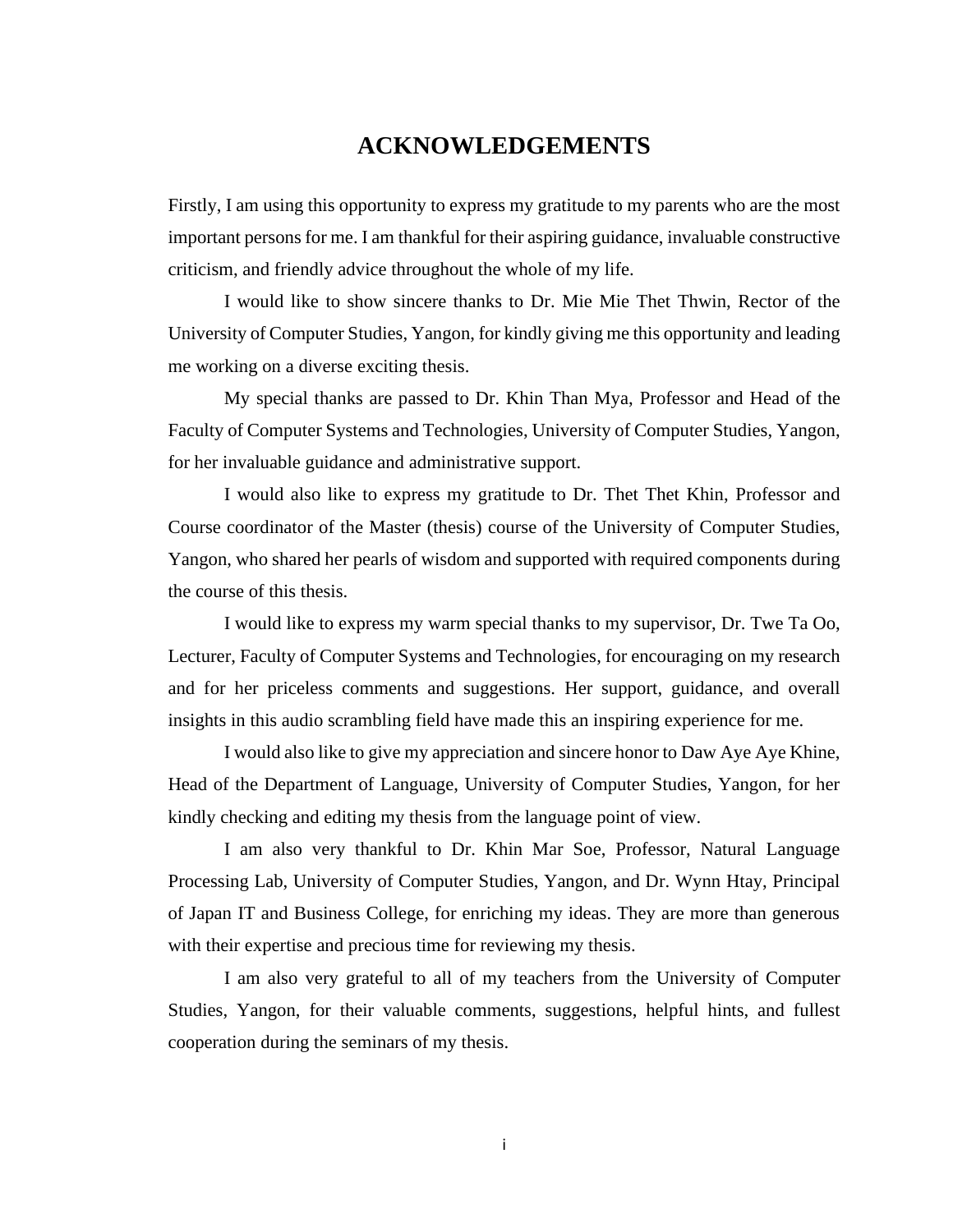Last but not least, I am sincerely grateful and give special thanks to my parents and friends who believed in me, push, and advised me to complete my thesis and everyone who shared their truthful and illuminating views on a number of issues related to the thesis.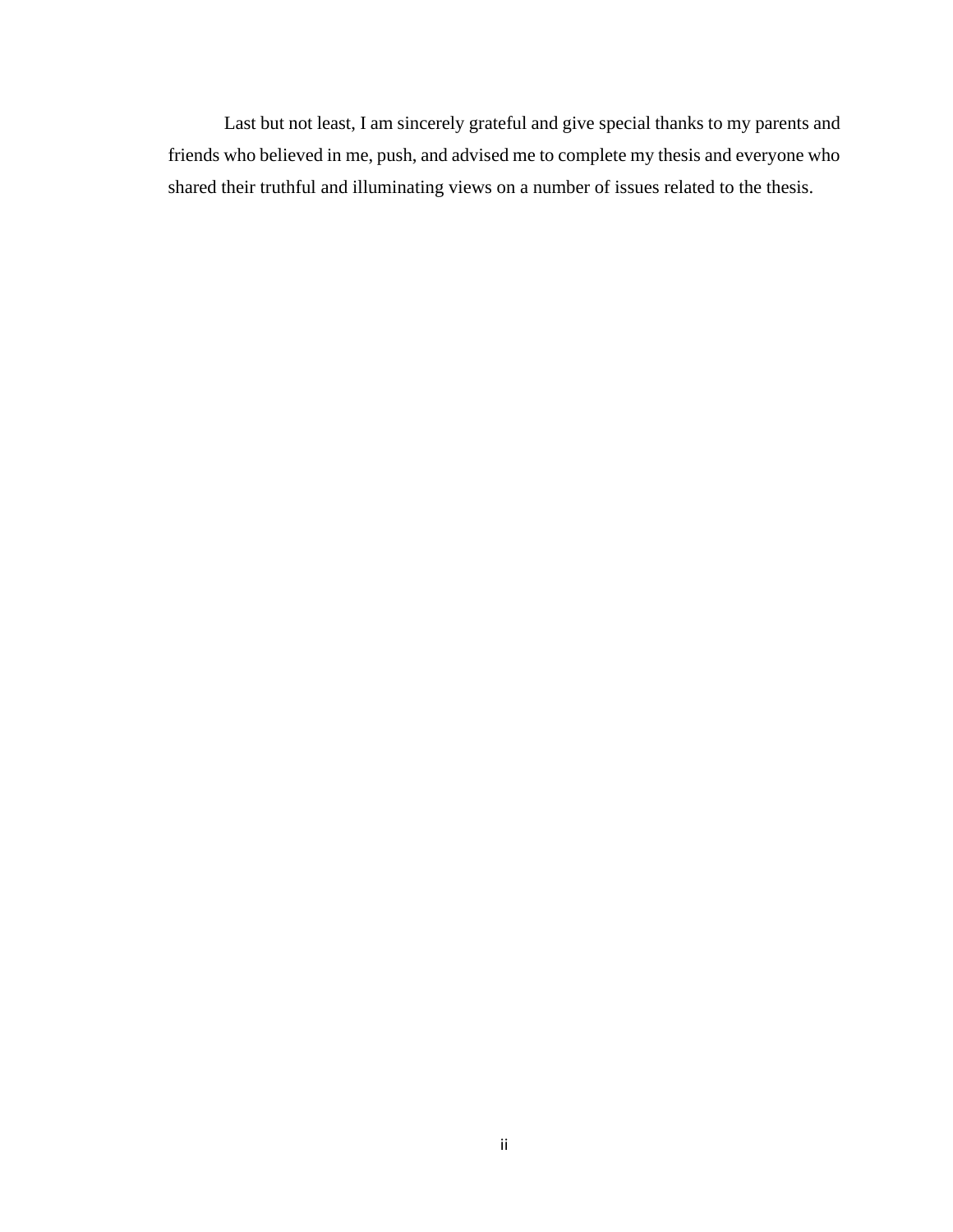### **ABSTRACT**

<span id="page-4-0"></span>Due to the vast improvements in the Internet and telecommunication technologies and digital multimedia platforms, the music industry has already been moving into online space successfully these days. Services of digital music market such as online streaming, downloading, and online music stores are extremely popular among young consumers.

Online music distribution brings several benefits such as less coordination and distribution costs for distributors, and cost and time effectiveness for buyers. Along with the benefits, it has also brought some challenges: how to securely distribute songs online, how to control illegal access to songs, how to share teaser/sample music for potential buyers to taste the songs. The proposed system in this thesis is intended to satisfy the above requirements of online digital music industry.

The proposed system is developed based on the interesting relation between the Discrete Wavelet Transform (DWT) and the human auditory system. To understand the proposed method properly, detail and approximation coefficients resulting from the DWT decomposition of an audio/music signal should be clearly understood. The details are the high-frequency components of an audio signal, while the approximations correspond to the low-frequency components. The normal human ear is usually most sensitive in the lowfrequency range. Thus, the approximation coefficients are more important for audio quality. Slight modification on those coefficients will severely degrade the audio quality, and whereas the details are not that much sensitive to the human ear.

Based on the above nature of the DWT, the proposed system is developed as follows. An audio/music signal is first broken down into different DWT wavelet layers. Then, the proposed audio scrambling method is applied on each layer with different keys from a pre-generated key table. The resulting music signal with scrambled detail coefficients has degraded quality but is still understandable the lyrics and the essence of the music. Thus, it can be used as teaser for potential buyers. Otherwise, if stronger security is needed for music distribution to buyers, only the approximations (or) all coefficients can be scrambled. This will yield the music with very low quality which is nearly noisy. Without knowing the keys, anyone can never restore the original music quality. In this way, unauthorized access to music can also be efficiently controlled.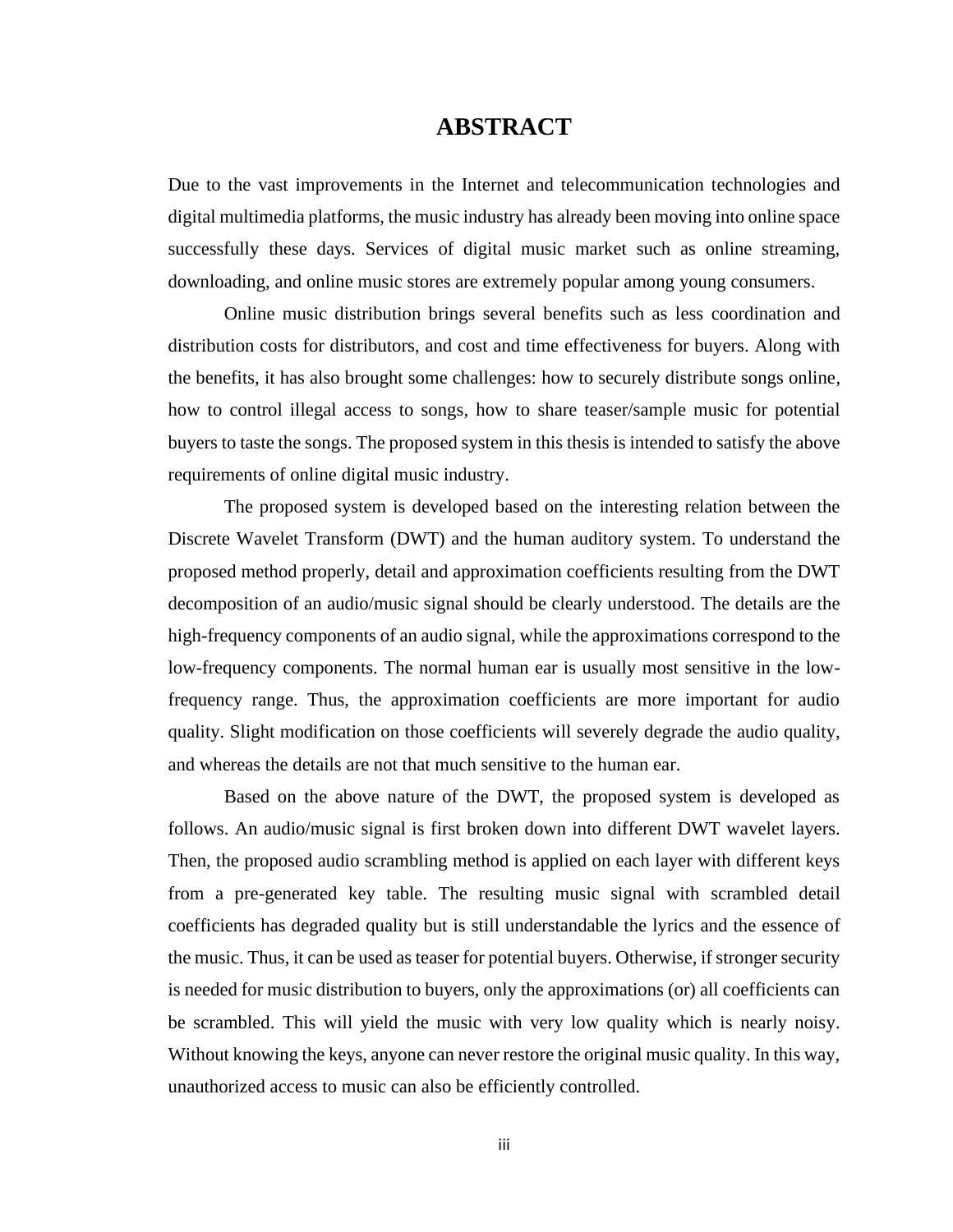The proposed system is implemented in MATLAB R2017a. Experimental results show that the proposed method is simple to implement and very effective in terms of low computational complexity and fast execution time. In addition, it supports flexible direct control on the music quality. Thus, the proposed system is applicable for online digital music industry.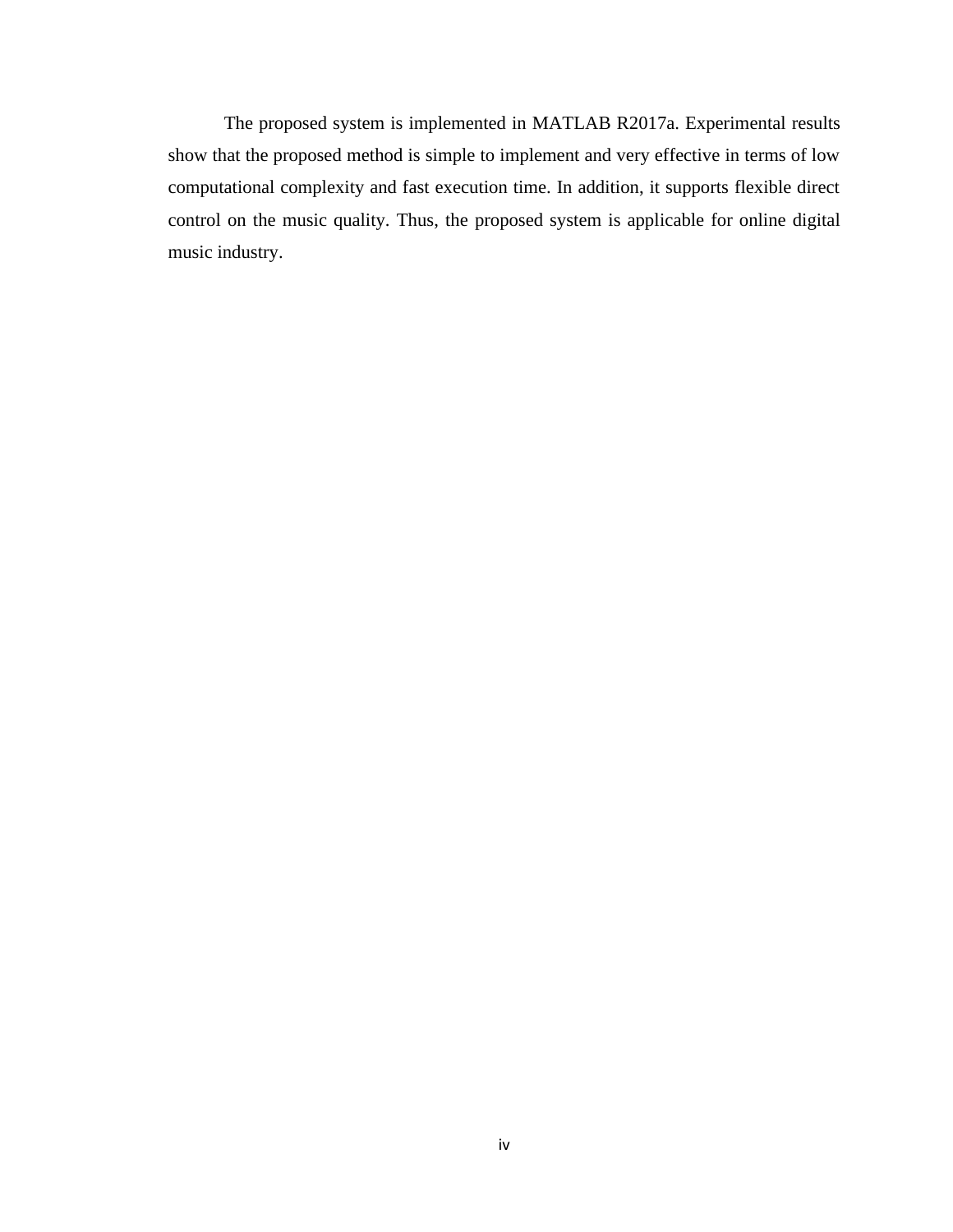## **TABLE OF CONTENTS**

<span id="page-6-0"></span>

| 1.1 |       |  |
|-----|-------|--|
| 1.2 |       |  |
| 1.3 |       |  |
| 1.4 |       |  |
|     |       |  |
| 2.1 |       |  |
| 2.2 |       |  |
| 2.3 |       |  |
| 2.4 |       |  |
| 2.5 |       |  |
|     |       |  |
|     |       |  |
| 3.2 |       |  |
|     | 3.2.1 |  |
|     | 3.2.2 |  |
|     | 3.2.3 |  |
| 3.3 |       |  |
| 3.4 |       |  |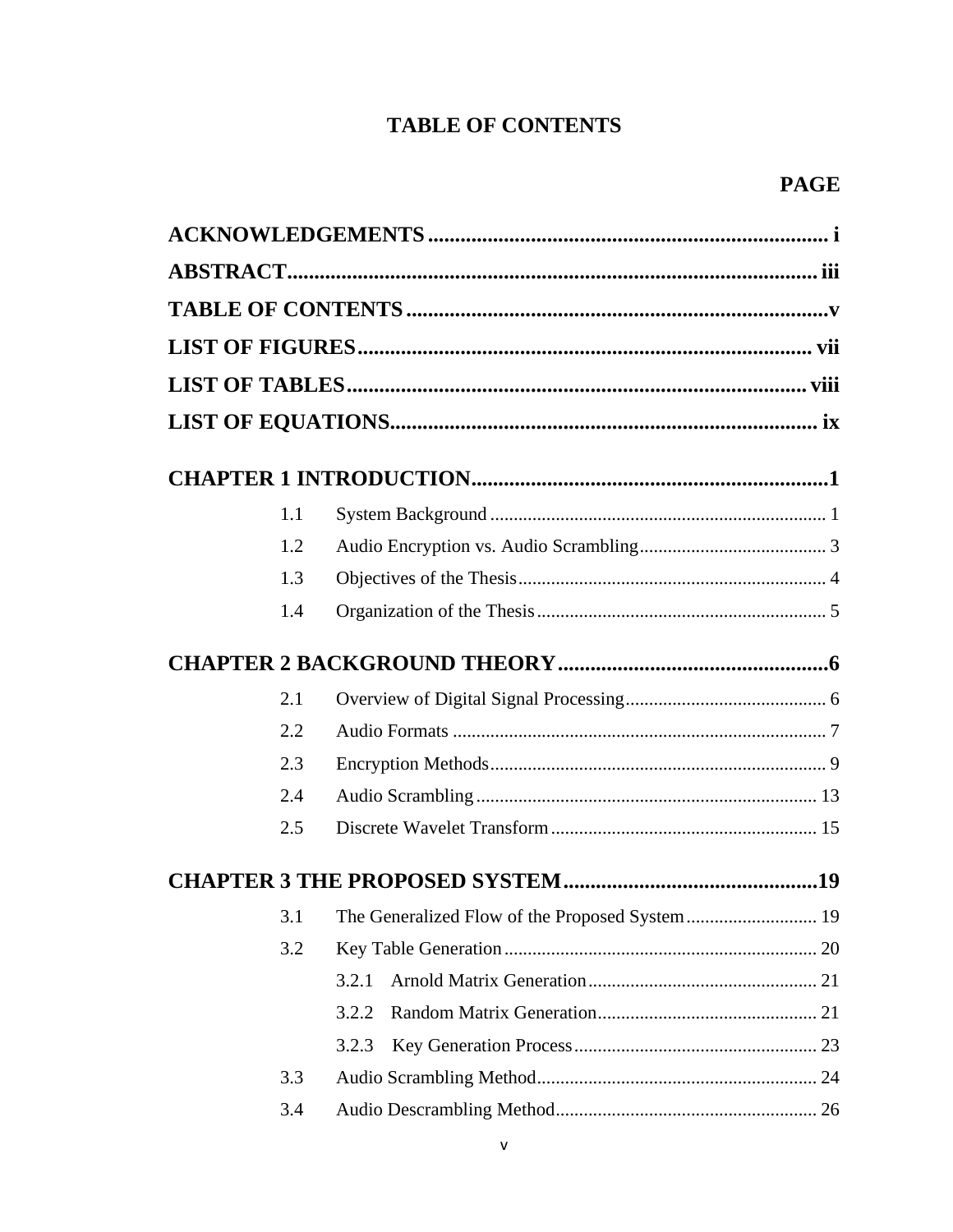| 4.1 |                                                         |     |
|-----|---------------------------------------------------------|-----|
|     |                                                         |     |
|     |                                                         |     |
| 4.2 | Effects of Scrambled Wavelet Layer on Audio Quality  29 |     |
| 4.3 |                                                         |     |
|     |                                                         |     |
|     |                                                         |     |
|     |                                                         |     |
| 4.4 |                                                         |     |
| 4.5 |                                                         |     |
|     |                                                         |     |
| 5.1 |                                                         |     |
|     |                                                         |     |
|     |                                                         | .48 |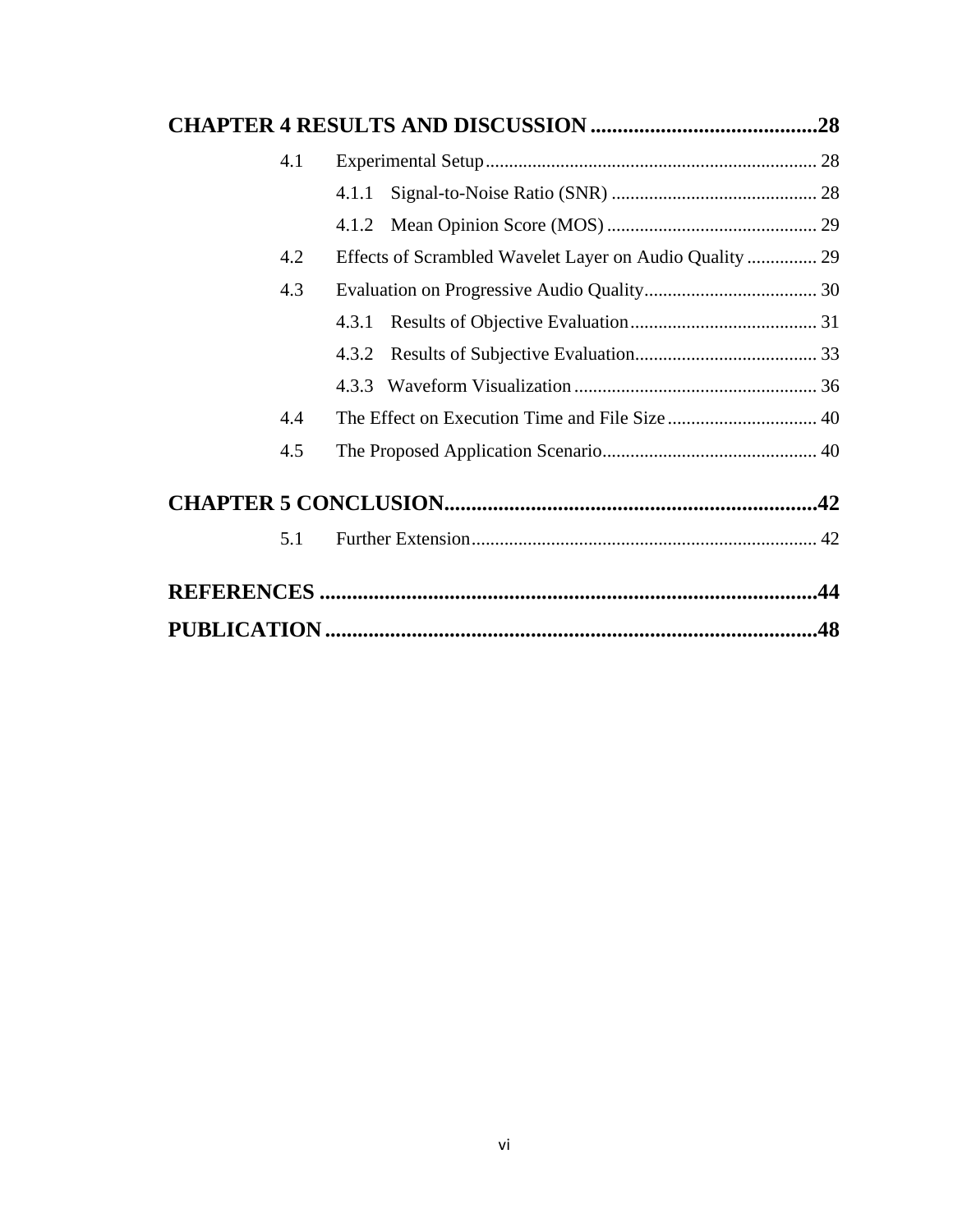## **LIST OF FIGURES**

<span id="page-8-0"></span>

| <b>Figure</b> | <b>Description</b>                                          | Page |
|---------------|-------------------------------------------------------------|------|
| 2.1           |                                                             |      |
| 2.2           |                                                             |      |
| 2.3           |                                                             |      |
| 3.1           |                                                             |      |
| 3.2           |                                                             |      |
| 3.3           |                                                             |      |
| 4.1           |                                                             |      |
| 4.2           |                                                             |      |
| 4.3           |                                                             |      |
| 4.4           | MOS increases based on the number of descrambled layers  35 |      |
| 4.5           |                                                             |      |
| 4.6           |                                                             |      |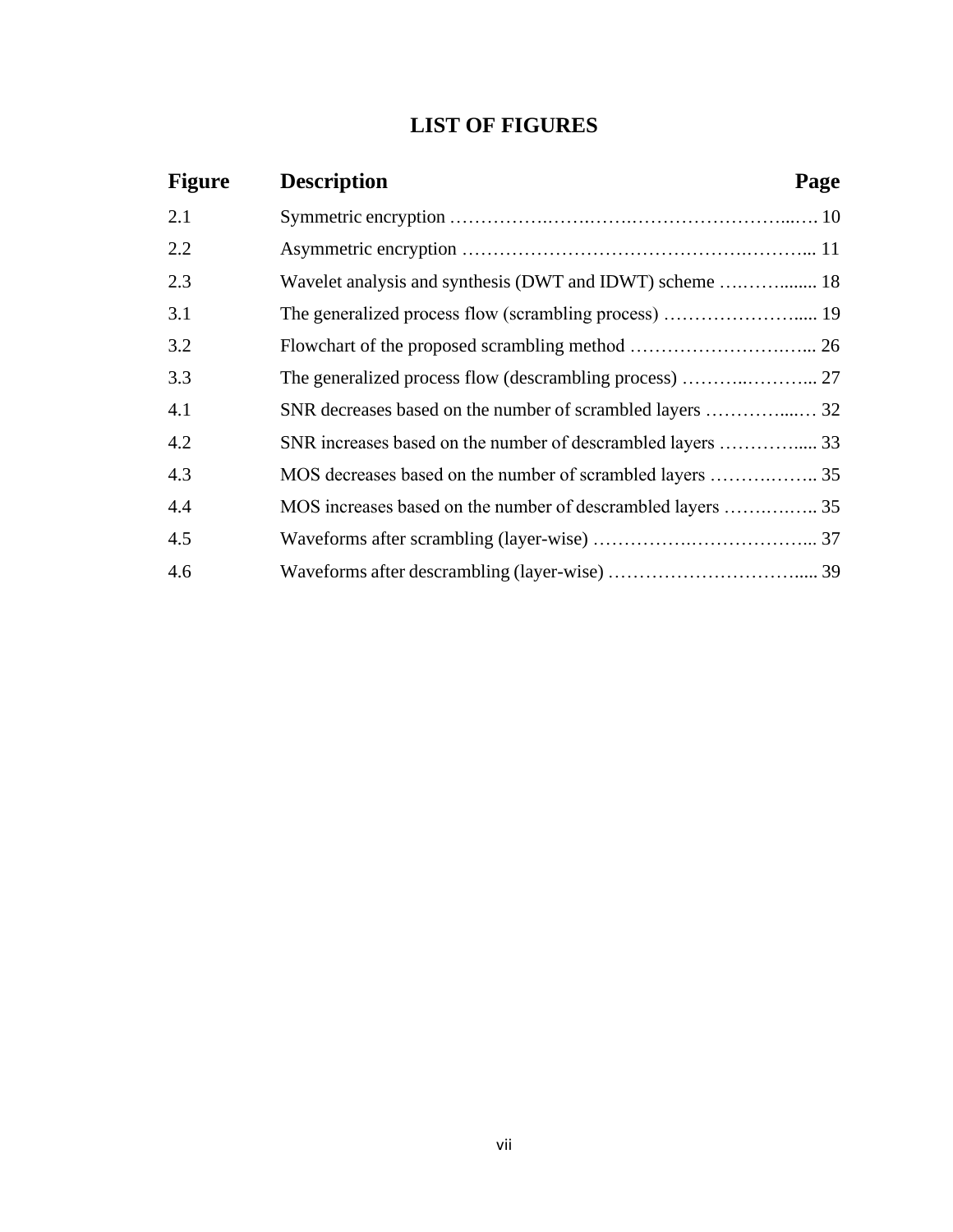## **LIST OF TABLES**

<span id="page-9-0"></span>

| <b>Table</b> | <b>Description</b>                                           | Page |
|--------------|--------------------------------------------------------------|------|
| 2.1          | Comparison of compressed (MP3) and uncompressed (WAV)        |      |
|              |                                                              |      |
| 2.2          |                                                              |      |
| 4.1          |                                                              |      |
| 4.2          |                                                              |      |
| 4.3          |                                                              |      |
| 4.4          |                                                              |      |
| 4.5          |                                                              |      |
| 4.6          |                                                              |      |
| 4.7          | Average MOS results after descrambling additional layers  34 |      |
| 4.8          |                                                              |      |
| 4.9          |                                                              |      |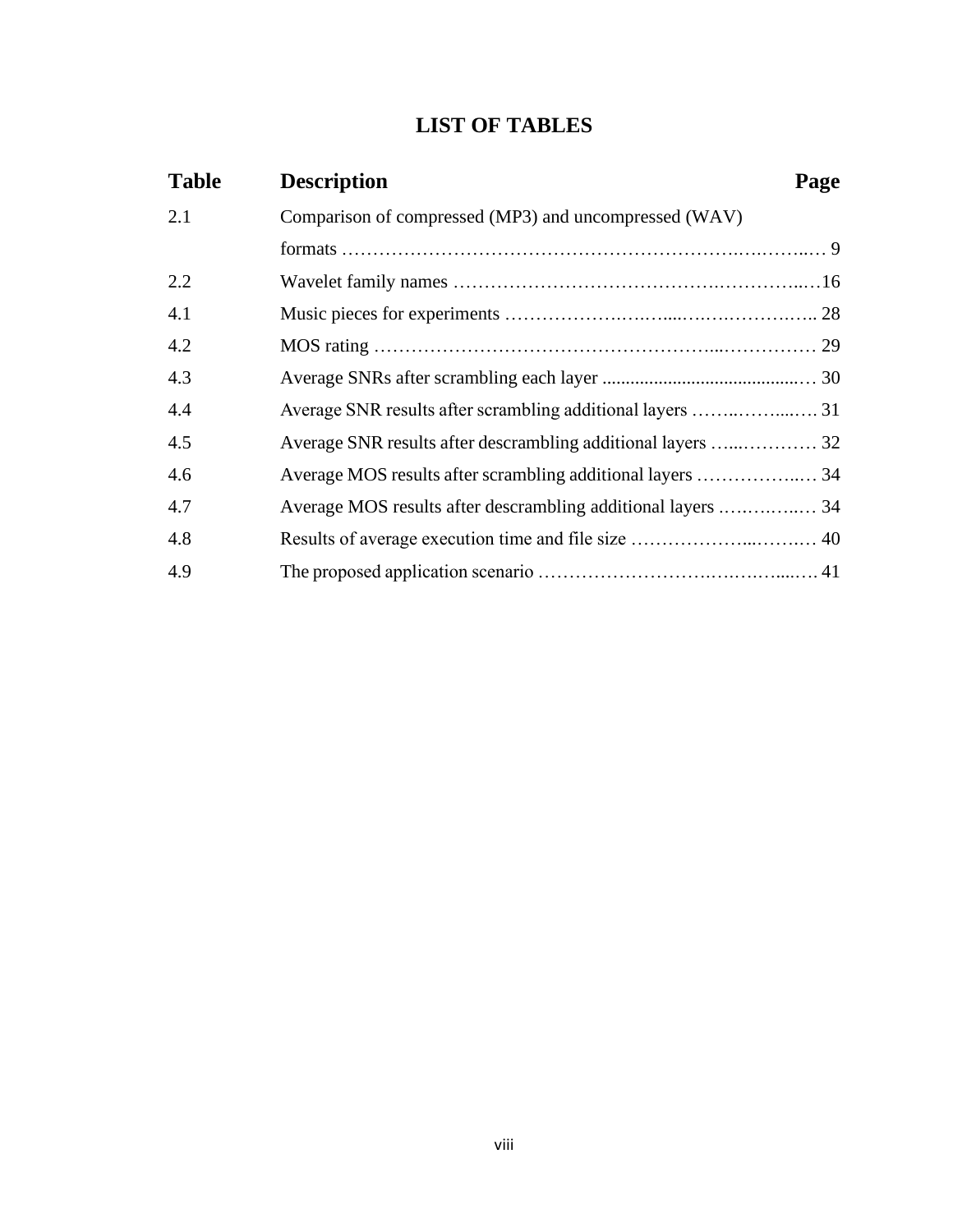## **LIST OF EQUATIONS**

<span id="page-10-0"></span>

|     | <b>Equation Description</b> | Page |
|-----|-----------------------------|------|
| 3.1 |                             |      |
| 3.2 |                             |      |
| 3.3 |                             |      |
| 3.4 |                             |      |
| 3.5 |                             |      |
| 3.6 |                             |      |
| 4.1 |                             |      |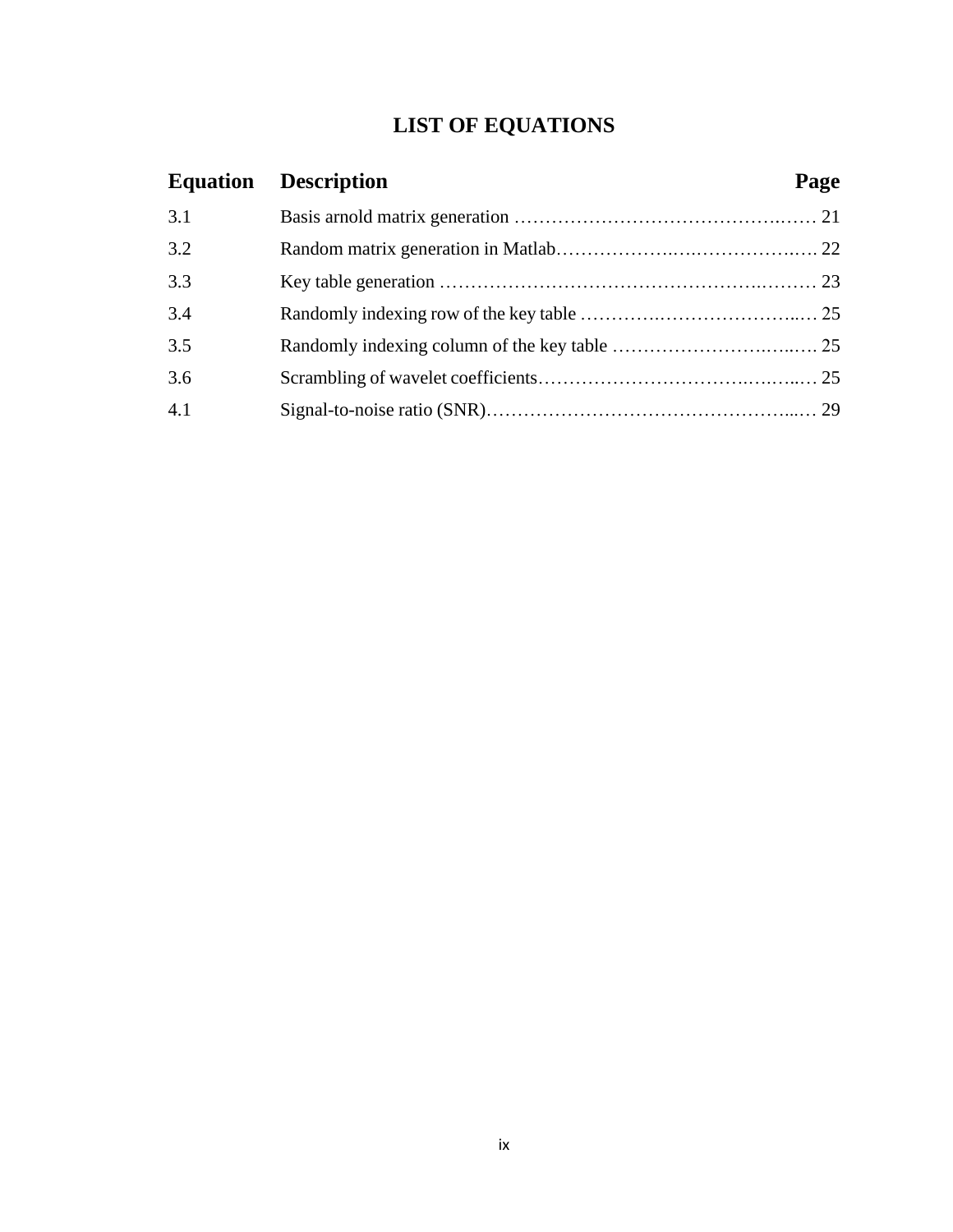# **CHAPTER 1 INTRODUCTION**

<span id="page-11-0"></span>This paper aims to develop an efficient audio scrambling method that can solve most of the challenges found in online digital music industry. This chapter firstly introduces the challenges of that industry and points out the inefficiency of conventional cryptographic techniques in solving those challenges. It also highlights the advantages of audio scrambling over traditional encryption for online music distribution. Finally, the chapter is concluded by presenting the objectives and organization of the thesis.

#### <span id="page-11-1"></span>**1.1 System Background**

No one could deny the fact that the [Internet has changed the music industry](https://www.recordingconnection.com/compare-us/what-we-do) drastically over the last couple of decades. With the advancement of digital multimedia technologies and increased availability of multimedia data, digital music and video are sharing over the Internet to an extent that cannot be imagined. To be specific, the music industry has already been shifting successfully from traditional shops (physical sales) to online stores (digital market).

In U.S., as a result of the shift in music consumption, digital music accounted for over half of all the [revenue generated by the music industry](https://www.statista.com/statistics/421012/global-music-industry-revenues-source-share/) in 2017 and [amounted to](https://www.statista.com/statistics/263109/global-digital-music-revenue/) a total of US\$ 2.8 billion that year [13]. According to the International Federation of the Phonographic Industry (IFPI)'s Global Music Report 2019, the global recorded music market grew gradually from 2015 to 2018. It increased by 9.7 % in 2018 with a total reported revenue of US\$ 19.1 billion. The 37 % of that total revenue came from the 255 million users of paid streaming services as reported at the year's end [21].

Before online music services are popular, people had to go to local music shops to buy song albums. They also had to wait for international music to be available in local shops; it might also be very expensive and scarce. However, with online music stores, global users can now have easier and cheaper access to any desired music, no need to care about geographical locations. In addition, online stores allow users to choose the songs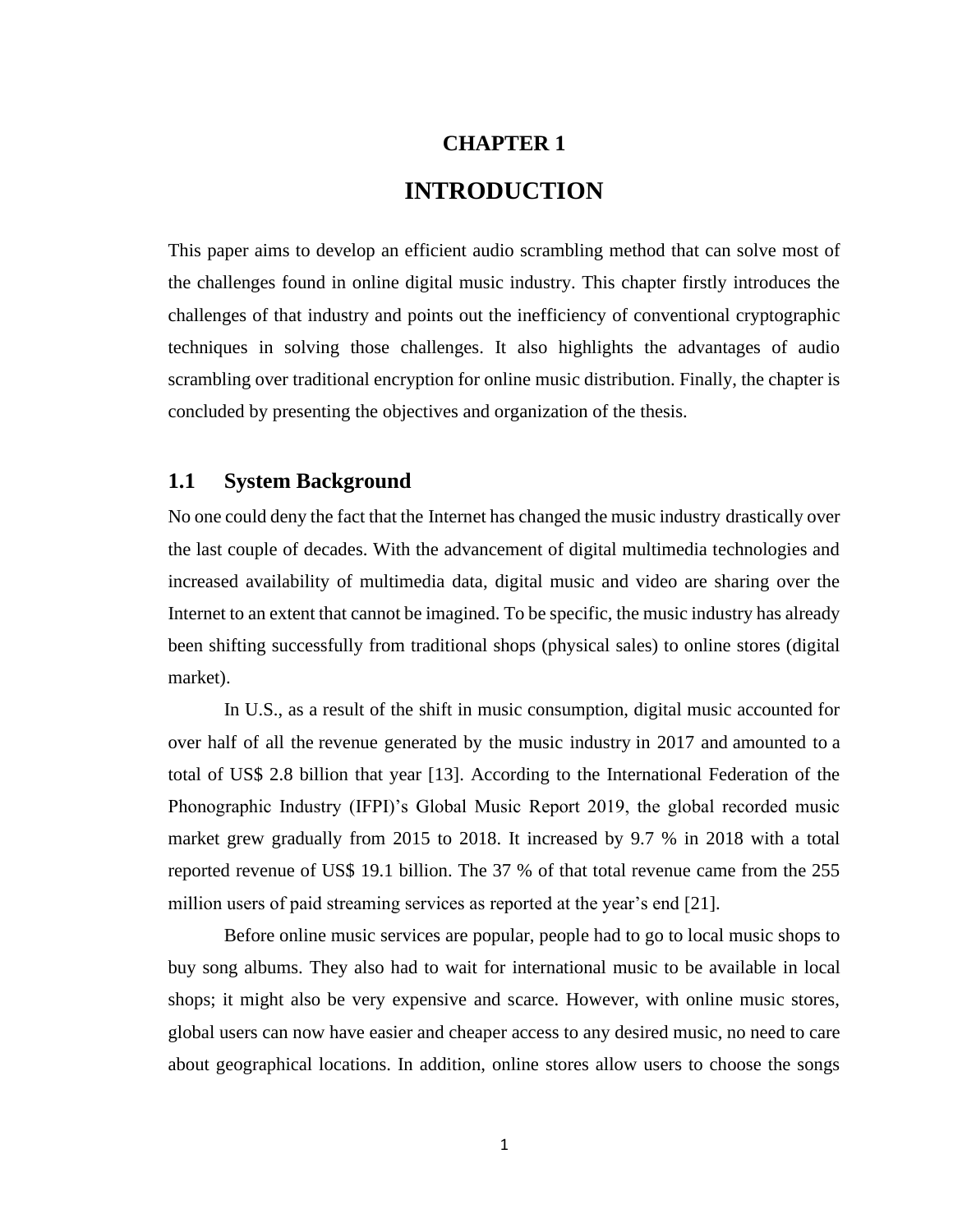they wish instead of having to purchase an entire album in which there may be only one or two tracks that the buyer enjoys.

Also for the music distributors, online distribution has allowed for potentially lower expenses such as lower coordination, distribution, and production costs as well as the possibility for redistributed total profits. The first company that was able to create a successful online service for legal sales and distribution of music was Apple Inc. The iTunes Music Store was the first online retailer that was able to offer the music catalogs from all the major music companies.

Recently in Myanmar, music distributors are more using online not only to advertise the new songs but also to distribute music to buyers. For example, Legacy Music Network is the first leading online music distributor in Myanmar [40]. It deals with individual artists and labels in Myanmar music industry since 2011. Myanmar Music Store (MMS) provided by Legacy is the largest online music library that offers over 500,000 tracks. The MMS advertises their songs by sharing the chorus or short clip of the music as teaser to potential buyers. Hence, the buyers can conveniently guess the essence of the music and buy any desired track online.

However, along with the merits, online music distribution has also brought some challenges for distributors such as loss of profits due to music piracy [9] [37]. The recording industry has suffered the most at the hands of technological change. At the end of the nineties, the explosion of online piracy services such as Napster allows users to download and share music without compensating the recognized rights holders [38]. Globally, the revenues from recorded music in its all forms fell by more than 40% between 1999 (its peak) and its nadir in 2011 [20]. It challenges the effectiveness of the Digital Rights Management (DRM) systems by creating the problems of copyright violations and insecure data distribution.

Also for teaser sharing, if the distributor uploads the whole song as teaser, there are potentially high risk of illegal downloads. Even for sharing the chorus as teaser, illegal downloading can still occur for using as ring tunes. Therefore, the profit of online music industry largely depends on the effective control of unauthorized access to music and its future is in danger.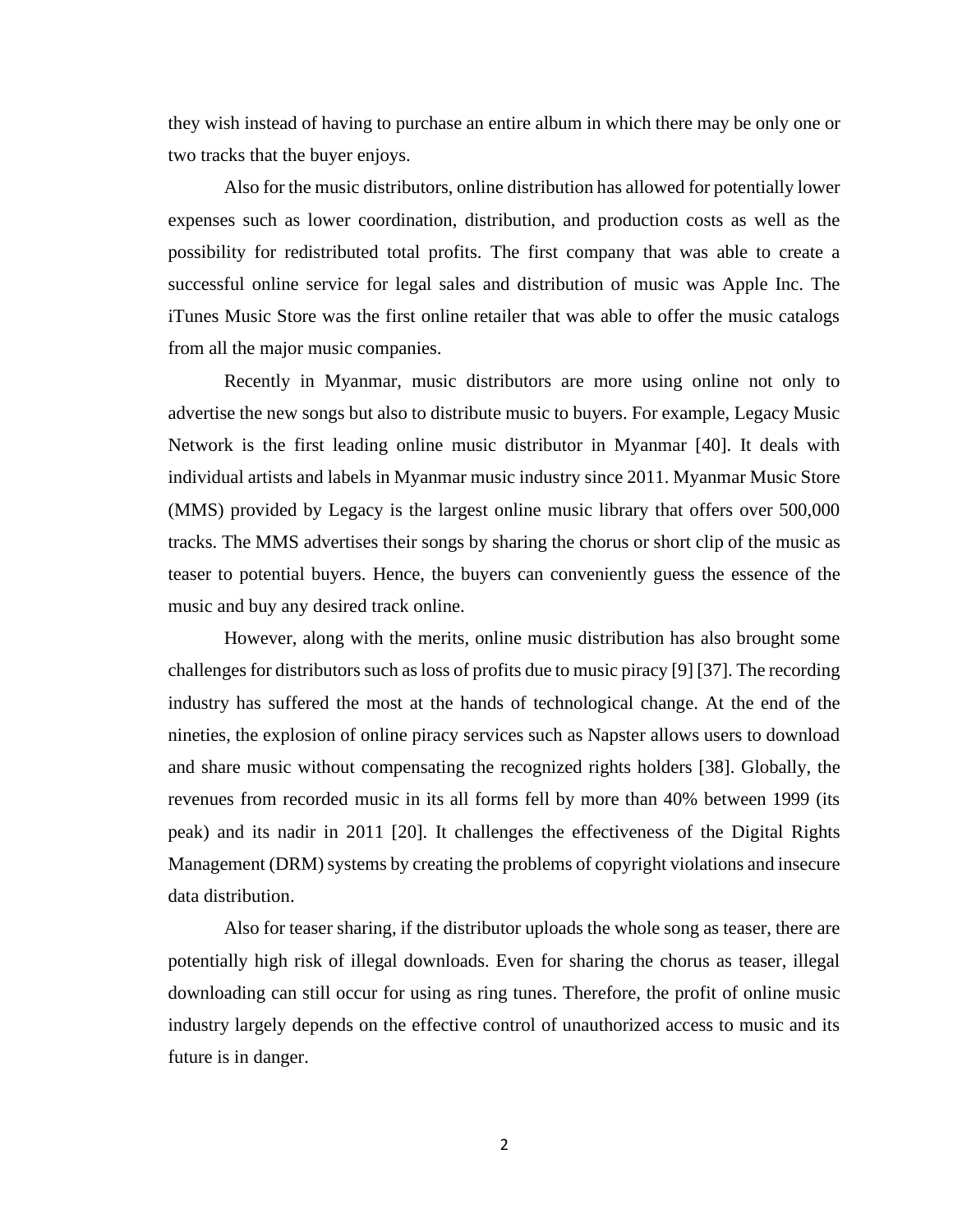In order to avoid illegal download, some music service providers are now using the whole song with degraded quality or ad-based version as teaser. As an example, the Internet radio and streaming service called Spotify [36] offers a freemium service where it models with two or more different music versions. The most basic version is free and the more advanced versions are offered on a subscription basis. To convert the users of free version to subscription version, the free version must have a number of increasingly annoying features such as advertising. As another example, JOOX music application [23], which is also a freemium service, provides most of its songs free with degraded quality. However, high-fidelity songs are only available for premium users and offered via paid subscriptions or by doing some requested tasks such as watching the advertisements.

The challenge for those freemium online music distribution services like Spotify and JOOX is to balance the free version in such a way that it must be good enough to entice the customers to become paying subscribers. However, it should not be so good that the customer satisfies the free version and not willing to upgrade to premium users.

This paper implements a system that can solve the above-mentioned challenges of online digital music industry: how to distribute songs online securely, how to control illegal access to songs, how to create teaser music to entice the buyers to buy the songs. The proposed system is implemented in the wavelet domain by deploying the effect of wavelet coefficients on the Human Auditory System (HAS). It is modeled to generate differentquality music files where low-quality files can be used as teaser and severely quality degraded files can be used to control illegal access.

The following section introduces the techniques that can possibly be used to solve the above-mentioned challenges of online music industry.

#### <span id="page-13-0"></span>**1.2 Audio Encryption vs. Audio Scrambling**

No need to doubt, a straightforward way to protect any kind of data including audio is to apply the traditional cryptographic algorithms such as DES, AES, etc. These algorithms can effectively be used to degrade the audio quality. Encrypted audio will become like noise and without knowing the decryption key, anyone can never recover the original music quality. In this way, unauthorized access to music has also been controlled.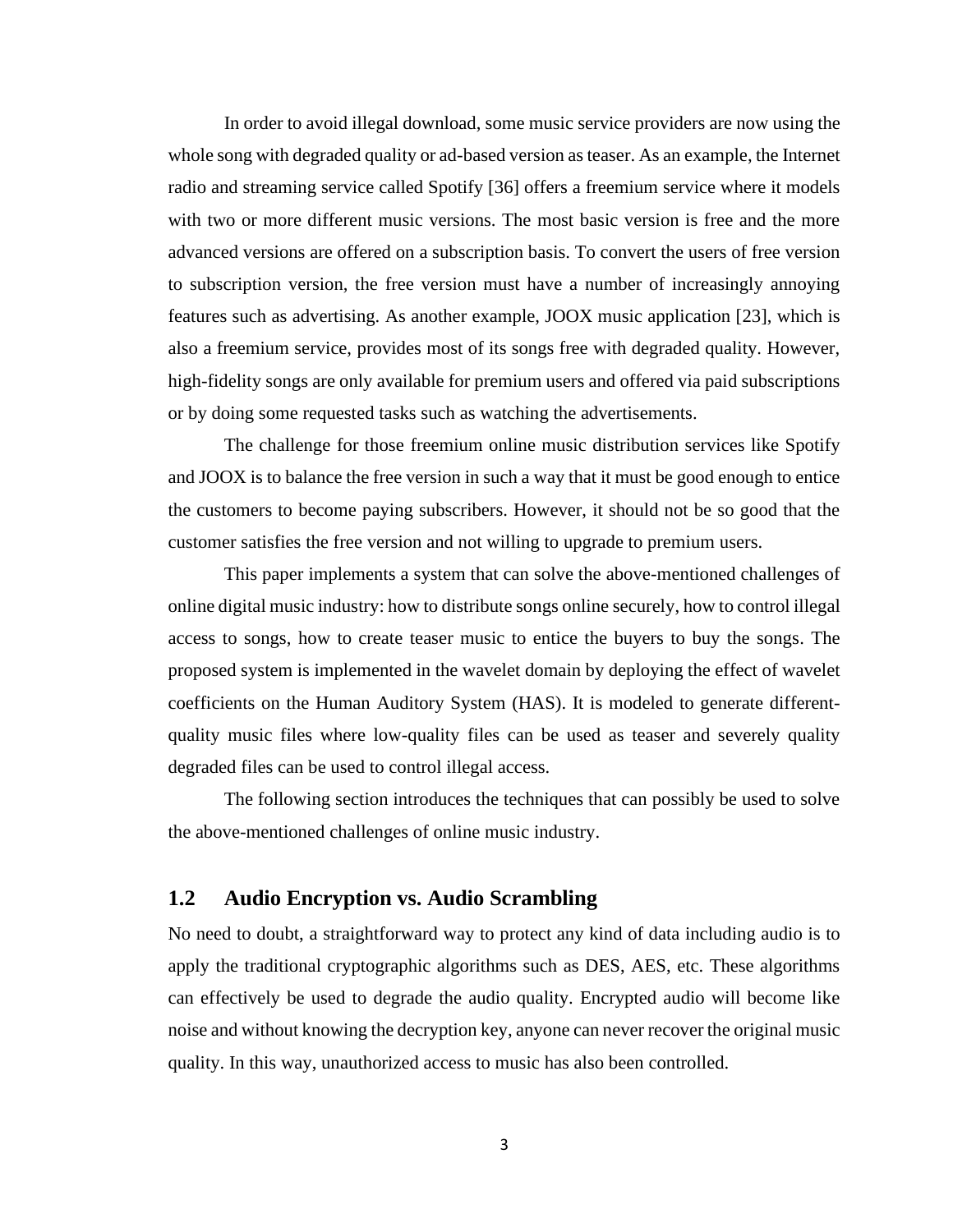However, the above feature alone is not satisfactory for online music distribution. The primary reason is that the audio media is an instance of plaintext which has specific patterns of coherence that can be judiciously exploited [42]. Based on the audio format, e.g. uncompressed (WAVE, AIFF & PCM) or compressed (MP3 & AAC) formats, each audio file must follow the predefined multimedia standard [7]. Moreover, the HAS is more sensitive than the Human Visual System (HVS). Slight changes on the audio samples can create drastic damage on the perceptual quality of that audio. Thus, blind encryption on audio data will break the multimedia standard and as a result, the encrypted audio may not be played back by standard media players. Thus, encryption can be used to degrade the audio quality; however, that quality-degraded music cannot be used as teaser.

Fortunately, audio scrambling methods have come into handy for online music services. They can overcome the above-mentioned problem of encryption by obeying the media standard even after scrambling. Audio scrambling is similar to but not a direct application of usual cryptographic techniques such as AES. It aims to minimize the residual intelligibility of an audio signal with the use of a certain secret key. Unlike encryption that uses complex mathematical operations such as substitution, permutation, transformation, shifting, etc., most scrambling methods try to permute only the order of the audio samples without changing the values [1] [17]. Its purpose is to break the coherence between audio samples without breaking the media standard. Mostly, the perceptible quality changes introduced by audio scrambling are very little compared to the effect of encryption. Thus, scrambling methods are more appropriate for the HAS in terms of the perceptible quality control. This thesis presents an audio scrambling method that obeys the media standard.

#### <span id="page-14-0"></span>**1.3 Objectives of the Thesis**

The objectives of the proposed system in this thesis are as follows:

- To develop an effective online music distribution system as today music industry is moving into online digital markets
- To implement a system that can generate teaser music usable not only for tasting the music quality but also for persuading the buyers to buy the songs
- To study the effect of DWT on Human Auditory System and deploy it to control the progressive audio quality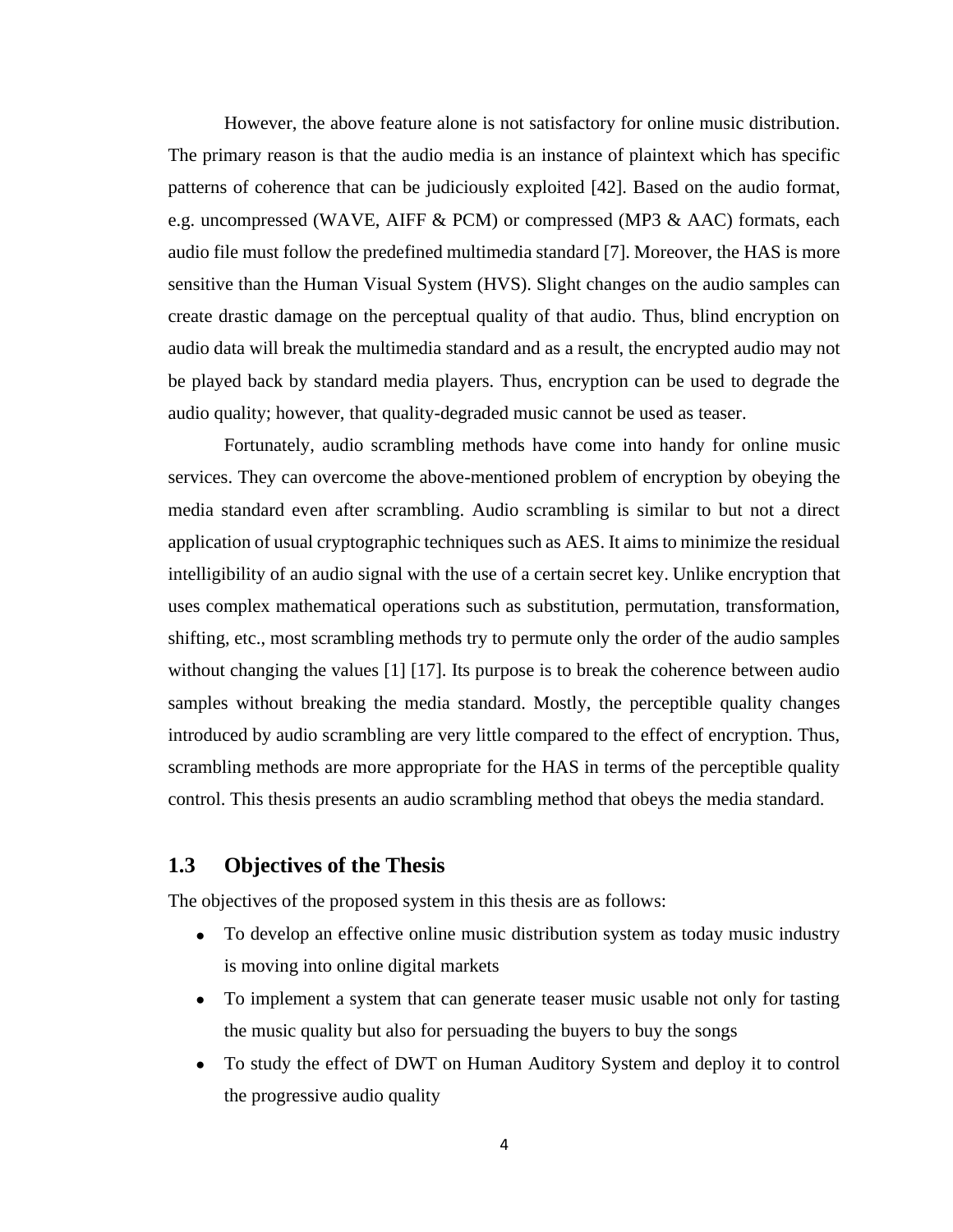• To provide secure music distribution via scrambling, which is an alternative of traditional encryption

#### <span id="page-15-0"></span>**1.4 Organization of the Thesis**

This thesis consists of five main chapters. Chapter 1 introduces the challenges of online digital music industry and the techniques that can be used to solve those challenges. Chapter 2 discusses the theoretical background of the inclusive components and methods of the proposed system. Chapter 3 and 4 elaborate on the detailed implementation of the proposed system and experimental results, respectively. Finally, Chapter 5 concludes this thesis by discussing the benefits, drawbacks, and future works of the proposed system.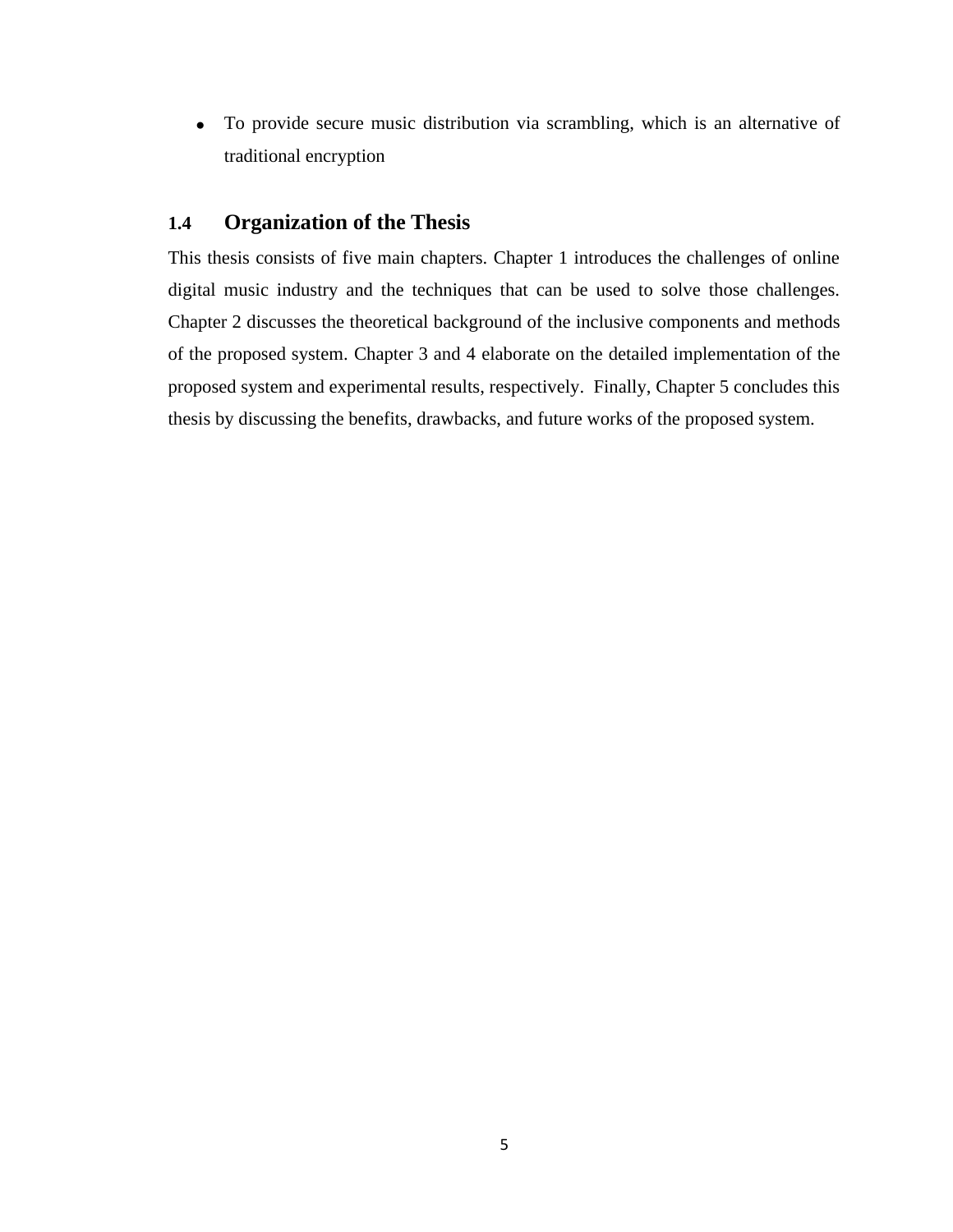#### **CHAPTER 2**

## **BACKGROUND THEORY**

<span id="page-16-0"></span>As stated in Chapter 1, traditional encryption algorithms are not satisfactory for online music distribution due to their nature of blind encryption. This thesis presents an audio scrambling method which is a better alternative for music quality control than traditional encryption. It also provides flexibility to music distributors. In this chapter, the overview of Digital Signal Processing (DSP) techniques, encryption and scrambling methods, and Discrete Wavelet Transform, which are the backbone of this thesis, are discussed.

#### <span id="page-16-1"></span>**2.1 Overview of Digital Signal Processing**

Digital Signal Processing (DSP) is one of the most powerful technologies that will shape science and engineering in the twenty-first century. Revolutionary changes have already been made in a broad range of fields: communications, medical imaging, radar & sonar, high fidelity music reproduction, to name just a few. Each of these areas has developed a deep DSP technology with its own algorithms, mathematics, and specialized techniques.

DSP also has a strong relationship with two principal human senses: vision and hearing. Over previous years, DSP techniques have made significant changes in the areas of image and audio processing [39]. Let us consider an example for audio processing. In a high-fidelity music reproduction system, an input signal representing music recorded on a cassette or compact disc is modified in order to enhance desirable characteristics such as removing the recording noise or balancing several components of the signal (e.g., treble and bass). All of these transformations can perfectly be done by using very simple and basic DSP techniques.

Basically, in audio processing, an audio clip whose nature is analog must first be converted to a digital stream before applying the DSP techniques. For digital conversion, an audio clip must firstly pass through the sampling process which changes the analog signal to a discrete-time signal. Then, DSP operations of interest such as de-noising can be applied on that discrete-time signal and the result must be converted to digital via the quantization and encoding processes. That digital stream can be transmitted, stored, and modified much more efficiently with higher speed and quality. If necessary, the end result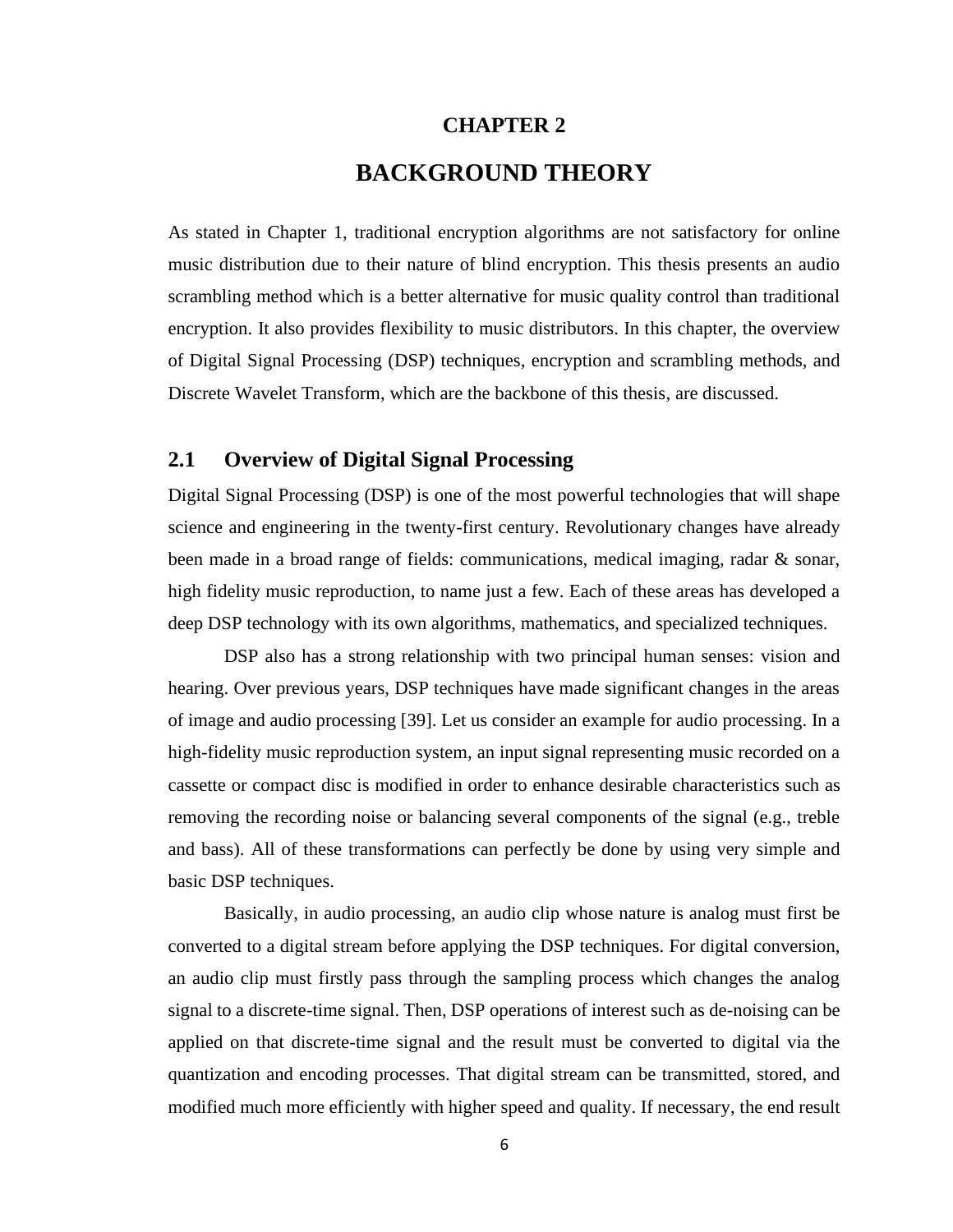after applying DSP techniques can be converted back to analog (audio). Therefore, DSP in audio signal processing is concerned with audio-to-digital conversion, digital signal processor (typically a single microchip), and digital-to-audio conversion [44].

- (i) **Audio-to-Digital conversion (ADC)** takes incoming analog signals and converts it to a series of binary data points. For example, the voltage signals coming out of an electric guitar cable change to a string of 1's and 0's that represents the magnitude the incoming voltages after the ADC process. Most specialized ADCs are implemented as integrated circuits [4].
- (ii) **Digital Signal Processor** preforms numerous computation techniques such as denoising, filtering, compression, etc. on those binary data streams. A DSP processor generally includes program memory, data memory, a compute engine, and input/output functions [14].
- (iii) **Digital-to-Audio (D/A) conversion** takes binary data that comprise the music signal, converts to analog, and outputs an analog electronic signal. For example, a string of 1's and 0's changes back to the corresponding voltages of electric guitar signal after the DAC process.

In this thesis, the proposed system takes the sampled audio data and applies the proposed audio scrambling method on it. Then, the end result is converted back to analog audio signal to playback the music and converted to digital for storing on the computer.

#### <span id="page-17-0"></span>**2.2 Audio Formats**

An audio coding format is a content representation format, i.e. bit layout of audio data excluding metadata, for storage or transmission of digital audio. Based on the coding format, the DSP processor should deal with the audio data differently. There are two basic kinds of audio formats: compressed [6] and uncompressed. We can easily check the audio coding format by looking at the file extension; e.g. "\*.wav" means uncompressed format and "\*.mp3" means compressed audio format.

**Compressed audio format** here refers to a lossy audio file format that does not decompress audio files to their original data amount. Lossy methods provide high degrees of digital compression which result in smaller files. Most popular lossy audio formats are Moving Picture Experts Group Layer-3 (MP3) and Advanced Audio Coding (AAC). They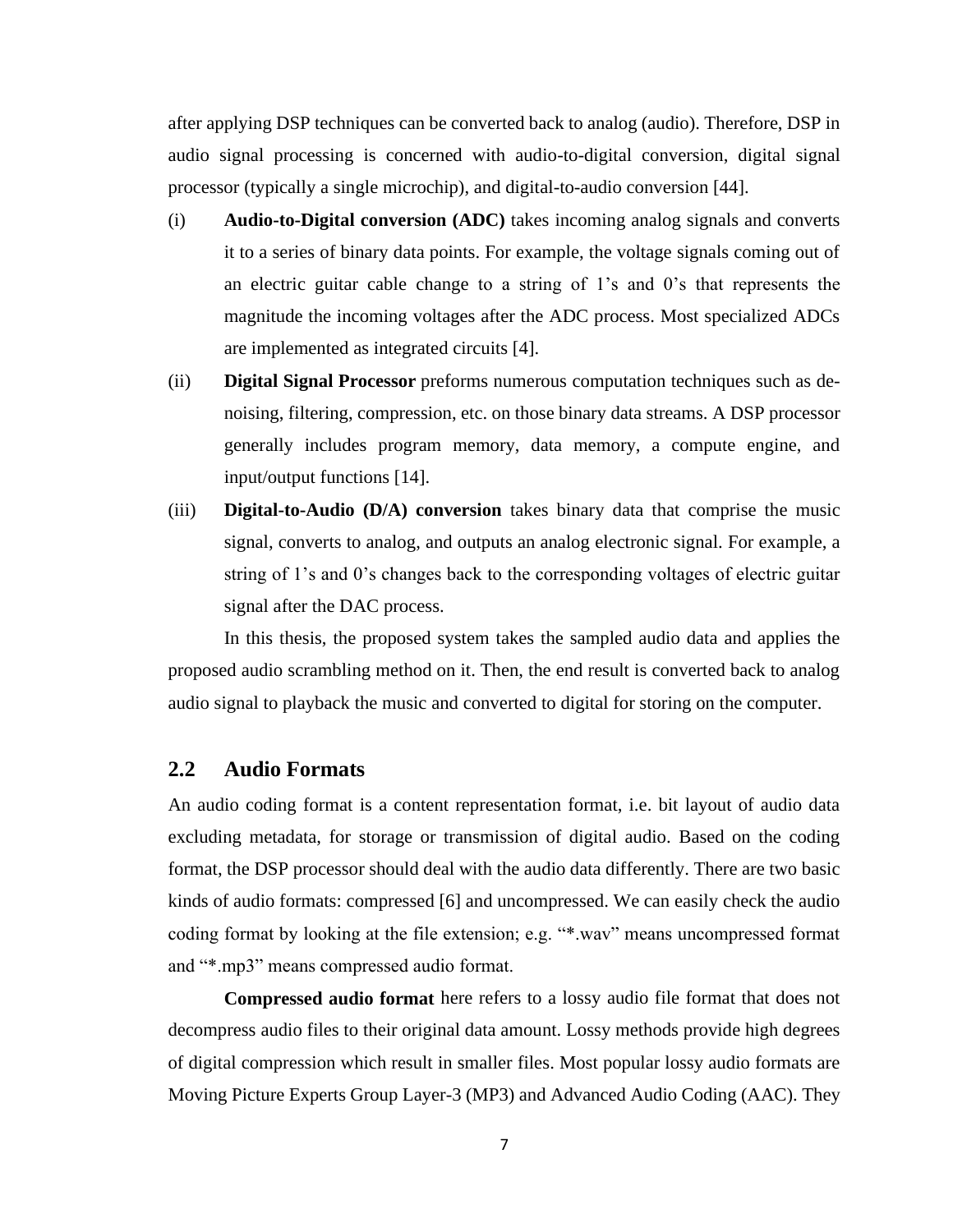are designed to greatly reduce the amount of data required to represent an audio recording and still sound like a faithful reproduction of the original uncompressed audio for most listeners. Nowadays, the MP3 is a de facto standard of digital audio compression for the transfer and playback of music on most digital audio players as well as a common format for consumer audio streaming or storage. The AAC is a common format found on the iTunes Music Store. These formats offer a range of degrees of compression, generally measured in bit rate. The bit rate means the number of bits used to encode the audio samples per second. The lower the bit rate then the smaller the file size and the more significant the quality loss. Therefore, lossy compression is not recommended in professional settings where high quality is necessary [5].

**Uncompressed audio format** is a lossless audio file format that stores data without losing any information. Popular uncompressed audio formats are Audio Interchange File Format (AIFF) and Waveform Audio Format (WAV). The AIFF is an audio coding format created by Apple and can be played on Macs. An audio signal encoded by AIFF format is identical to the CD quality audio. However, AIFF encoded audio files are large in size; thus, they take up significant space and time for storage and transmission [5].

The WAV is a Microsoft and IBM audio file format standard for storing raw PCM and typically uncompressed audio bitstream on personal computers [26]. It is the audio format mainly used on the Windows operating systems. Even though an uncompressed WAV file is large and thus not appropriate for file sharing over the Internet, it is a commonly used file type suitable for retaining audio files of high quality. For example, WAV files are commonly used in applications like audio editing where the time needed in compressing and decompressing data is a concern or on a system where disk space is not a constraint.

The most important parameters for controlling the audio quality in each audio coding format are the sample rate, bit depth, and bit rate. The sample rate means how many times per second a signal is captured and is measured in "Hz" (a unit of frequency describing cycles per second). Sampling rates for audio mostly range from 8 kHz to 192 kHz. The higher the sample rate then the higher the audio quality but the larger the file size. Bit depth and bit rate are also two important aspects of digitized sound. Bit depth is the number of bits used to encode each sample and bit rate measured in kilobits per second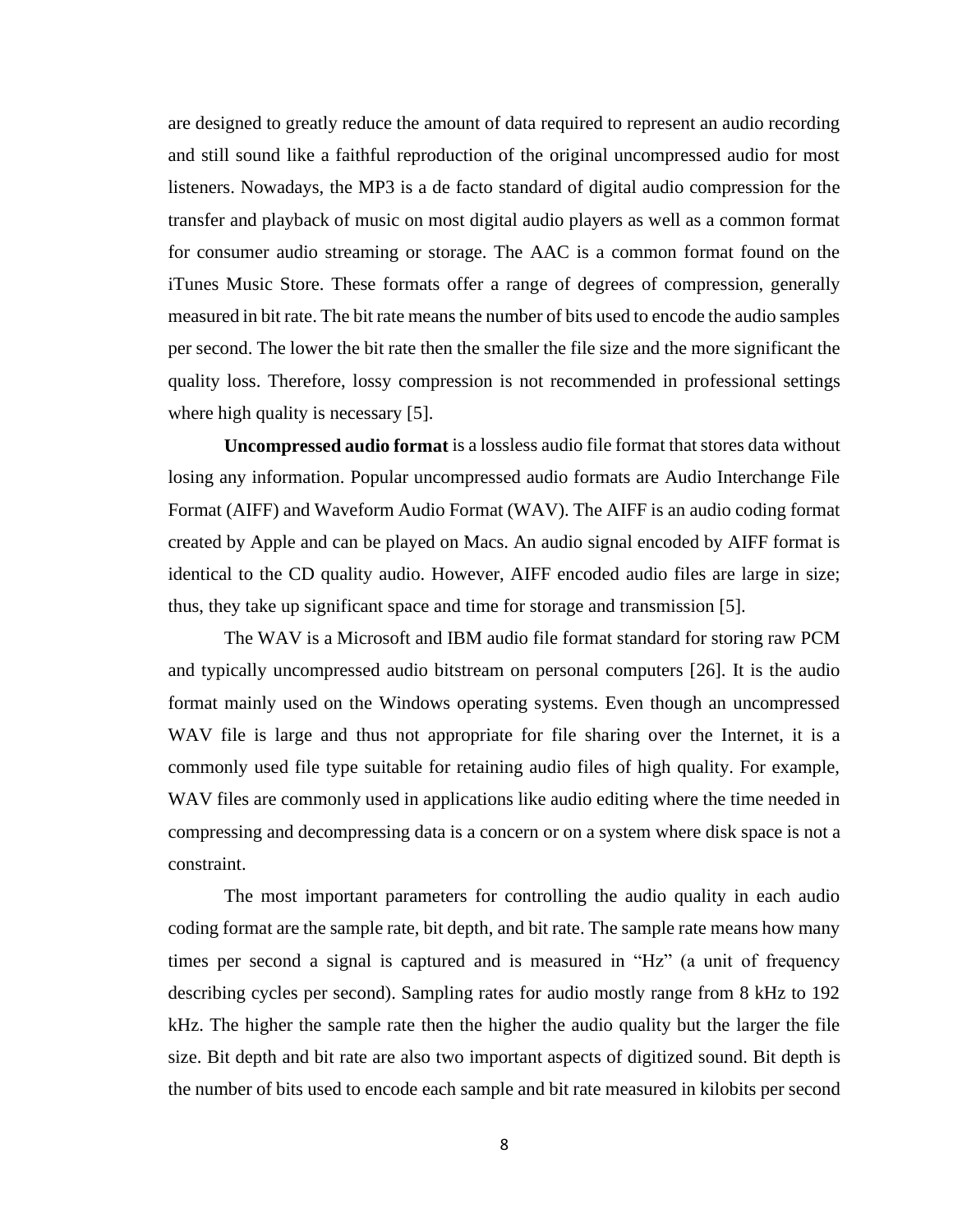(kbps) is the sample rate multiplied by the bit depth. As for professional sound quality, an audio signal needs to be at least the sample rate of 44.1 kHz and bit depths of 24 or 32 bit [7]. Table 2.1 shows the comparison of compressed and uncompressed audio file formats with their associated quality and file size.

The proposed system in this thesis implements an audio scrambling method for WAV audio formats, which are most suitable for retaining high quality music. Unlike other media like text, even slight modification introduced by scrambling or encryption on music/audio data will yield significant impact on the audio quality. This thesis presents a scrambling method not only to protect the audio from unauthorized access but also to provide controllable degradation on the audio quality. The following section discusses the audio encryption and scrambling methods.

| <b>Audio Format</b> | <b>Sample Rate</b> | <b>Bit Depth</b>   | <b>Quality</b> | <b>Size</b> |
|---------------------|--------------------|--------------------|----------------|-------------|
|                     | 8 k - 16 kHz       | 8 bits             | Poor           | Small       |
| .WAV                | 16 k - 32 kHz      | 16 bits            | Fair           | Medium      |
|                     | 44.1 kHz           | 16 bits            | Excellent      | Large       |
|                     | 48 kHz and above   | 16 bits $-32$ bits | Pristine       | Very Large  |
| <b>Audio Format</b> | <b>Sample Rate</b> | <b>Bit Rate</b>    | <b>Quality</b> | <b>Size</b> |
|                     | 8 k - 16 kHz       | $16 - 96$ kbps     | Poor           | Very small  |
| MP3                 | 16 k - 32 kHz      | 96 - 196 kbps      | Fair           | Small       |
|                     | 44.1 kHz           | 256 - 320 kbps     | Good           | Medium      |
|                     | 48 kHz             | 320 kbps           | Excellent      | Large       |

**Table 2.1:** Comparison of compressed (MP3) and uncompressed (WAV) formats [7]

#### <span id="page-19-0"></span>**2.3 Encryption Methods**

Encryption is a technique used to transmit secure information. Over the years, several encryption techniques have been developed for encrypting text data. However, there were very few techniques specially designed for encrypting multimedia data such as audio. Generally, the techniques which encrypt text data can also be applied on audio data. This section introduces some of them.

There are two major kinds of encryption standards in the field of cryptography: symmetric and asymmetric encryption algorithms [25]. **Symmetric encryption**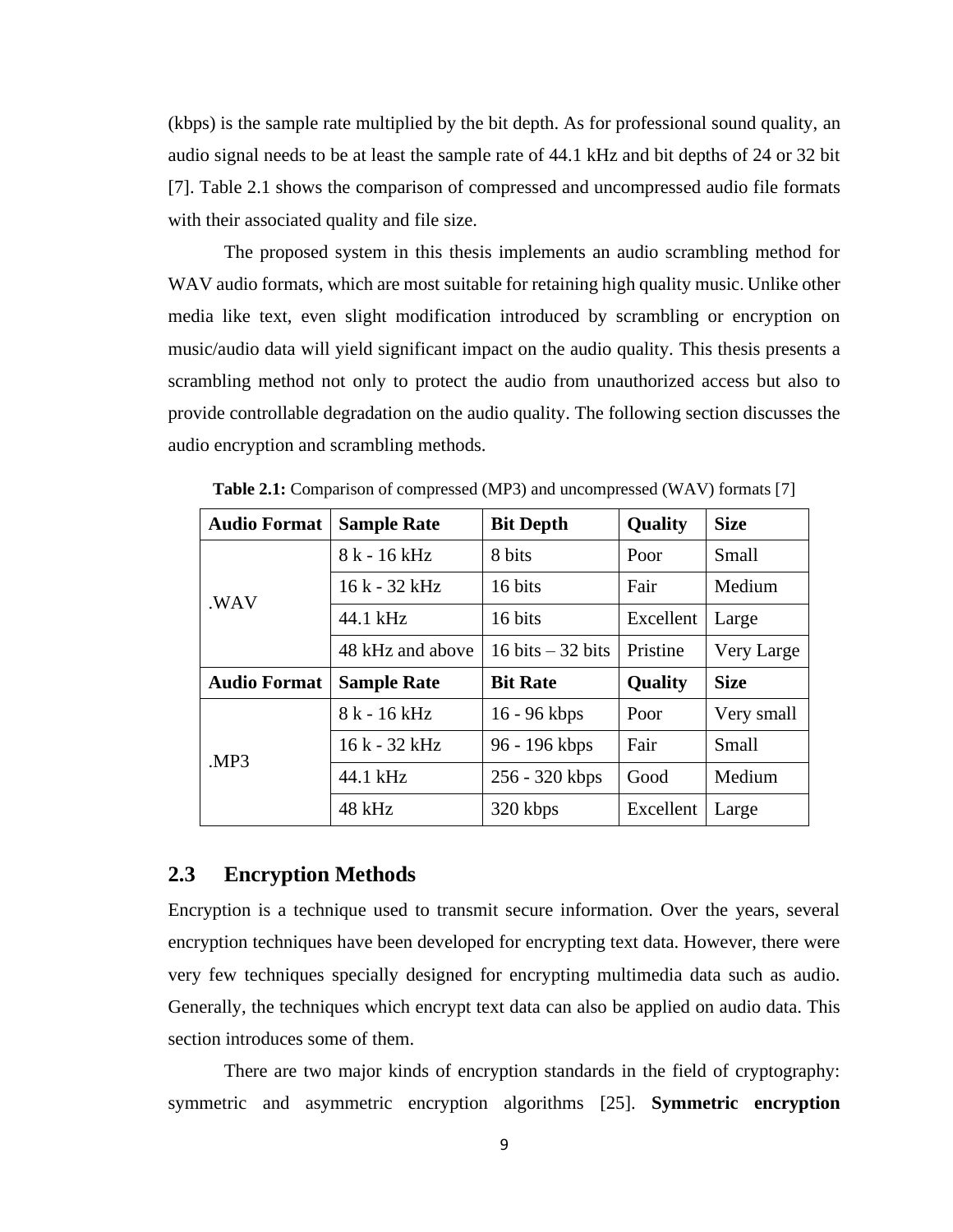**algorithms** use only one secret key to cipher and decipher the information, which should have already been agreed by the sender and the recipient. That secret key can either be a number, a word, or a string of random letters. Figure 2.1 depicts the symmetric key encryption and decryption processes.



**Fig. 2.1:** Symmetric encryption

Some basic symmetric encryption algorithms are introduced below.

**Data Encryption Standard (DES)** is a symmetric-key block cipher algorithm primarily based on the symmetric rule published by the National Institute of Standards and Technology (NIST). DES operates on data blocks of 64 bits in size and each block is enciphered into a 64-bit ciphertext by means of permutation, substitution, and using a 56 bit secret key. DES algorithm is used in a wide variety of embedded systems, smart cards, SIM cards, and network devices like modems and routers requiring encryption [10].

**Triple DES (TDES)** is also a symmetric block cipher derived from the DES by using it three times. TDES was developed when the 56-bit key of the DES had been found to be not robust enough against brute force attacks and lots of alternative attacks. The TDES was created as the same algorithmic rule as the DES but with long key size. Despite of enhanced security, TDES is the slower algorithmic rule than the DES and thus has low performance in terms of power consumption [41].

**Advanced Encryption Standard (AES)** is also a symmetric block cipher with block size of 128 bits [3]. It uses variable key length of size 128, 192, and 256 bits. It is based on a design principle known as a substitution-permutation network. The cipher and decipher processes of the AES use a round function that is composed of four different byteoriented transformations: SubBytes, ShiftRows, MixColumns, and AddRoundKey. The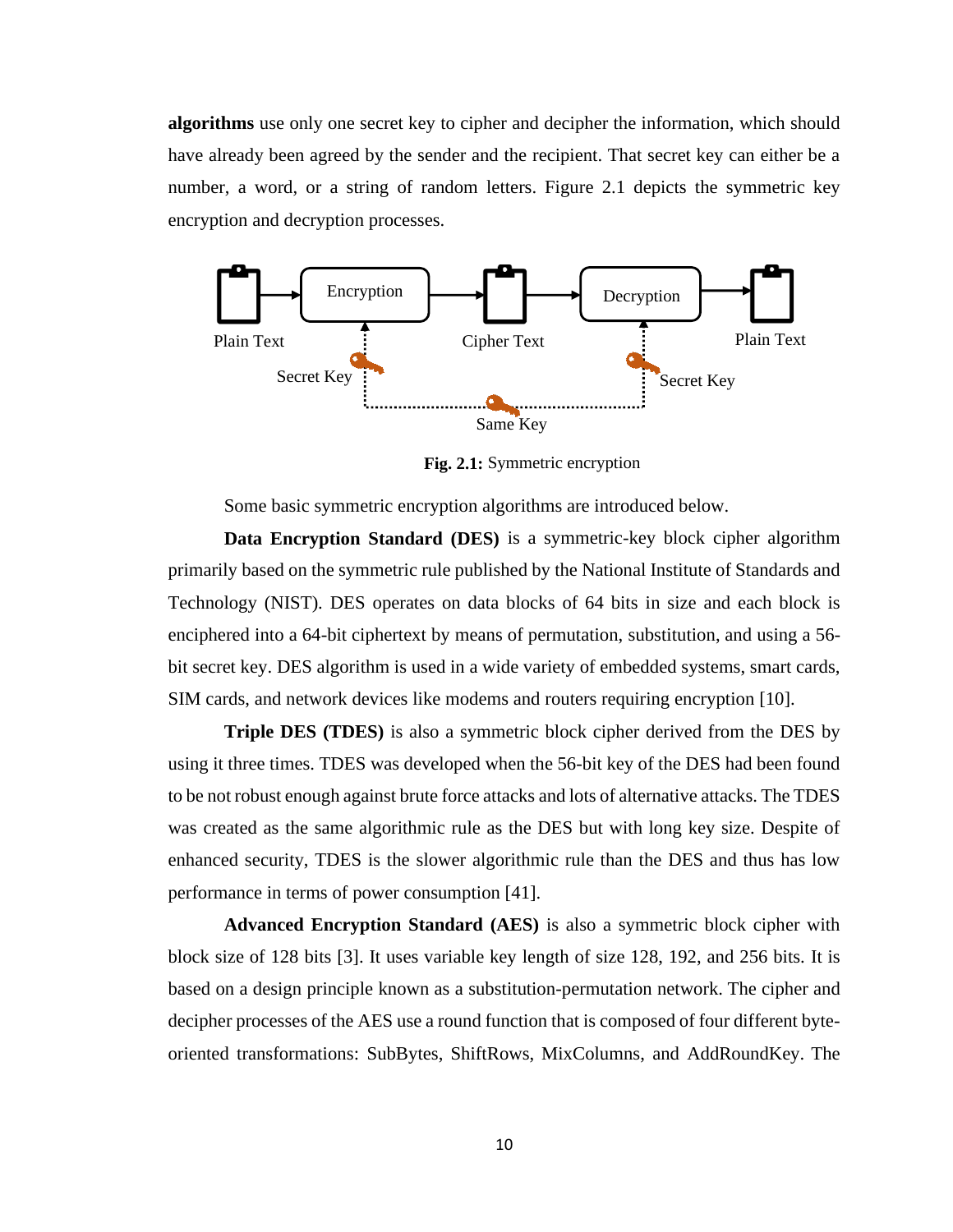number of rounds to be performed during the execution of the algorithm is dependent on the key length. It is well known for its tremendous data security [41].

Unlike the above-mentioned block ciphers, **Rivest Cipher 4 (RC4)** is a stream cipher that generates a pseudorandom stream of bits (a key stream) and uses it for encrypting the plaintext via the bit-wise XOR operation. Decryption is performed in the same way as the XOR with given data is an involution. The RC4 made use of a secret internal state while generating the key stream: a permutation of all 256 possible bytes and two 8-bit index pointers. The permutation is initialized with a variable key length (between 40 and 2048 bits) using the key-scheduling algorithm (KSA). Once this has been completed, the bits stream is generated by using the pseudo-random generation algorithm (PRGA). The main factors in RC4's success over a wide range of applications have been its speed and simplicity. Efficient implementations in both software and hardware are very easy to develop [31].

**Asymmetric encryption**, the next encryption standard of the cryptography, is known as the public key cryptography or asymmetric-key cryptography. It uses a pair of public and private keys to cipher and decipher the data. A public key means the one key in the pair that can be shared with everyone and the private key means the other key in the pair that is kept as the secret key. The sender can use the receiver's public key to encrypt a message and the encrypted message can only be decrypted with the receiver's private key [12]. Figure 2.2 depicts the asymmetric key encryption and decryption processes.



**Fig. 2.2:** Asymmetric encryption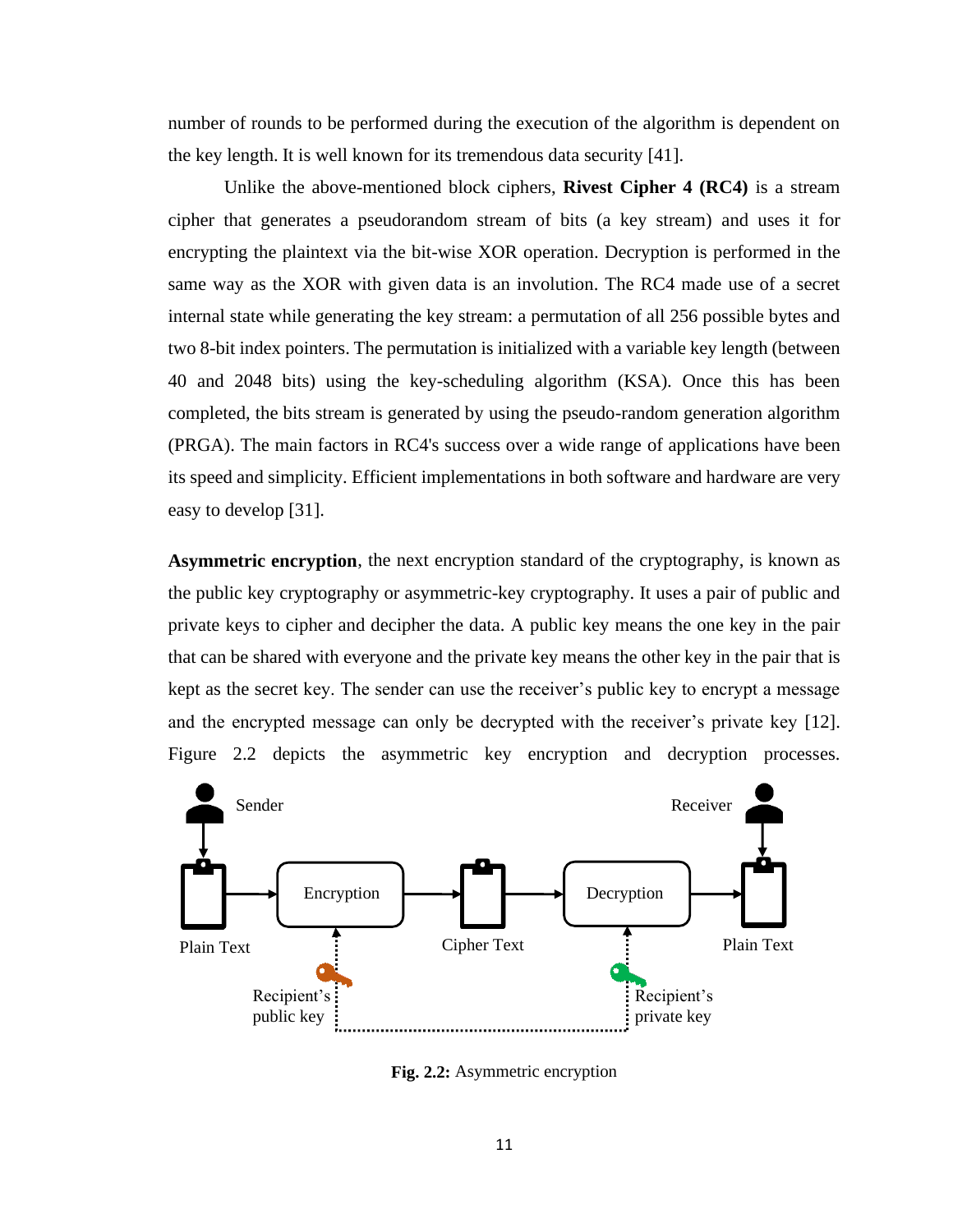The most widely used asymmetric encryption algorithm is the **Rivest Shamir Adleman (RSA)** algorithm. It is the public-key cryptosystem used for secure data transmission. In RSA, both the public and private keys can encrypt a message; the opposite key from the one used to encrypt a message is used to decrypt it. The public and private key generation is the most complex part of the RSA cryptography. Moreover, encryption strength is directly tied to the key size, and doubling the key size can deliver an exponential increase in strength, although it does impair the performance. It is used in the encryption of the software programs and the RSA signature verification is one of the most commonly performed operations in network-connected systems. However, the RSA algorithm is less commonly used to directly encrypt the user data [32].

All of the above-mentioned encryption techniques have already been applied for audio protection by many researchers. To pick out some of them as examples, Gadanayak, Pradhan, Raghunndhan, Radhakrishna, Sudeepa and Aithal [8] [30] presented how to apply the AES and modular multiplicative algorithms for audio protection, respectively. Experimental results indicated that uncompressed audio files which are larger in size took more time for encryption and decryption. Therefore, the authors applied the above algorithms on compressed audio files. They also proposed the idea of selective encryption, i.e. encryption is applied only on the selected important parts of an audio file rather than encrypting the whole file. The results showed that selective encryption is better than full encryption in terms of performance.

Sharma and Kumar proposed an audio protection system that applied the RSA algorithm on selected different frequency bands of an audio signal encoded in .wav format. Firstly, a time domain audio signal is first converted to frequency domain by using the Fast Fourier Transform (FFT). The FFT can separate a signal into different frequency regions with respective magnitude and phase values. The RSA algorithm is then selectively applied to the low frequencies which have higher magnitude values. It was mentioned that applying encryption on the lower frequency bands is more effective than applying on the higher frequency bands [33].

James, George, and Deepthi [34] also proposed an encryption method for compressed audio without degrading the audio quality. Encryption was done by only XORing the audio data with a key which was obtained by using the Linear Feedback Shift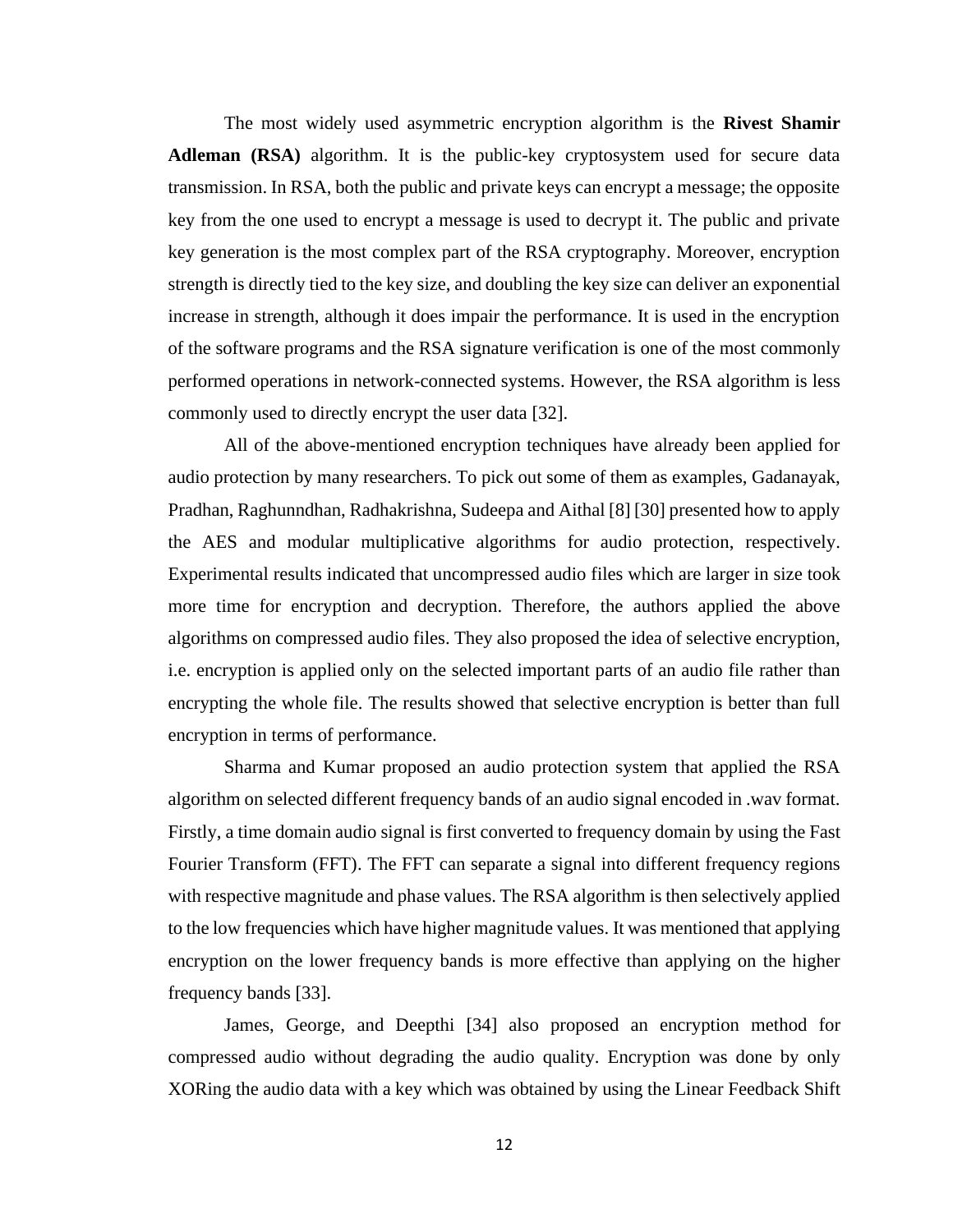Register. The proposed technique achieved the less hardware complexity and was capable of resisting different types of attacks like ciphertext only attack and known plaintext attack.

Traditional cryptographic algorithms mentioned above can be used for audio protection and to prevent unauthorized access to music. However, this feature alone is not satisfactory for online music distribution systems in which not only audio quality needs to be degraded but also that quality degraded file should be playable as teaser music to tease the potential buyer. However, the encrypted media file yielded by the above-mentioned systems cannot be playable by standard media players. Moreover, an audio file has its own encoding standard and encryption should not destroy the standard.

In addition, human auditory system is more sensitive than the human visual system. Slight modification on the audio samples can lead to a noisy signal. Most of the abovementioned encryption algorithms use a mixture of complex mathematical operations like substitution, shifting, permutation, transformation, and so on. The amount of destructing the audio contents by those methods cannot be controllable. As a result, the encrypted audio files cannot be played back without decryption.

Fortunately, audio scrambling methods can overcome that problem by obeying the media standard even after scrambling and by providing flexible direct control on the audio quality.

#### <span id="page-23-0"></span>**2.4 Audio Scrambling**

Nowadays, audio scrambling methods are widely used to provide confidentiality in audio distribution. Audio scrambling methods are kinds but not direct applications of usual encryption techniques mentioned above. They only try to reduce the residual intelligibility of an audio signal by breaking the coherence between data contents so that the signal is unintelligible to unintended recipients of the communication. Most audio scrambling methods are based on transposition/permutation and they neither inject any new values nor change the values of the existing contents. Thus, they do not destroy the audio format or neither increase file size.

A good scrambling method should meet the following requirements [42].

(1) **Security:** Even if the algorithm is distributed in public, descrambling should still be difficult.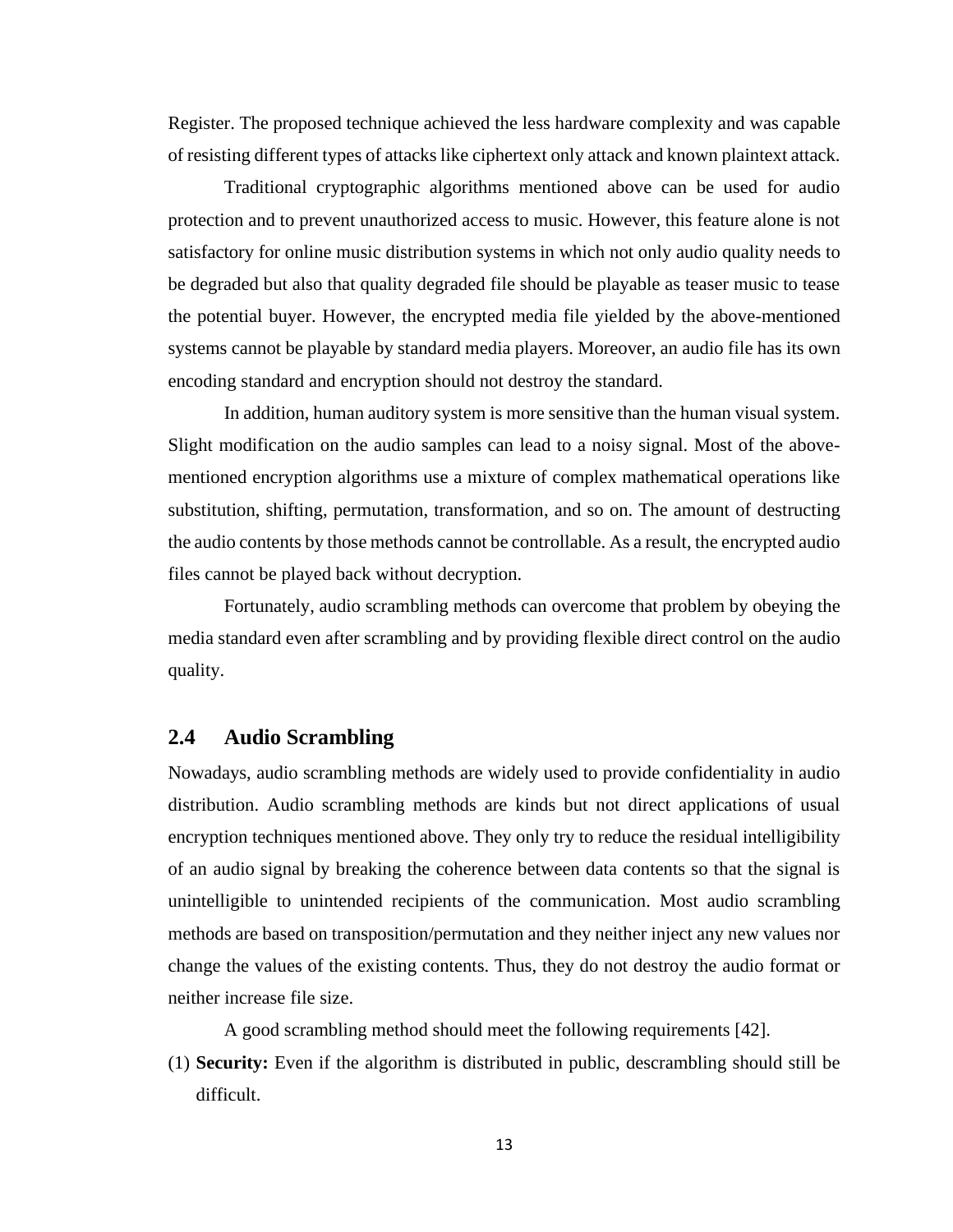- (2) **Efficiency:** Scrambling and descrambling processes should not be too complex.
- (3) **Perceptual quality:** Scrambled signal should achieve very low or nearly zero residual intelligibility and descrambling process must also be able to recover an audio signal with nearly original quality.
- (4) **Media player:** Both the scrambled and descrambled audio should be playable with standard media player.
- (5) **Audio duration:** The duration of the scrambled audio should not be differed from the original audio length.

In the past few years, a lot of researches have been conducted and several scrambling techniques have been proposed for minimizing the perceptibility of audio signals and for limiting the access to only authorized users.

Chen and Hu [16] proposed two effective transposition-based audio scrambling methods based on a secret key and the in-order traversal of a complete binary tree, respectively. Then, they were combined based on a new parameter to strengthen the security offered. However, there was no detailed evaluation on that combined scheme regarding how much security was strengthened, and time consumption and the perceptual quality yielded by those methods.

Li, Shang, and Zou [28] also presented a digital audio scrambling method based on Fibonacci transformation. The scrambling effect was good as the information of the audio was redistributed uniformly across the whole signal after just applying the transformation. Their algorithm could resist some attacks and the robustness of Fibonacci transformation was satisfactory. However, there was no discussion on audio quality.

Yan, Fu, and Kankanhalli [42] proposed a scrambling scheme for protecting the MP3 files. The basic idea was to apply the multiple rounds of XOR operations to Huffman codewords according to a pre-defined key table. Milosevic, Delic, and Senk also presented an audio scrambling algorithm that used Hadamard matrices. Both of the methods changed the position and values of the audio samples. Hence, they are very effective for reducing the perceptual quality of the music.

Poblete [29] introduced the possibility of real-time use of discrete wavelet transform with pure data analysis and re-synthesis of audio signals. It was confirmed that the wavelet transform could be a powerful and interesting tool for audio processing.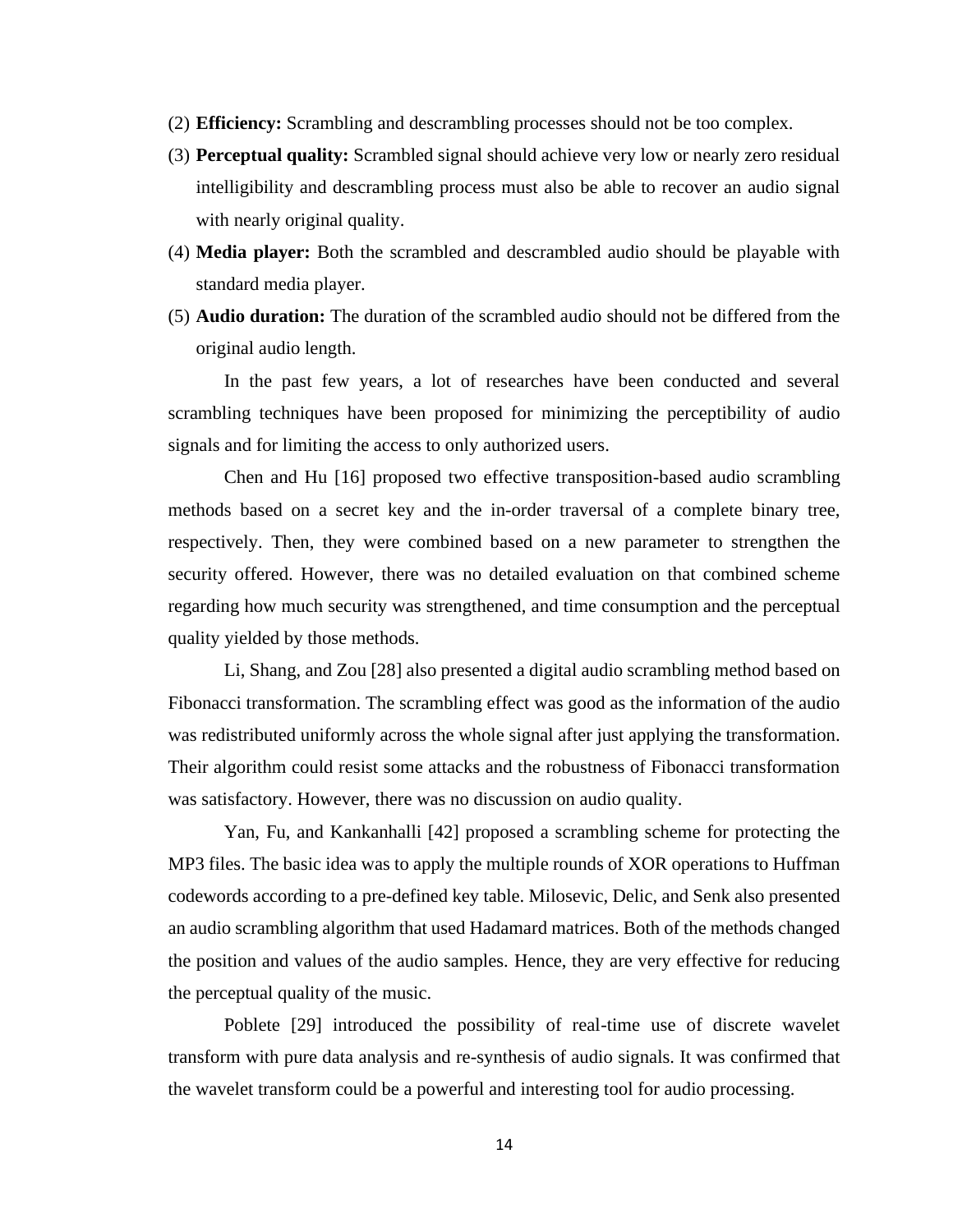Zhou and Au [22] proposed two approaches of composing the keystream to be used for audio scrambling. The first one uses dynamic password generator and the second one uses pseudo-random number generator. It was said that the complexity of generating the keystream using dynamic password generator is higher than the pseudo-random number generator.

This thesis also presents an audio scrambling method that will be applied on the audio data encoded in WAV format. The proposed work is different from others in terms of low computational complexity, less time consumption in the key table generation, and direct control on the progressive audio quality.

The following section discusses the DWT as the proposed system was developed based on the effect of the DWT coefficients of an audio signal on the HAS.

#### <span id="page-25-0"></span>**2.5 Discrete Wavelet Transform**

To understand the proposed system properly, this section discusses the DWT process and especially how the DWT affects the perceptibility of human ear.

The DWT is a transformation that can be used to analyze the temporal and spectral properties of non-stationary signals like audio. It was developed to overcome the shortcoming of the Short Time Fourier Transform (STFT) used to analyze non-stationary signals. While the STFT gives a constant resolution at all frequencies, the DWT uses the multi-resolution technique by which different frequencies are analyzed with different resolution.

The DWT has a huge number of applications in science, engineering, mathematics, and computer science [15]. Other applied fields that are making use of wavelets include human vision, signal and image processing, magnetic resonance imaging, acoustics, music, sub-band coding, speech discrimination, radar, astronomy, neurophysiology, optics, turbulence, earthquake-prediction, nuclear engineering, and pure mathematics applications such as solving partial differential equations [2].

There is a total of 16 different wavelet families as listed in Table 2.2 [43]. Among them, Daubechies wavelet family is deployed in this proposed system as it is the most popular among the wavelet families [11]. The names of the Daubechies family wavelets are written as *dbN***,** where *N* is the order, and *db* is the "surname" of the wavelet. The *db1*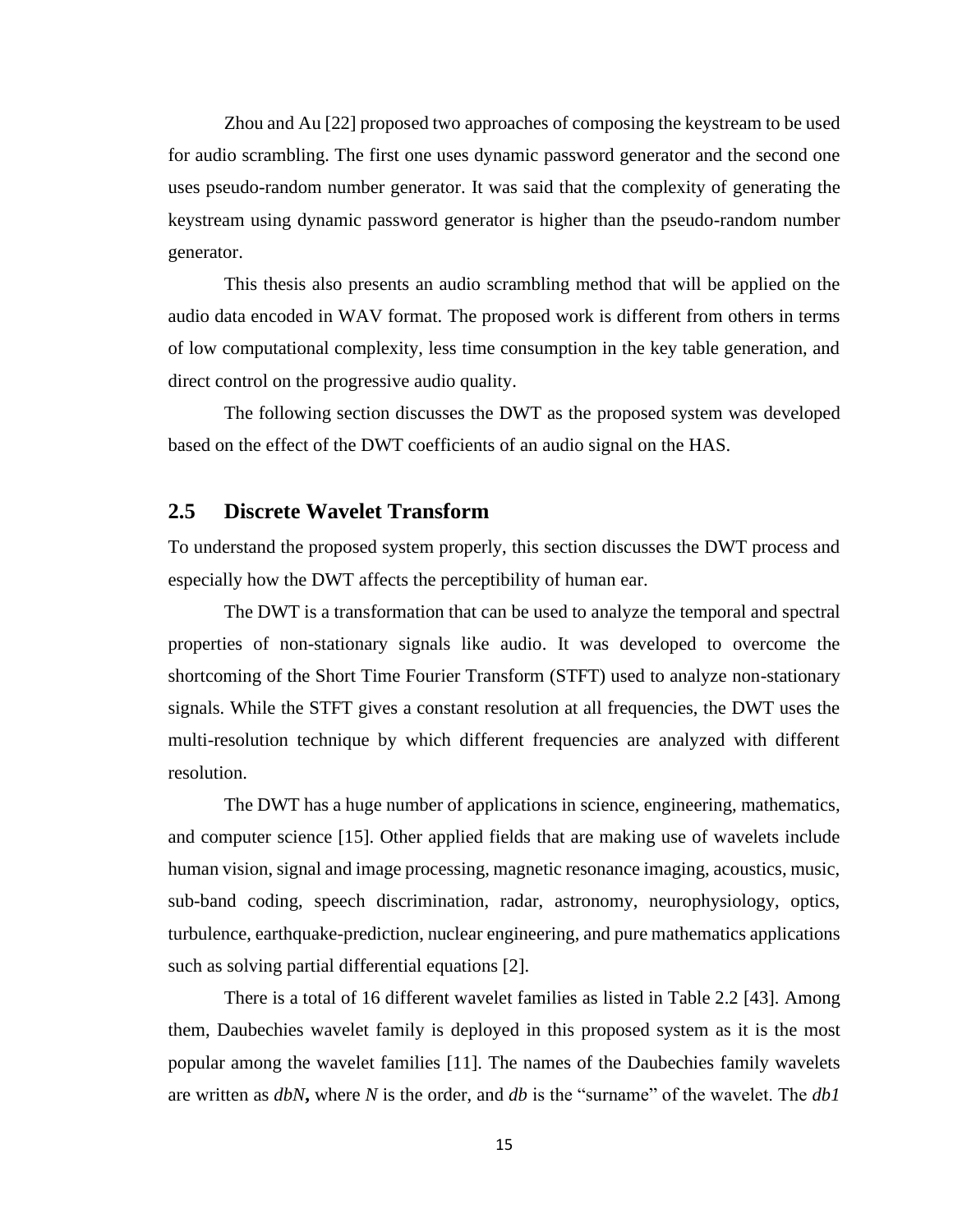wavelet is the same as Haar wavelet. In 1988, Daubechies constructed a family of easily implemented and easily invertible wavelet transforms that, in a sense, generalize the Harr transform. Like the Harr transform, the Daubechies wavelet is implemented as a succession of decompositions [19]. Moreover, wavelet transform using the Daubechies decomposition can provide a sparse representation for piecewise-linear signals.

| No.            | <b>Wavelet Family in Matlab</b> | <b>Wavelet Family Name</b>              |
|----------------|---------------------------------|-----------------------------------------|
| 1              | 'haar'                          | Haar wavelet                            |
| $\overline{2}$ | 'db'                            | Daubechies wavelets                     |
| 3              | 'sym'                           | <b>Symlets</b>                          |
| 4              | 'coif'                          | Coiflets                                |
| 5              | 'bior'                          | Biorthogonal wavelets                   |
| 6              | 'rbio'                          | Reverse biorthogonal wavelets           |
| 7              | 'meyr'                          | Meyer wavelet                           |
| 8              | 'dmey'                          | Discrete approximation of Meyer wavelet |
| 9              | 'gaus'                          | Gaussian wavelets                       |
| 10             | 'mexh'                          | Mexican hat wavelet                     |
| 11             | 'morl'                          | Morlet wavelet                          |
| 12             | 'cgau'                          | <b>Complex Gaussian wavelets</b>        |
| 13             | 'shan'                          | Shannon wavelets                        |
| 14             | 'fbsp'                          | Frequency B-Spline wavelets             |
| 15             | 'cmor'                          | <b>Complex Morlet wavelets</b>          |
| 16             | $f_{k}$                         | Fejer-Korovkin wavelets                 |

**Table 2.2:** Wavelet family names [43]

There are two main types in DWT: one-dimensional DWT (1D-DWT) used for audio analysis and two-dimensional DWT (2D-DWT) used for image analysis. Regarding the 1D-DWT used in this system, the analysis or decomposition process (DWT) and the synthesis or reconstruction process (IDWT) are shown in Figure 2.3.

In DWT, a discrete time-domain signal (sampled audio signal here in this proposed system) is analyzed by successive lowpass and highpass analysis filters [24]. Given an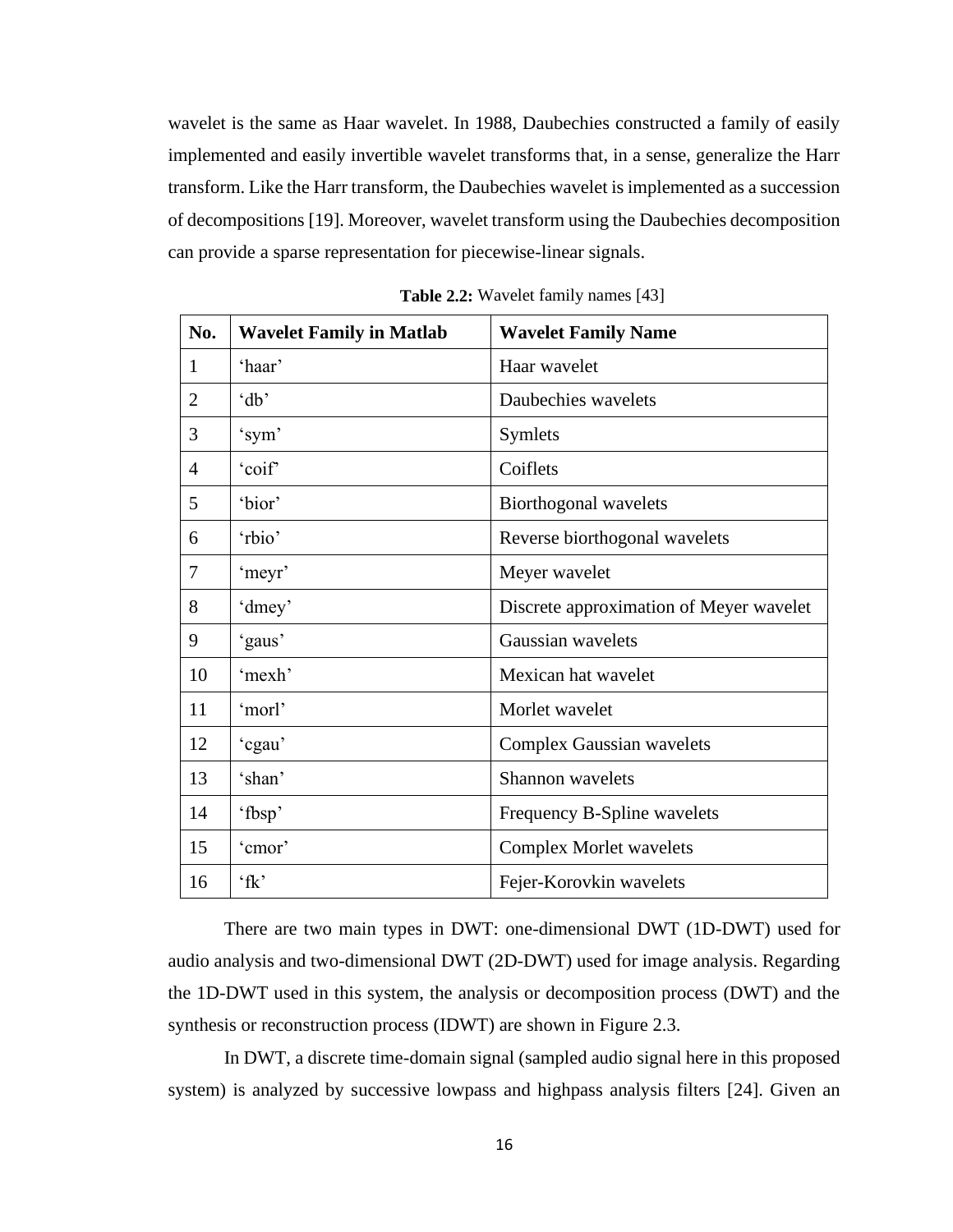audio signal of length N, it can be decomposed into  $log_2(N)$  levels at most. For example, an audio clip with 441,000 samples, it can be decomposed into 18 levels in maximum. At the first level, the analysis lowpass and highpass filters followed by downsampling processes produce the coarse approximations (*a1*) and the detail information (*d1*), respectively. The detail information corresponds to the high frequency components of an audio signal, while the approximations are the low frequency components. Downsampling by 2 doubles the frequency resolution as the uncertainty in frequency is reduced by half and halves the time resolution as the entire signal is now represented by only half of the number of samples. The second level repeats the same scheme on *a1* and produce *d2* and *a2*. This process is continued until the desired level is reached. For *i*-level decomposition, the DWT decomposes an audio signal into  $i+1$  layers of frequency coefficients  $\{d_1, d_2, \ldots, d_k\}$  $d_i$ ,  $a_i$ . With this approach, time resolution becomes arbitrarily good at high frequencies and frequency resolution becomes arbitrarily good at low frequencies.

During the synthesis process IDWT, the original signal can be successfully reconstructed from the wavelet coefficients. The detail and approximation coefficients at every level are upsampled by 2 and passed through the highpass and lowpass synthesis filters, respectively, and then added. This process is continued through the same number of levels as in the decomposition process to obtain the original signal.

Usually, normal human ear is most sensitive in the low frequency range. Thus, among the wavelet layer coefficients, coarse approximations are more important for perceptual quality of the audio signals by human ear. In this proposed system, an audio signal is 4-level wavelet decomposed that yields a total of 5 wavelet layers with different frequency components. Then, the proposed audio scrambling method is applied on each layer by using different keys. As different wavelet layers have different significant effects on the HAS, modification introduced by the scrambling process on each layer will yield different quality audio files. This feature is really attractive for online music distribution.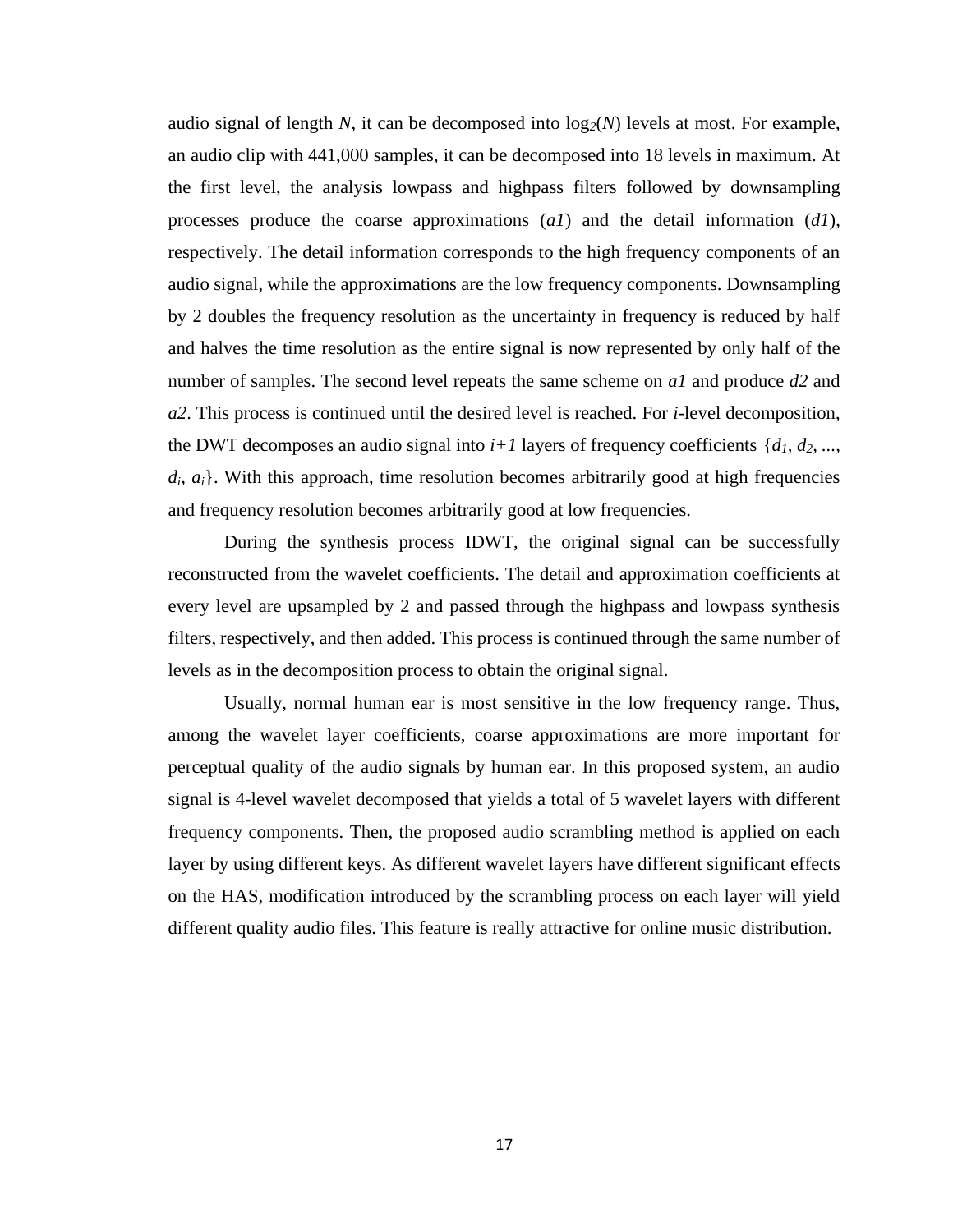

**Fig. 2.3:** Wavelet analysis and synthesis (DWT and IDWT) scheme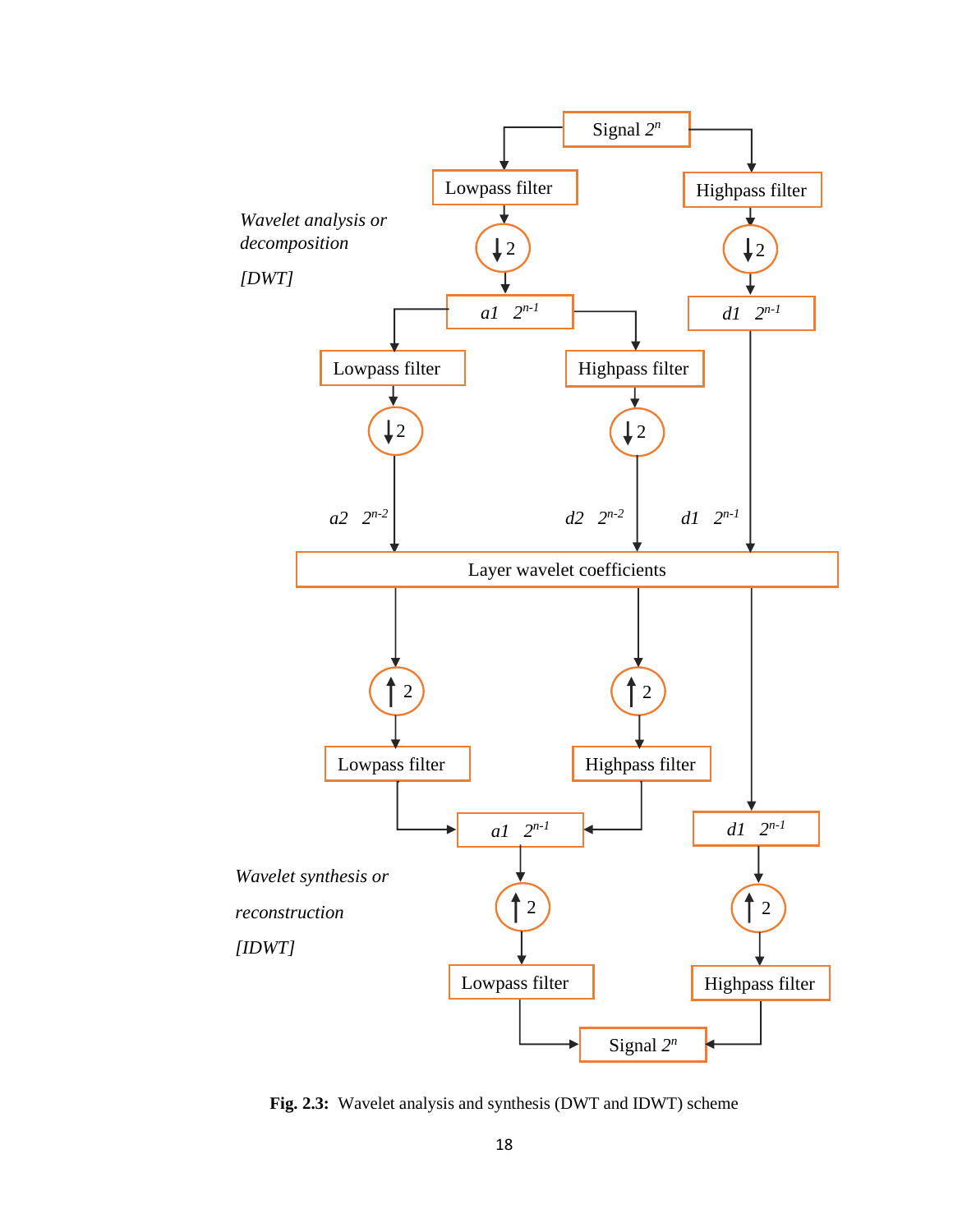#### **CHAPTER 3**

## **THE PROPOSED SYSTEM**

<span id="page-29-0"></span>This chapter discusses the implementation of the proposed system in detail. It begins with the explanation of how to generate the keys used for scrambling and descrambling processes in this system. Then it discusses the implementation of each step of the proposed audio scrambling and descrambling methods in detail.

#### <span id="page-29-1"></span>**3.1 The Generalized Flow of the Proposed System**

One of the main aims of the proposed system in this thesis is to provide different-quality audio files, i.e. teaser or high-fidelity music, which will be useful for online music stores. To achieve this aim, the proposed system makes use of the effect of audio wavelet layers on human auditory system. The generalized flow of the proposed system (scrambling process) is shown in Figure 3.1 in which raw PCM signal is first input to the DWT decomposition process. Then, the proposed scrambling method is applied on each wavelet layers by using different keys from a pre-generated key table. After the synthesis process (IDWT) with scrambled coefficients, quality degraded audio files are obtained.



**Fig. 3.1:** The generalized process flow (scrambling process)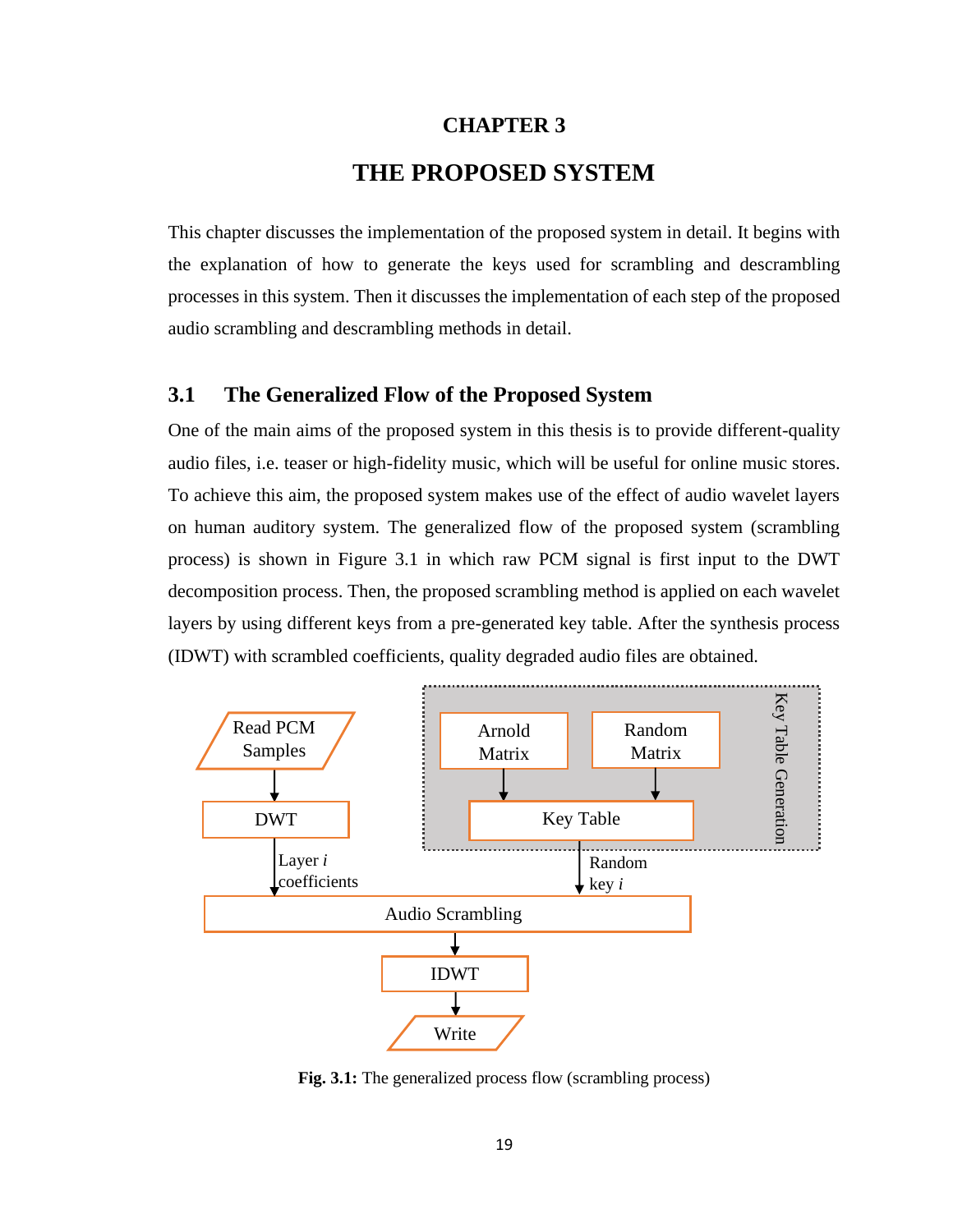Figure 3.1 consists of four main processes: DWT (wavelet decomposition), key table generation, audio scrambling process, and IDWT (wavelet reconstruction).

As discussed in Chapter 2, the DWT can effectively be used to analyze the temporal and spectral properties of non-stationary signals like audio. When an audio signal is analyzed in DWT, it is first decomposed into detail and approximation coefficients by using an analysis filter. The approximation coefficients correspond to the low-frequency components of an audio signal, while the details are the high-frequency components. Normal human ear is usually most sensitive in the low-frequency range and thus, the approximations are more important for perceptibility. The experiments that will be explained in detail in the following chapter also confirm that there is drastic damage on the audio quality even for slight changes on the approximation coefficients. Based on this nature of the DWT, the proposed audio scrambling method is applied on detail coefficients to generate teaser music and applied on approximations to provide very low or zero-quality music. The IDWT is the reverse process of the DWT, and can refer Chapter 2 for more detail.

Another two main processes are the key table generation and audio scrambling process. The security of the proposed system depends on the key generation process; whereas, the progressive quality control and compatibility of the scrambled music with the media standard depends on the scrambling process. The following subsections discuss those processes in detail.

#### <span id="page-30-0"></span>**3.2 Key Table Generation**

Security of the proposed system mainly depends on the secrecy, uniqueness, and randomness of the keys used in the scrambling and descrambling processes. As discussed above, the proposed system uses different keys for scrambling each wavelet layer. For an audio signal of length N, it can be decomposed into  $log_2(N)$  levels at most. For *i*-level decomposition, there are a total of *i*+1 layers and thus *i*+1 different keys are needed for scrambling. In this system, those keys are randomly chosen from a key table pre-generated based on the Arnold and Random matrices. Thus, the larger the size of the key table, the more randomness in selection of the layer keys and thus the stronger security the system achieves.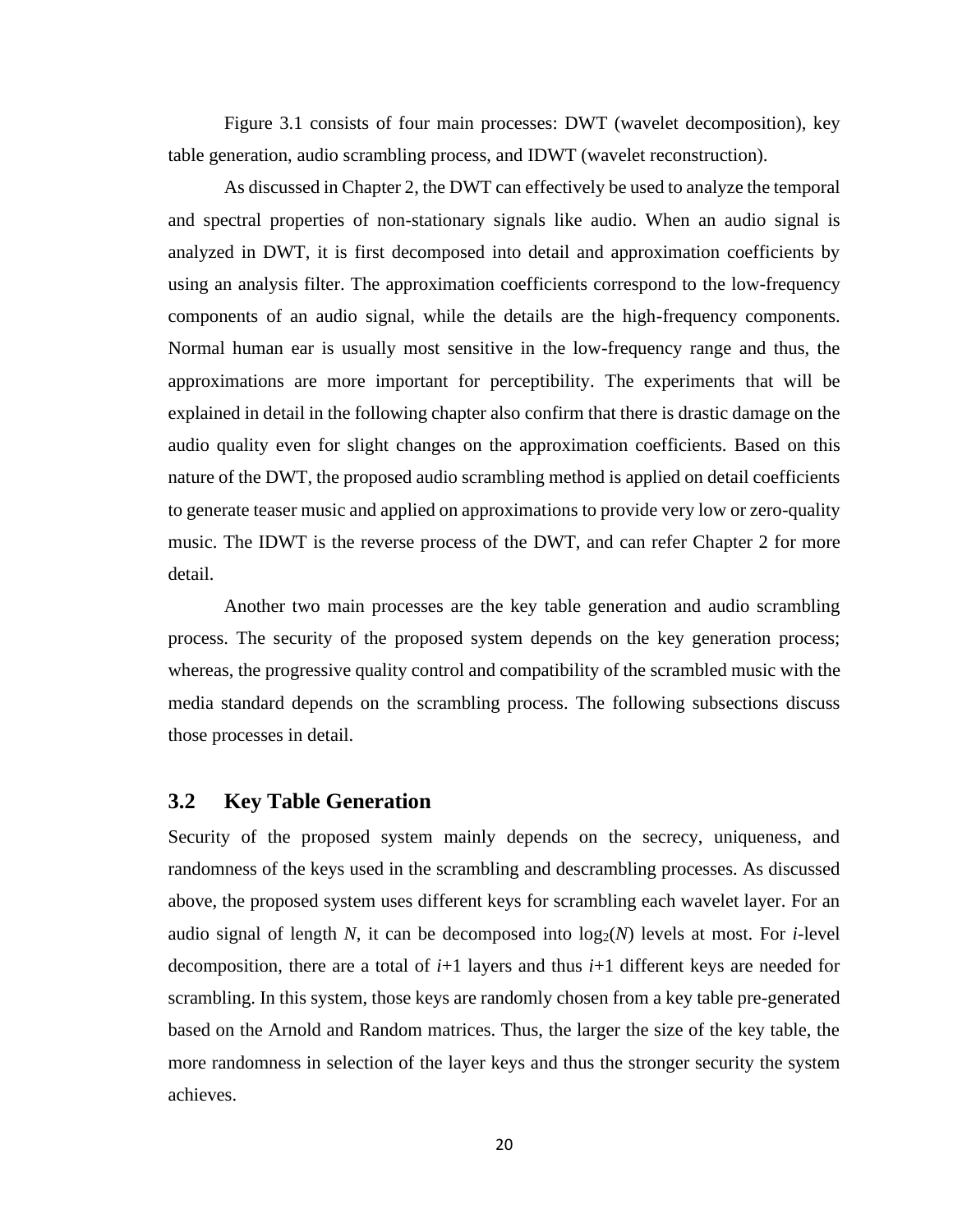#### <span id="page-31-0"></span>**3.2.1 Arnold Matrix Generation**

Arnold Matrix is mostly used to scramble the digital images and has many applications, especially in digital watermarking. In this system, Arnold matrix is used to transform the keys in the key table. Size of the Arnold matrix depends on the size of the key table. That is, if we plan to use an 8x8 key table, then we have to generate the Arnold matrix with the size of 8x8. As mentioned above, the larger the size of the key table then the stronger the security offered. In this proposed system, the key table size is chosen as 8x8 just for simplicity of implementation. Firstly, an 8x8 Arnold matrix is generated by applying the horizontal and vertical concatenation on the base Arnold matrix (*A*), defined in eq. 3.1.

$$
A(p \times q) = \begin{bmatrix} 1 & 1 \\ 1 & 2 \end{bmatrix},\tag{3.1}
$$

where  $p \times q$  is the size of the matrix. After the concatenation process, the resulting  $8x8$ Arnold matrix is shown below.

| $A_{(8\times8)}$ | $\frac{1}{2}$ | $\sim$ 1 | $\langle 1 \rangle$ |                                                    | $1 \quad 1 \quad 1$            |                                | 1                   | $\mathbf{1}$        | 1              |
|------------------|---------------|----------|---------------------|----------------------------------------------------|--------------------------------|--------------------------------|---------------------|---------------------|----------------|
|                  |               | 1        | 2                   | $\left  \right $                                   | $\overline{2}$                 | $\mathbf{1}$                   | 2                   | $\left  \right $    | 2              |
|                  |               | 1        | $\mathbf{1}$        | $\left\langle 1 \right\rangle$                     | $\left  \right $               | $\sim 1$                       | $\overline{1}$      | $\langle 1 \rangle$ | 1              |
|                  |               | 1        | 2                   | $\left  \right $                                   | $\overline{2}$                 | $\left\langle 1 \right\rangle$ | 2                   | $\langle 1 \rangle$ | $\overline{2}$ |
|                  |               | 1        | $\mathbf{1}$        | $\left  \begin{array}{c} 1 \\ \end{array} \right $ | $1 \quad 1$                    |                                | $\overline{1}$      | $\langle 1 \rangle$ | 1              |
|                  |               | 1        | 2                   | $\sqrt{1}$                                         | $\overline{2}$                 | $\left  \right $               | 2                   | $\langle 1 \rangle$ | 2              |
|                  |               | 1        | $\mathbf{1}$        | $\left\langle 1 \right\rangle$                     | $\left\langle 1 \right\rangle$ | $\left\langle 1 \right\rangle$ | $\langle 1 \rangle$ | 1                   | $\mathbf{1}$   |
|                  |               | 1        | 2                   | $\mathbf{1}$                                       | $\overline{2}$                 | $\mathbf{1}$                   | $\overline{2}$      | $\overline{1}$      | 2              |

#### <span id="page-31-1"></span>**3.2.2 Random Matrix Generation**

In this system, a matrix of random numbers is also used along with the Arnold matrix to generate the keys used in the scrambling and descrambling processes. This system uses the MATLAB software to generate those random numbers. When we create random numbers using software, the results are not random in a strict, mathematical sense. Similarly, the random numbers in MATLAB are also not unpredictable at all; however, they are generated by a deterministic algorithm designed to be sufficiently complicated so that its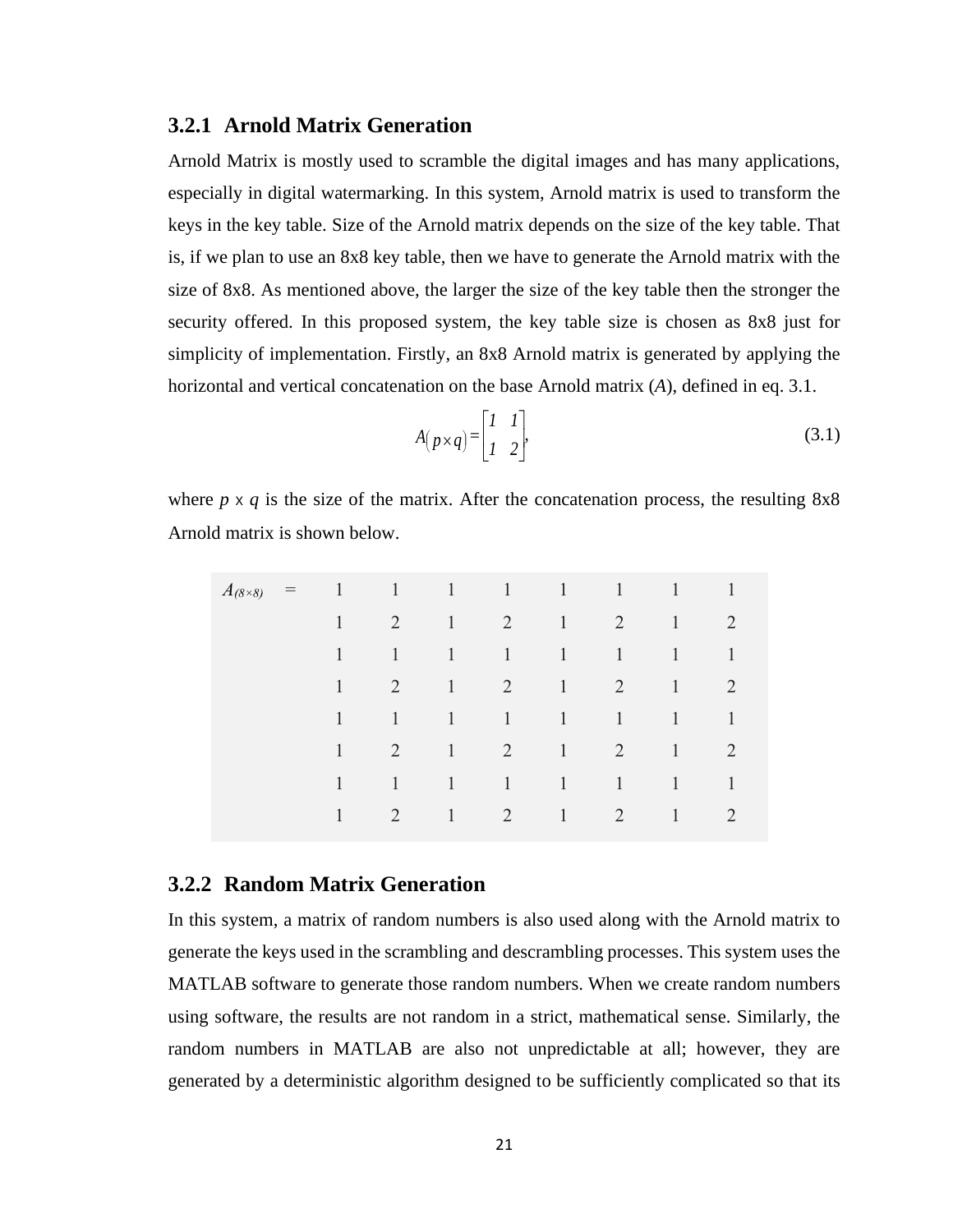output appear to be random and independent. The random numbers generated by MATLAB also pass the various statistical tests of randomness.

The size of the random matrix also depends on the key table size. If we plan to use a key table of size 8x8, then we have to generate the 8x8 random matrix. A random matrix (*R*) can be generated in MATLAB as follows.

$$
R = randi(i\max, n),\tag{3.2}
$$

where *imax* is the maximum random number to be generated, *n* is the matrix size. An example random matrix generated in MATLAB by using the command "*randi(120,8)"* and using seed number "3" are shown below.

| $R_{(8\times8)}$ | $\alpha = \alpha$ |     | 21 94 42 |                 | 35  | 61 | 74  | 79  | 52 |
|------------------|-------------------|-----|----------|-----------------|-----|----|-----|-----|----|
|                  |                   | 100 | 14       | $7\phantom{.0}$ | 109 | 69 | 59  | 66  | 13 |
|                  |                   | 6   | 61       | 86              | 81  | 14 | 81  | 67  | 17 |
|                  |                   | 105 | 105      | 50              | 95  | 92 | 95  | 105 | 1  |
|                  |                   | 82  | 112      | 89              | 108 | 21 | 118 | 55  | 26 |
|                  |                   | 54  | 27       | 58              | 31  | 65 | 11  | 65  | 26 |
|                  |                   | 81  | 31       | 61              | 111 | 16 | 76  | 83  | 62 |
|                  |                   | 56  | 109      | 51              | 104 | 9  | 70  | 11  | 69 |
|                  |                   |     |          |                 |     |    |     |     |    |

In this proposed system, scrambling keys are generated based on the random and Arnold matrices. Thus, we need to know the same random matrix for generating the keys to be used in descrambling. Otherwise, we can never recover the original audio quality even after descrambling.

In order to achieve that purpose, the proposed system carefully sets the seed number which is used to create the repeatable arrays of random numbers by saving and restoring the generator setting in MATLAB. If we use the same seed every time, it will yield the same sequence of random numbers. Without knowing the seed number used during scrambling, the user cannot generate the same random matrix and thus cannot derive the key needed to descramble the audio signal to recover its original quality. Please refer the following random matrix generated by using different seed number "5".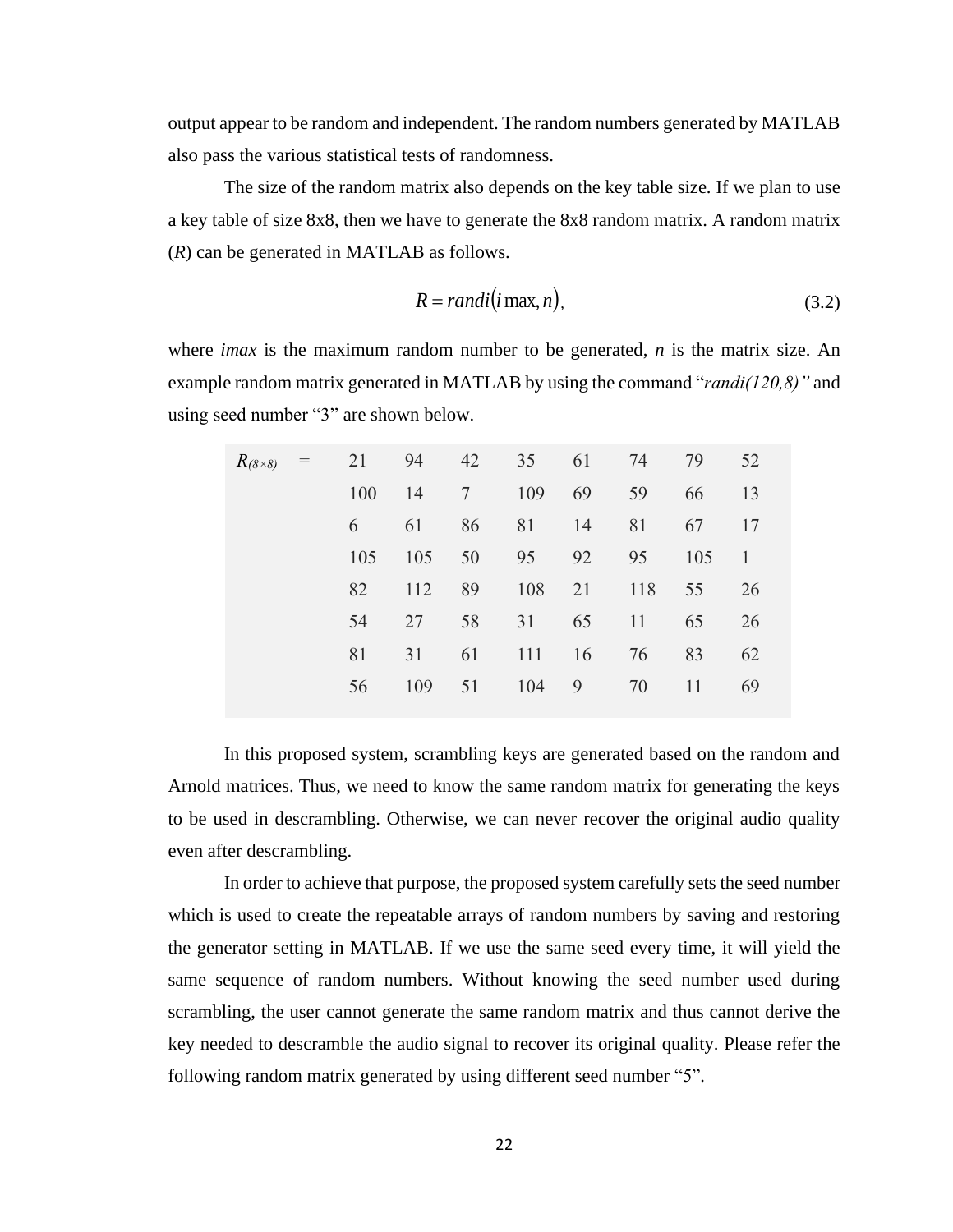| $R_{(8\times8)}$ | $=$ | 27  | 36  | 50 | 40             | 84             | 32                  | 98             | 116 |
|------------------|-----|-----|-----|----|----------------|----------------|---------------------|----------------|-----|
|                  |     | 105 | 23  | 36 | 18             | 94             | 97                  | 66             | 76  |
|                  |     | 25  | 10  | 76 | 20             | $\overline{3}$ | 105                 | 93             | 98  |
|                  |     | 111 | 89  | 70 | 116            | 70             | 111                 | 59             | 68  |
|                  |     | 59  | 53  | 72 | 116            | $\overline{1}$ | $\langle 1 \rangle$ | $\overline{4}$ | 77  |
|                  |     | 74  | 19  | 32 | 23             | 62             | 57                  | 11             | 98  |
|                  |     | 92  | 106 | 35 | $\overline{3}$ | 77             | 118                 | 14             | 112 |
|                  |     | 63  | 33  | 31 | 25             | 119            | 48                  | 31             | 110 |
|                  |     |     |     |    |                |                |                     |                |     |

## <span id="page-33-0"></span>**3.2.3 Key Generation Process**

Finally, the key table (*K*) is generated by multiplying the Arnold matrix (*A*) and the random matrix (*R*) and then dividing by the key table size (*N*), as defined in eq. 3.3. The operation "*mod N*" means taking the remainder after division by *N*.

$$
K = A \times R \operatorname{mod} N. \tag{3.3}
$$

The key table resulting from the Arnold matrix (section 3.2.1) and the first random matrix (section 3.2.2) is shown below.

| $A x R_{(8 \times 8)}$ | $= 505$ | 553 | 444 | 674      | 347 | 584 | 531 | 266 |
|------------------------|---------|-----|-----|----------|-----|-----|-----|-----|
|                        | 820     | 808 | 610 | 1013 582 |     | 819 | 778 | 375 |
|                        | 505     | 553 | 444 | 674      | 347 | 584 | 531 | 266 |
|                        | 820     | 808 | 610 | 1013 582 |     | 819 | 778 | 375 |
|                        | 505     | 553 | 444 | 674      | 347 | 584 | 531 | 266 |
|                        | 820     | 808 | 610 | 1013 582 |     | 819 | 778 | 375 |
|                        | 505     | 553 | 444 | 674      | 347 | 584 | 531 | 266 |
|                        | 820     | 808 | 610 | 1013     | 582 | 819 | 778 | 375 |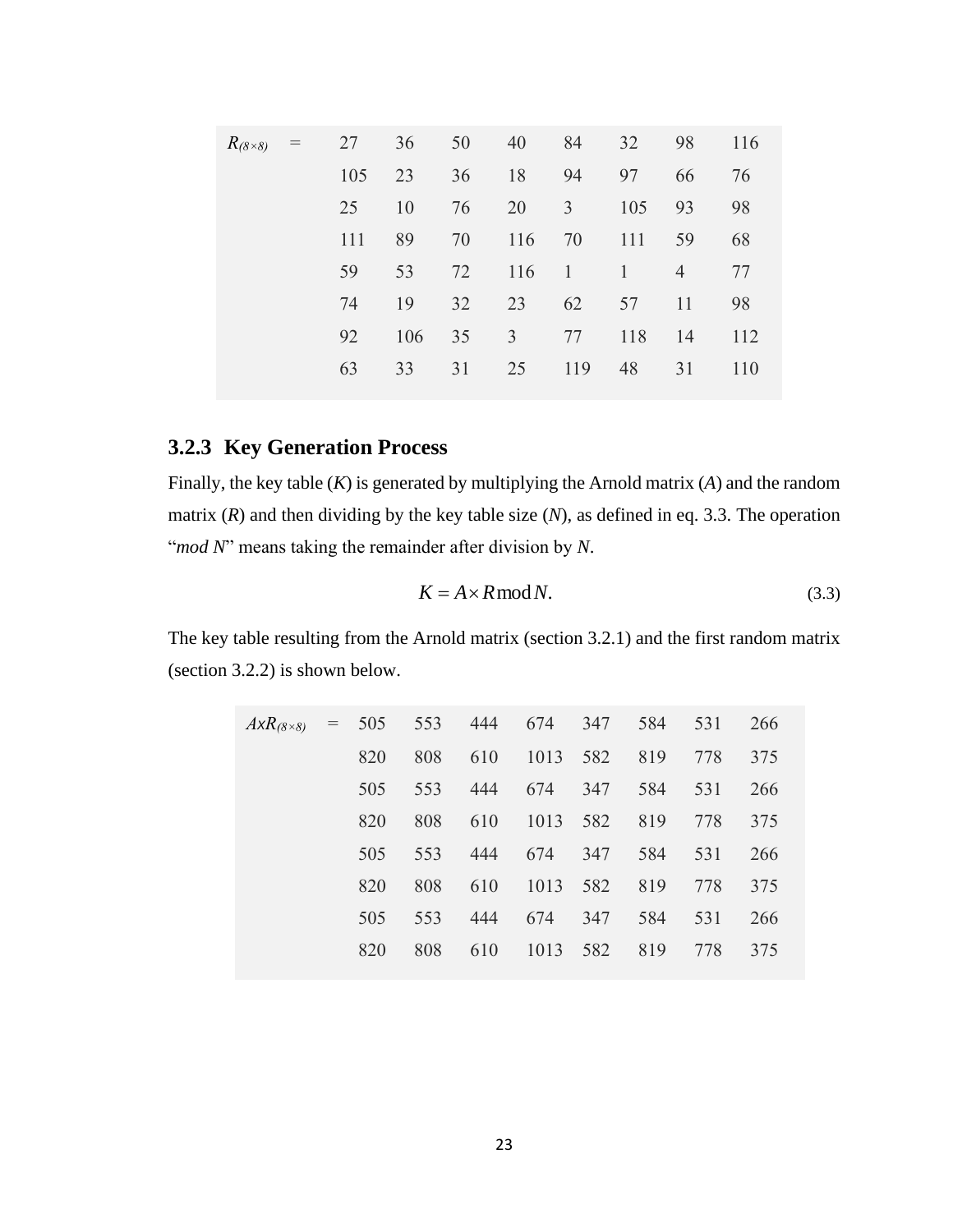| $K_{(8\times 8)}$<br>$\equiv$ | 57 | 41 | 60 | 34 | 27 | 8  | 19 | 10 |
|-------------------------------|----|----|----|----|----|----|----|----|
|                               | 52 | 40 | 34 | 53 | 6  | 51 | 10 | 55 |
|                               | 57 | 41 | 60 | 34 | 27 | 8  | 19 | 10 |
|                               | 52 | 40 | 34 | 53 | 6  | 51 | 10 | 55 |
|                               | 57 | 41 | 60 | 34 | 27 | 8  | 19 | 10 |
|                               | 52 | 40 | 34 | 53 | 6  | 51 | 10 | 55 |
|                               | 57 | 41 | 60 | 34 | 27 | 8  | 19 | 10 |
|                               | 52 | 40 | 34 | 53 | 6  | 51 | 10 | 55 |

To recap, the security offered by this proposed system is controlled by three steps: firstly, without knowing the seed number, it will be difficult to generate the same random numbers used in scrambling. Secondly, without knowing the key table size, we cannot generate the same key table. Thirdly, without knowing the random key used to scramble each wavelet layer, it is impossible to recover the full-quality sound.

In addition, as discussed in Chapter 2, there are various kinds of wavelet families available. Different wavelet family produces different wavelet layer of coefficients even for the same number of decomposition level. In this system, the Daubechies wavelet family is chosen as it is the most commonly used one among the wavelet families. However, the proposed system can be applied on any kind of wavelet family. Therefore, in order to enhance the security of the proposed system, the distributor can also choose the wavelet family in secrecy.

#### <span id="page-34-0"></span>**3.3 Audio Scrambling Method**

After wavelet decomposition, the proposed audio scrambling method is applied on each wavelet layer by using different keys randomly chosen from the pre-generated key table. Flowchart of the proposed scrambling method is shown in Figure 3.2 and detailed procedure is as follows:

*Step 1*: Read the DWT coefficients of the selected layer.

*Step 2*: Choose the scrambling key from the pre-generated key table by randomly indexing the row and column number of the key table.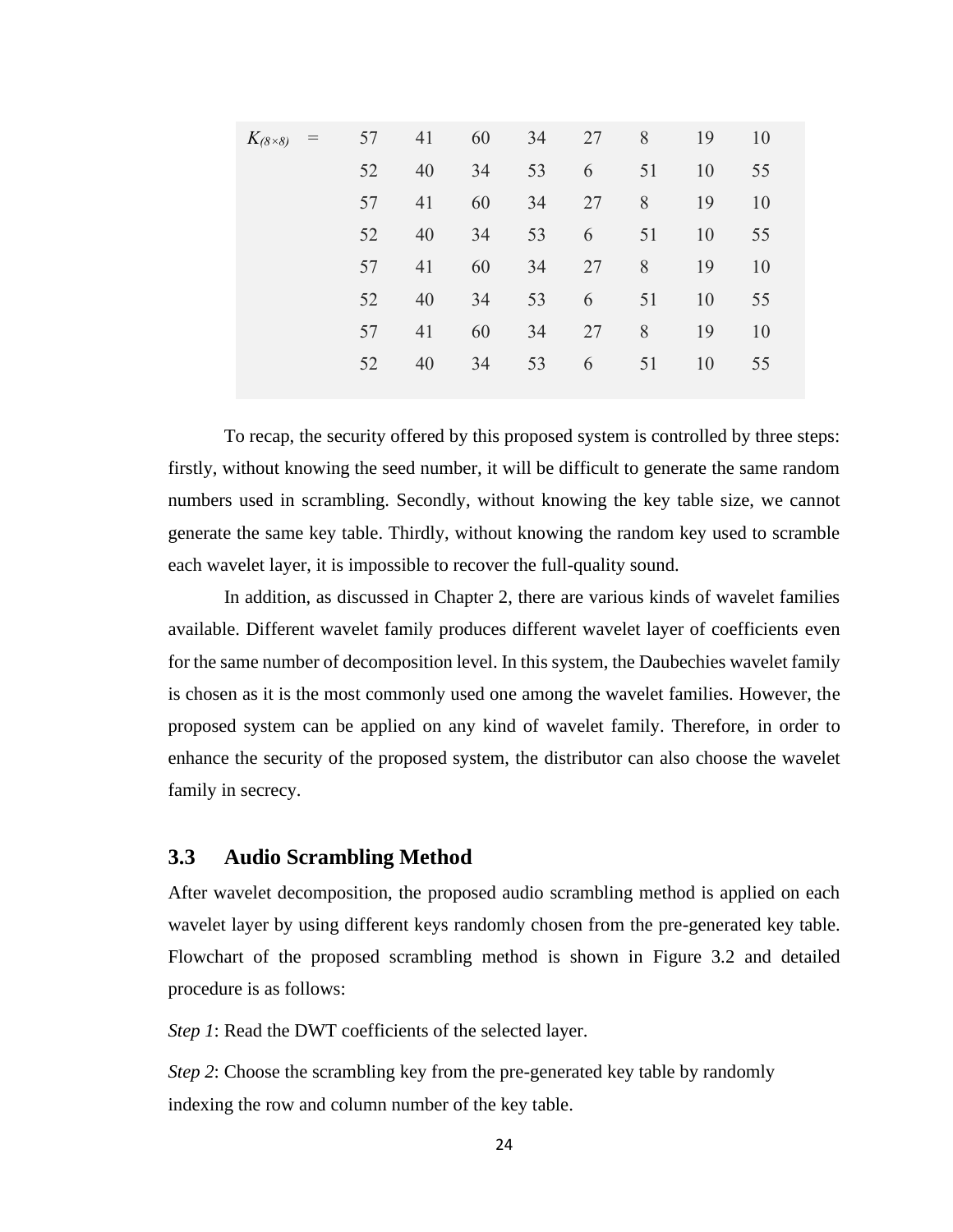$$
x = randi([1, p], 1), \tag{3.4}
$$

$$
y = randi([1, q], 1), \tag{3.5}
$$

where *x* and *y* are the row and column index of the key table, and  $p \times q$  is the size of the key table.

*Step 3:* Perform XOR the selected layer coefficients with the selected key.

$$
C' = C \otimes K(x, y), \tag{3.6}
$$

where C and C' are the coefficients before and after scrambling,  $\otimes$  is the bit-wise XOR, and  $K(x, y)$  is the random key selected. Based on the system requirements, the above steps must be repeated for all the layers needed to be scrambled.

*Step 4*: Perform IDWT to construct the scrambled audio. After IDWT, the scrambled audio file is saved in .wav format.

Conforming to the media standard is also one of the main aims of the proposed system. It was achieved in this system by using simple mathematical operation like XOR. The resulting scrambled audio clips can be easily playable by standard media players. Additionally, based on the system requirement, scrambled audio with desired quality level can be generated by choosing the wavelet layer to be scrambled.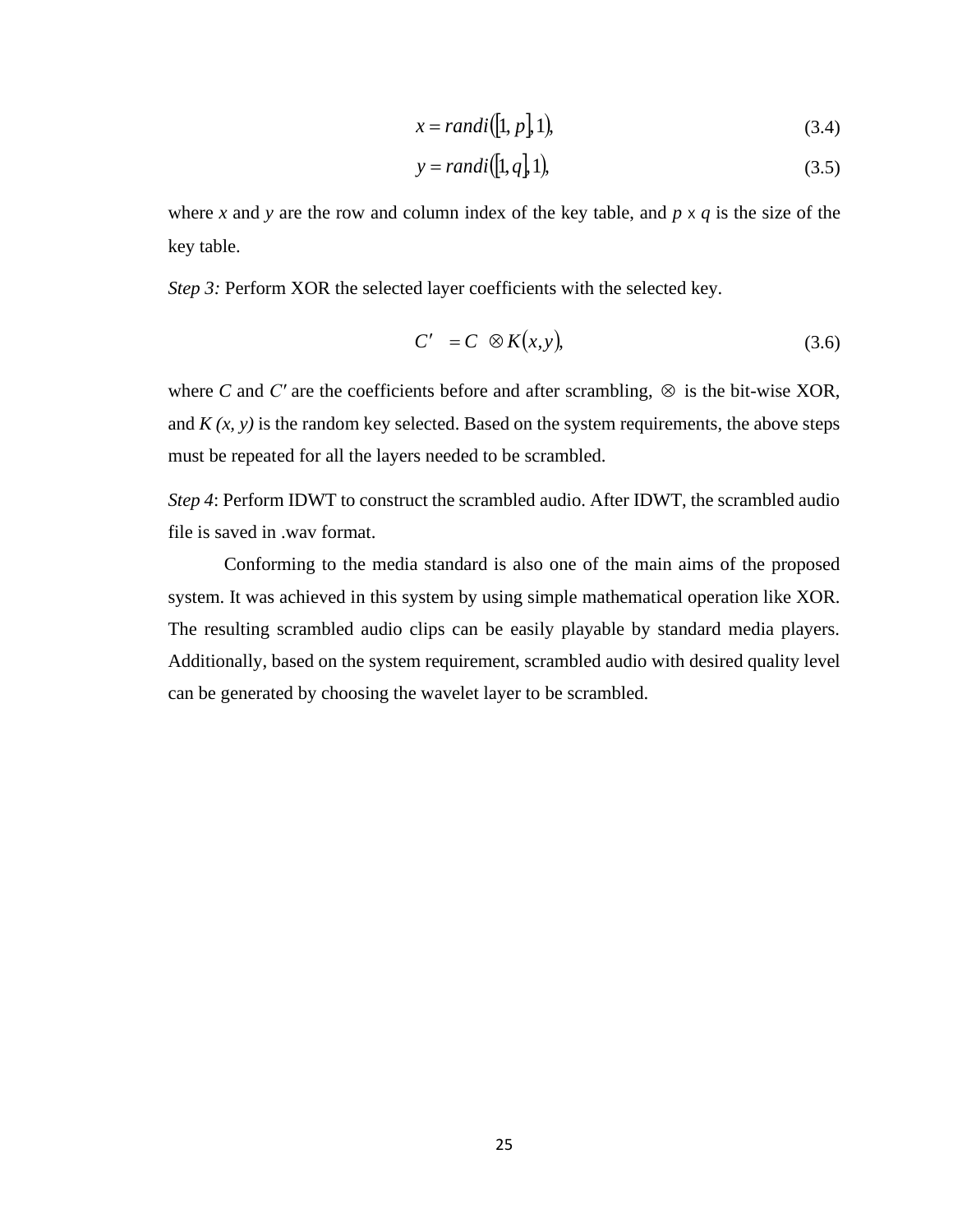

**Fig. 3.2:** Flowchart of the proposed scrambling method

#### <span id="page-36-0"></span>**3.4 Audio Descrambling Method**

The generalized flow of the audio descrambling process is shown in Figure 3.3. It is exactly the same as the scrambling process. The scrambled audio is first decomposed into different wavelet layers. Note that the number of wavelet layers must be the same as the scrambling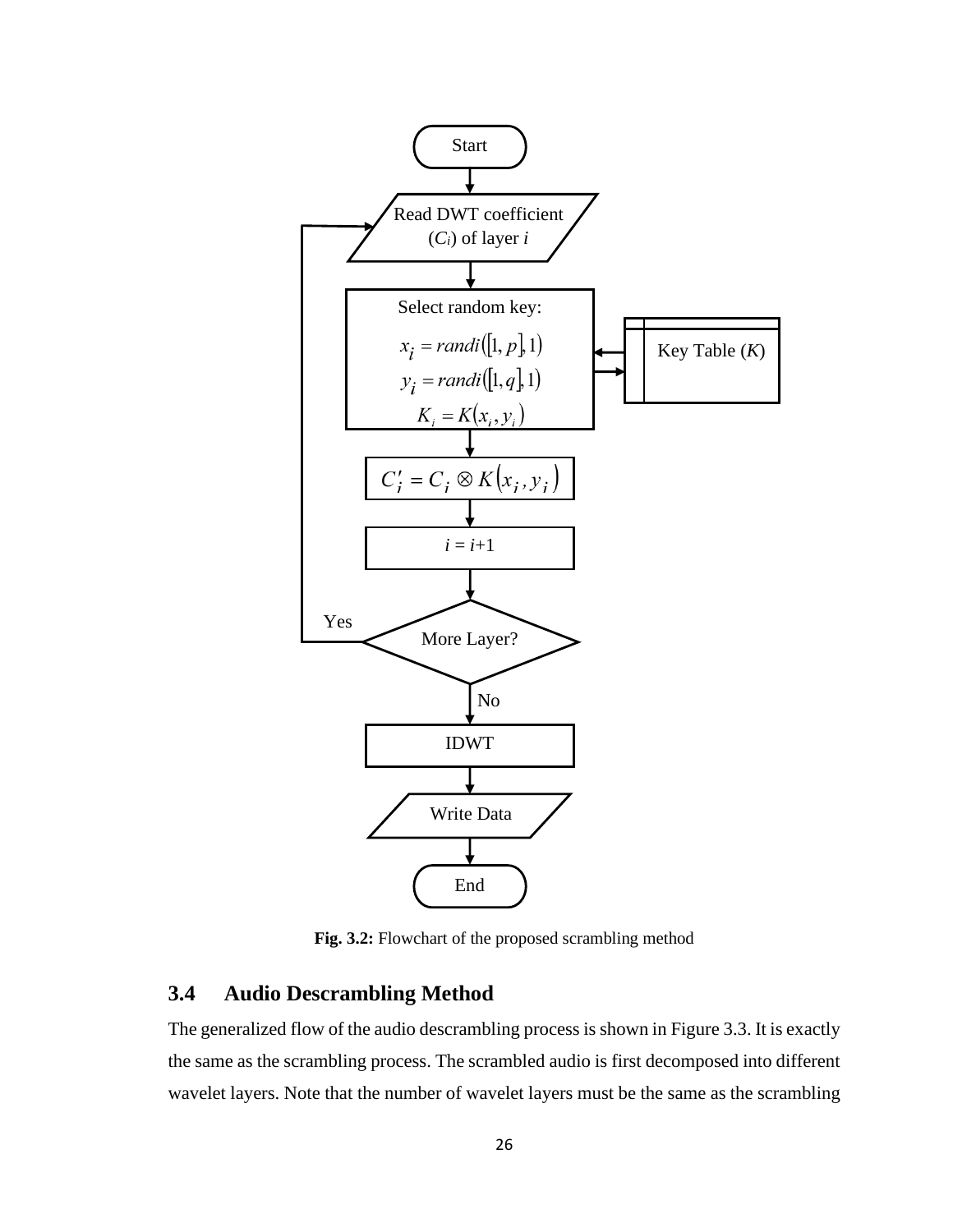process so that the original audio quality can be retained. Then, the proposed descrambling method is applied on each layer by using the same keys used during scrambling. Finally, the descrambled audio signal is reconstructed via IDWT.

Detailed process flow of the proposed descrambling method is exactly the same as the scrambling method given in Figure 3.2. To regain the original audio quality, the above procedure in Figure 3.2 must be applied again on the scrambled contents by using the same keys. Only if all the keys are correct, the audio quality can be recovered to its original. In addition, the output quality of the descrambled audio also depends on the number of descrambled layers. If *n* layers of the audio were scrambled, all *n* layers must be descrambled to retain full quality. For example, if the audio was scrambled 7 times using 7 different keys, the user must have all the 7 keys and perform the descrambling process 7 times before he/she can perfectly restore the original audio. Otherwise, it is impossible to recover the full-quality audio.



**Fig. 3.3:** The generalized process flow (descrambling process)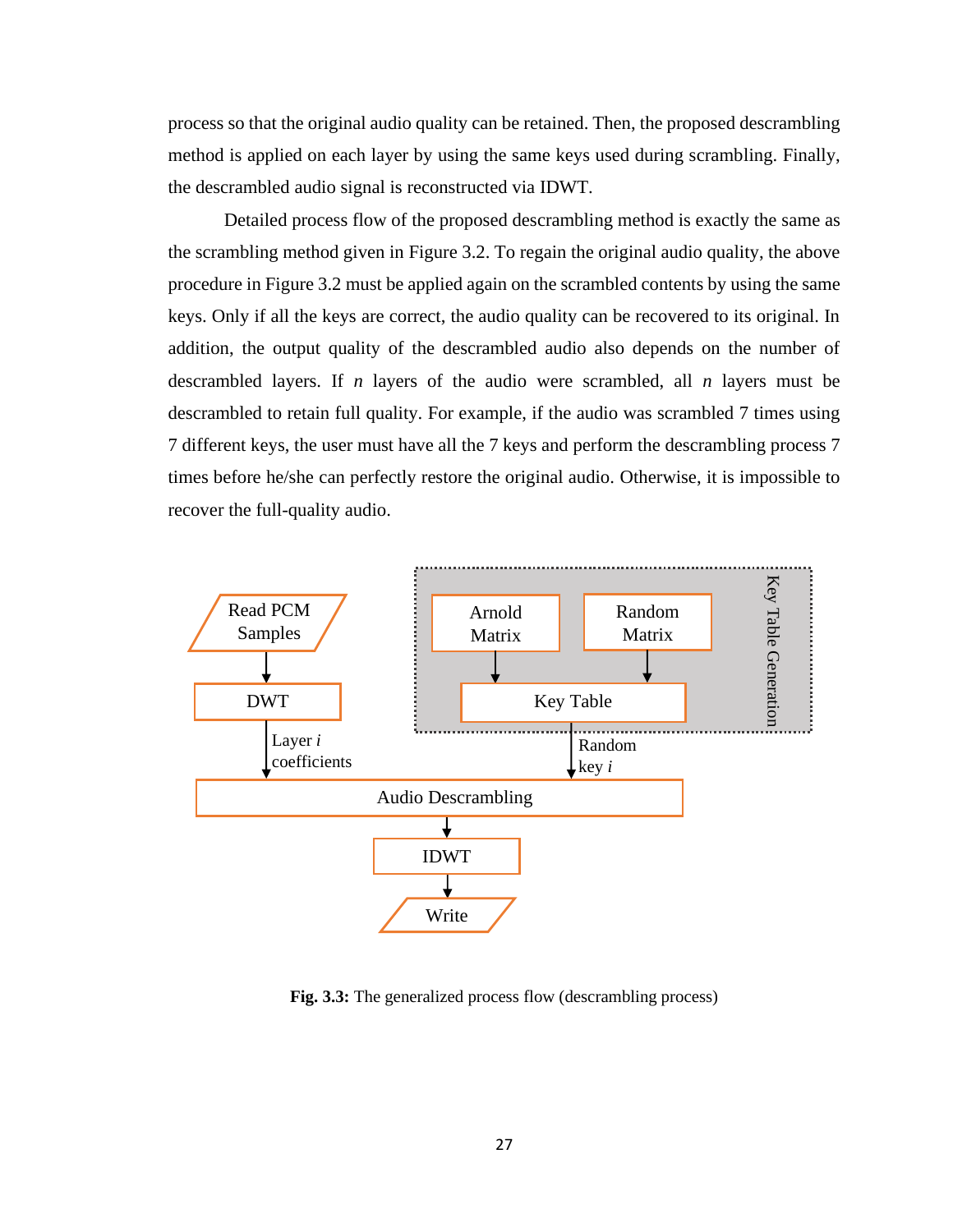#### **CHAPTER 4**

## **RESULTS AND DISCUSSION**

<span id="page-38-0"></span>This chapter presents the analytic results of the performance of the proposed system. It begins with the evaluation of the progressive audio quality after scrambling and descrambling processes by means of both subjective (mean opinion score, MOS) and objective (signal-to-noise ratio, SNR) measures. The effect of scrambling and descrambling on audio signals are also visualized in waveforms. Moreover, the time consumption and effect of the proposed methods on audio file sizes are also evaluated.

#### <span id="page-38-1"></span>**4.1 Experimental Setup**

The proposed system is implemented in MATLAB and this section presents the evaluation results of its performance on 25 different audio files. Each file is encoded in 16 bits per sample, 44.1 kHz sampling rate, and .wav audio format. Table 4.1 describes the music pieces used in the experiments, which are grouped based on genre.

For all of the following experiments, each audio clip is decomposed into five layers of wavelet coefficients {*d*1, *d*2, …, *d*4, *a*4}, i.e. four wavelet levels. Each layer is then scrambled by using different keys. Evaluations are then done in terms of (i) the effect of scrambled wavelet layer on audio quality, (ii) progressive audio quality, (iii) execution time, and (iv) the effect of scrambling on file size.

| Song    | Genre      | Avg. Length (sec) | Avg. Size $(MB)$ |
|---------|------------|-------------------|------------------|
| $S1-5$  | Classical  | 23                | 1.62             |
| $S6-10$ | Pop        | 23                | 1.95             |
| S11-15  | <b>EDM</b> | 22.8              | 1.95             |
| S16-20  | Rock       | 26.2              | 2.22             |
| S20-25  | Jazz       | 25.4              | 2.24             |

**Table 4.1:** Music pieces for experiments

#### <span id="page-38-2"></span>**4.1.1 Signal-to-Noise Ratio (SNR)**

This proposed system provides different-quality audio files based on the wavelet layer scrambled. It is confirmed here by evaluating the audio quality after scrambling each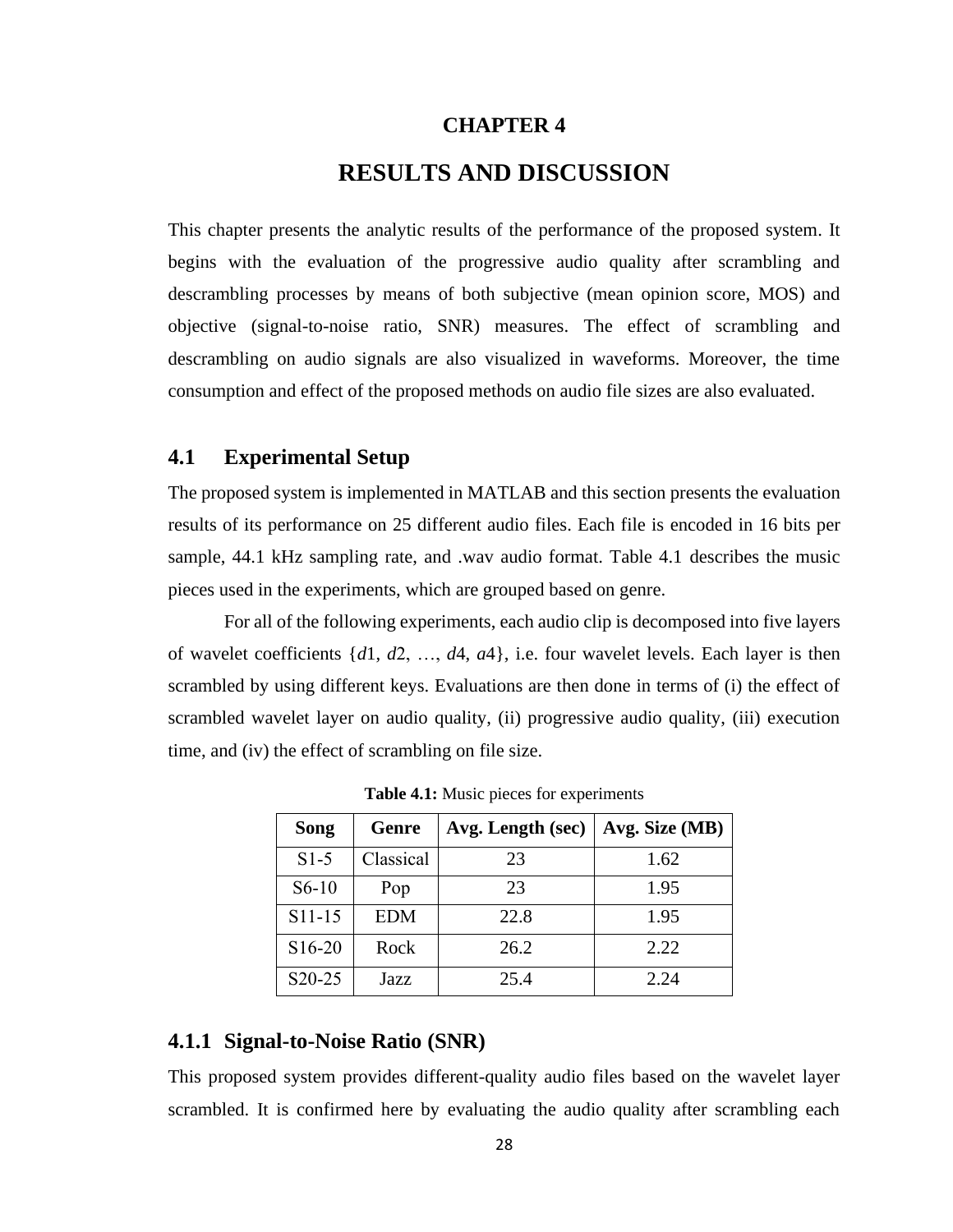wavelet layer by means of the SNR. The SNR is the objective measurement used to estimate the quality degradation between the original and the scrambled audio signals. It is defined as the ratio of the signal power to the noise power, as stated in eq. 4.1. As per the International Federation of Phonographic Industry (IFPI), an audio clip with  $SNR \ge 20$  dB is considered to be good quality [18]. Thus, the higher the SNR means the better the audio quality.

$$
SNR(dB) = 10log\left(\frac{P_{signal}}{P_{noise}}\right),\tag{4.1}
$$

where *Psignal* indicates the audio signal power and *Pnoise* is the noise power [35]. SNR is usually expressed in decibels (dB).

#### <span id="page-39-0"></span>**4.1.2 Mean Opinion Score (MOS)**

The MOS is a numerical measure of the human-judged overall quality of an experience. It is a commonly used measure for video, audio, and audiovisual quality evaluation, but not restricted to those modalities [27]. The MOS is expressed as a single rational number, typically in the range of 1 to 5, where 5 is the highest and 1 is the lowest perceived quality, as shown in Table 4.2. In this system, the MOS measures will be used to check the quality difference between the original and scrambled/descrambled audio clips.

| <b>MOS</b> | <b>Audio Quality</b> | <b>Impairment Description</b> |
|------------|----------------------|-------------------------------|
|            | Excellent            | Imperceptible                 |
|            | Good                 | Perceptible but not annoying  |
| 3          | Fair                 | Slightly annoying             |
| ◠          | Poor                 | Annoying                      |
|            | Bad                  | Very annoying                 |

**Table 4.2:** MOS rating

#### <span id="page-39-1"></span>**4.2 Effects of Scrambled Wavelet Layer on Audio Quality**

Table 4.3 shows the average SNR values after scrambling each wavelet layer. For this experiment, only one layer of wavelet coefficients is scrambled at a time in order to evaluate the importance of each layer for perceptible audio quality. The results confirm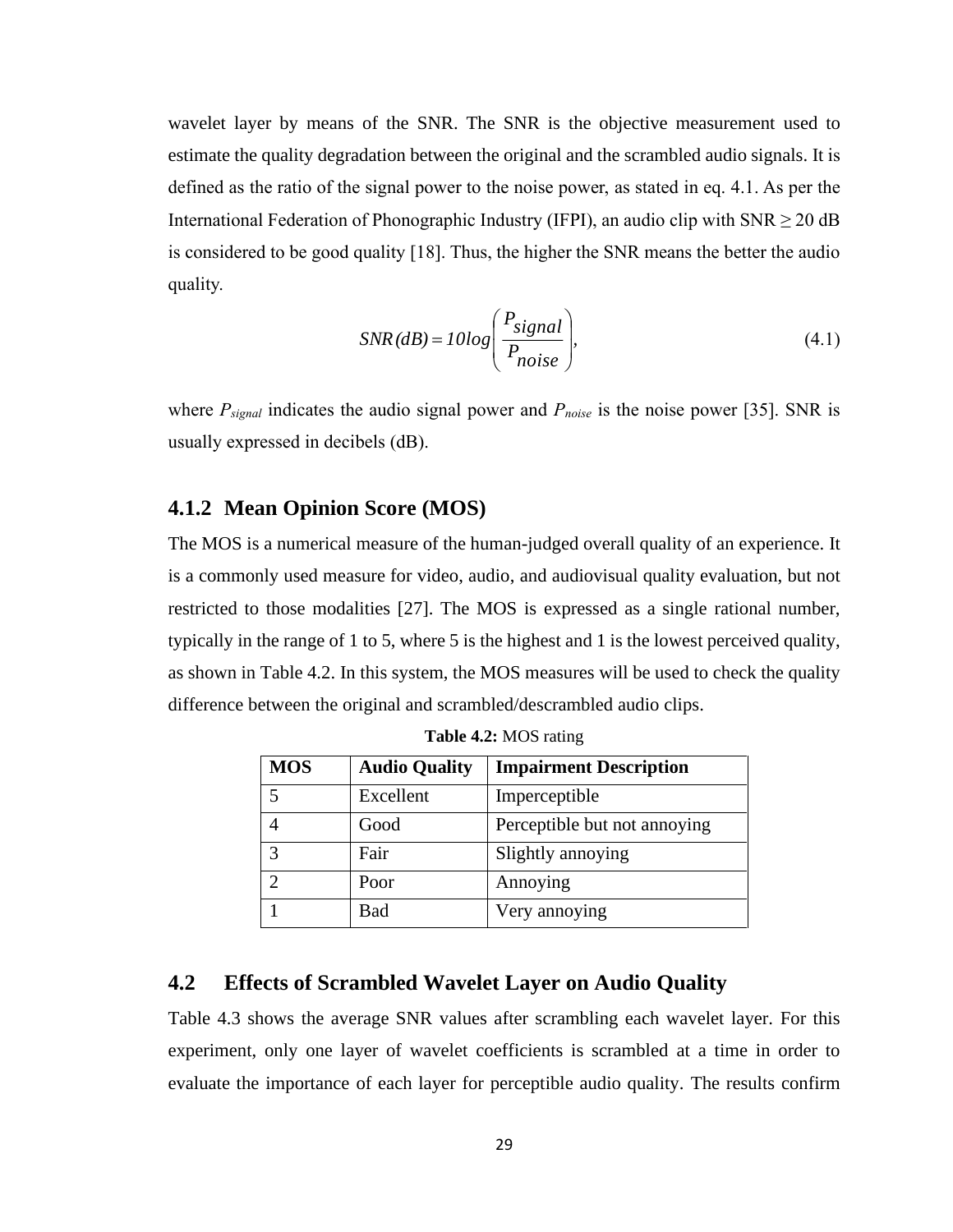that scrambling on different layer results different SNR, which means different audio quality. According to the IFPI,  $SNR \geq 20$  dB means good audio quality. Thus, the results show that scrambling on *d1*, *d2*, and *d3* layers produces good and acceptable quality music, whereas scrambling on *d4* and *a4* yields poor and bad-quality music.

Table 4.3 also shows that the SNR values are getting dropped from *d1* to *a4*. It is because *d1* is the highest in frequency among the wavelet layers and *a4* is the lowest in frequency. As previously stated, human ear is more sensitive in the low frequency range. Thus, scrambling on *a4* yields the lowest audio quality.

Considering the proposed system is to be used in music distribution, the number of layers to be scrambled can also be chosen based on the system requirement. If the distributor requires high-level access control, all layers should be scrambled. Otherwise, scrambling only the approximation layer is sufficient for degrading quality. If the distributor wants to share a new song as preview, scrambling only the detail layers is sufficient.

| Song                | Genre      | <b>Scrambled Layer</b> |       |       |       |      |  |
|---------------------|------------|------------------------|-------|-------|-------|------|--|
|                     |            | d1                     | d2    | d3    | d4    | a4   |  |
| $S1-5$              | Classical  | 28.84                  | 24.15 | 20.41 | 17.53 | 7.80 |  |
| $S6-10$             | Pop        | 26.55                  | 22.39 | 19.78 | 17.70 | 7.77 |  |
| S11-15              | <b>EDM</b> | 26.38                  | 23.35 | 21.69 | 20.09 | 7.82 |  |
| S <sub>16</sub> -20 | Rock       | 24.02                  | 19.80 | 16.88 | 15.31 | 8.70 |  |
| S <sub>2</sub> 1-25 | Jazz       | 31.36                  | 26.97 | 23.29 | 19.27 | 7.29 |  |
|                     | Average    | 27.43                  | 23.33 | 20.41 | 17.98 | 7.88 |  |

**Table 4.3:** Average SNRs after scrambling each layer

#### <span id="page-40-0"></span>**4.3 Evaluation on Progressive Audio Quality**

This section proves that the perceptible audio quality also depends on the number of wavelet layers scrambled. The more the layers are scrambled, the worse the resulting audio quality is. Both the SNR and MOS matrices are used to evaluate the progressive audio quality achieved by the proposed system.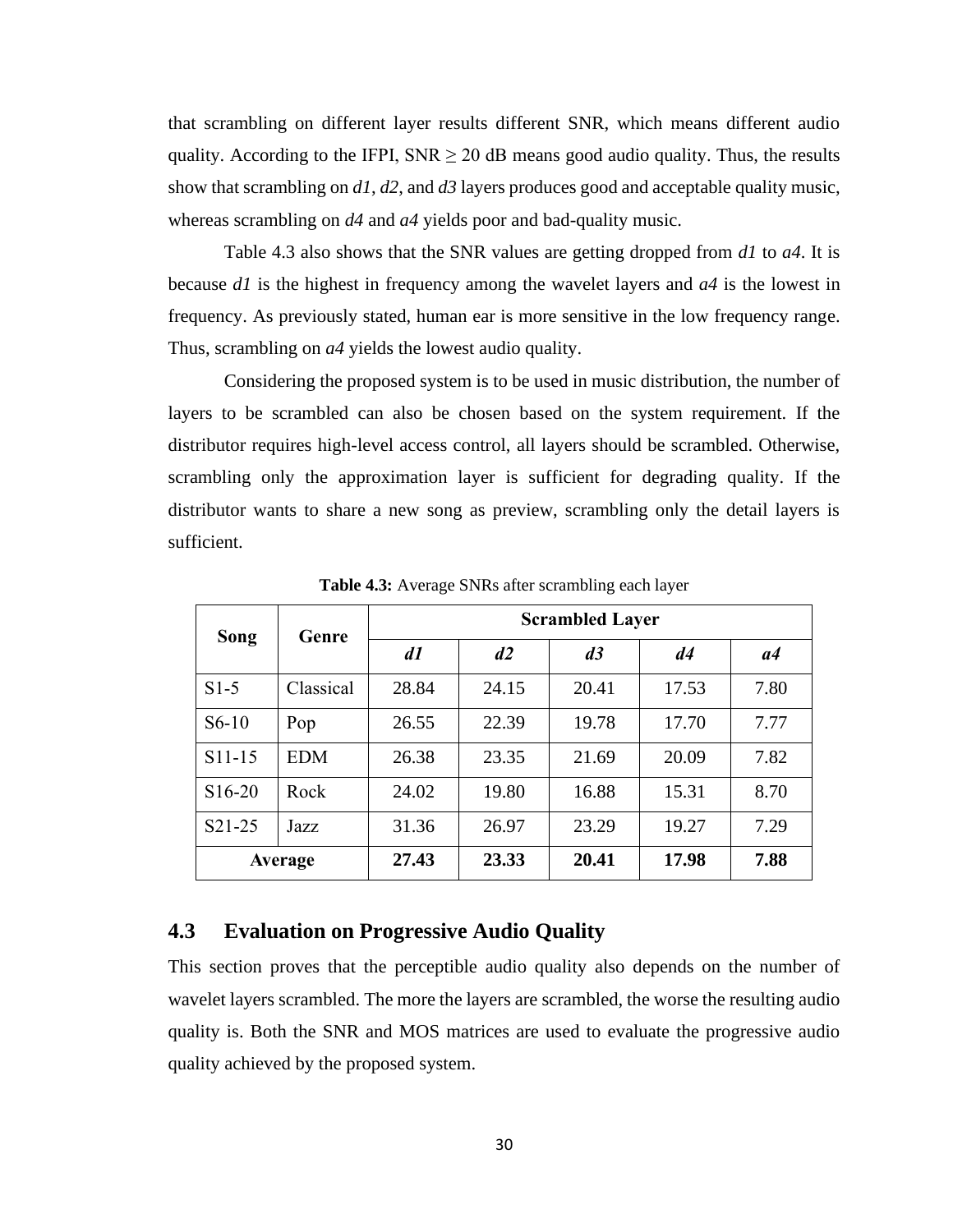#### <span id="page-41-0"></span>**4.3.1 Results of Objective Evaluation**

Table 4.4 and 4.5 show the average SNR values after scrambling and descrambling layerby-layer. It is seen from Table 4.4 that the SNR values are decreasing when the number of scrambled layers are increased. Similarly, if we descramble more layers, the recovered audio quality is getting better. It verifies that the proposed system achieves the progressive audio quality.

The last column of Table 4.5 also shows that the *a4* layer plays a vital role in audio reconstruction. After descrambling all layers including *a4*, the average SNR values go high up to approx. 242 dB. It shows that the proposed system can perfectly recover the very high audio quality after descrambling. Unfortunately, it cannot recover the audio to its fullest quality because the proposed system is based on the wavelet transform. The wavelet reconstruction (IDWT) can reconstruct the audio signal to be perceptually equivalent as the original file but not statistically equivalent. If the system could recover statistically equivalent audio file, the SNR will be infinity. Figure 4.1 and 4.2 visualize how the SNR values are decreasing when more layers are scrambled and how they are increasing when more layers are descrambled, respectively.

| Song                | Genre      | <b>Scrambled Layer</b> |        |              |              |      |  |
|---------------------|------------|------------------------|--------|--------------|--------------|------|--|
|                     |            | d1                     | d1, d2 | $d1$ to $d3$ | $d1$ to $d4$ | All  |  |
| $S1-5$              | Classical  | 28.84                  | 22.87  | 18.44        | 14.89        | 6.87 |  |
| $S6-10$             | Pop        | 26.55                  | 20.98  | 17.30        | 14.46        | 6.90 |  |
| $S11-15$            | <b>EDM</b> | 26.38                  | 21.47  | 18.49        | 16.11        | 7.10 |  |
| S <sub>16</sub> -20 | Rock       | 24.02                  | 18.39  | 14.55        | 11.87        | 6.82 |  |
| S21-25              | Jazz       | 31.36                  | 25.61  | 21.24        | 17.11        | 6.83 |  |
| Average             |            | 27.43                  | 21.86  | 18.00        | 14.89        | 6.90 |  |

**Table 4.4:** Average SNR results after scrambling additional layers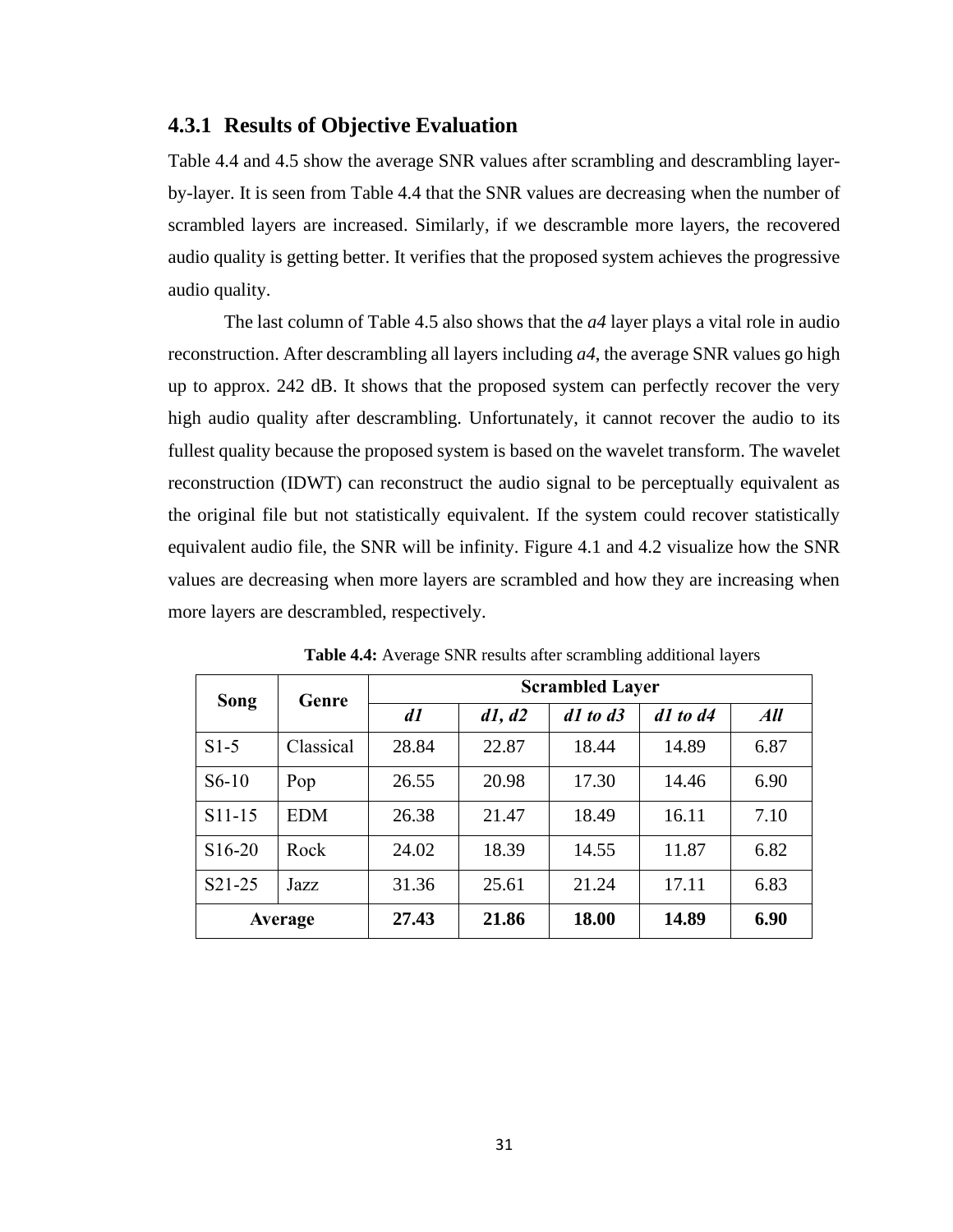| Song                | Genre      | <b>Descrambled Layer</b> |        |              |              |        |  |
|---------------------|------------|--------------------------|--------|--------------|--------------|--------|--|
|                     |            | d1                       | d1, d2 | $d1$ to $d3$ | $d1$ to $d4$ | All    |  |
| $S1-5$              | Classical  | 6.91                     | 7.01   | 7.28         | 7.80         | 241.73 |  |
| $S6-10$             | Pop        | 6.95                     | 7.08   | 7.33         | 7.77         | 242.03 |  |
| S11-15              | <b>EDM</b> | 7.16                     | 7.27   | 7.44         | 7.71         | 241.42 |  |
| S <sub>16</sub> -20 | Rock       | 6.92                     | 7.18   | 7.75         | 8.70         | 242.31 |  |
| S21-25              | Jazz       | 6.81                     | 6.93   | 7.04         | 7.35         | 242.08 |  |
| Average             |            | 6.95                     | 7.10   | 7.37         | 7.87         | 241.91 |  |

**Table 4.5:** Average SNR results after descrambling additional layers



**Fig. 4.1:** SNR decreases based on the number of scrambled layers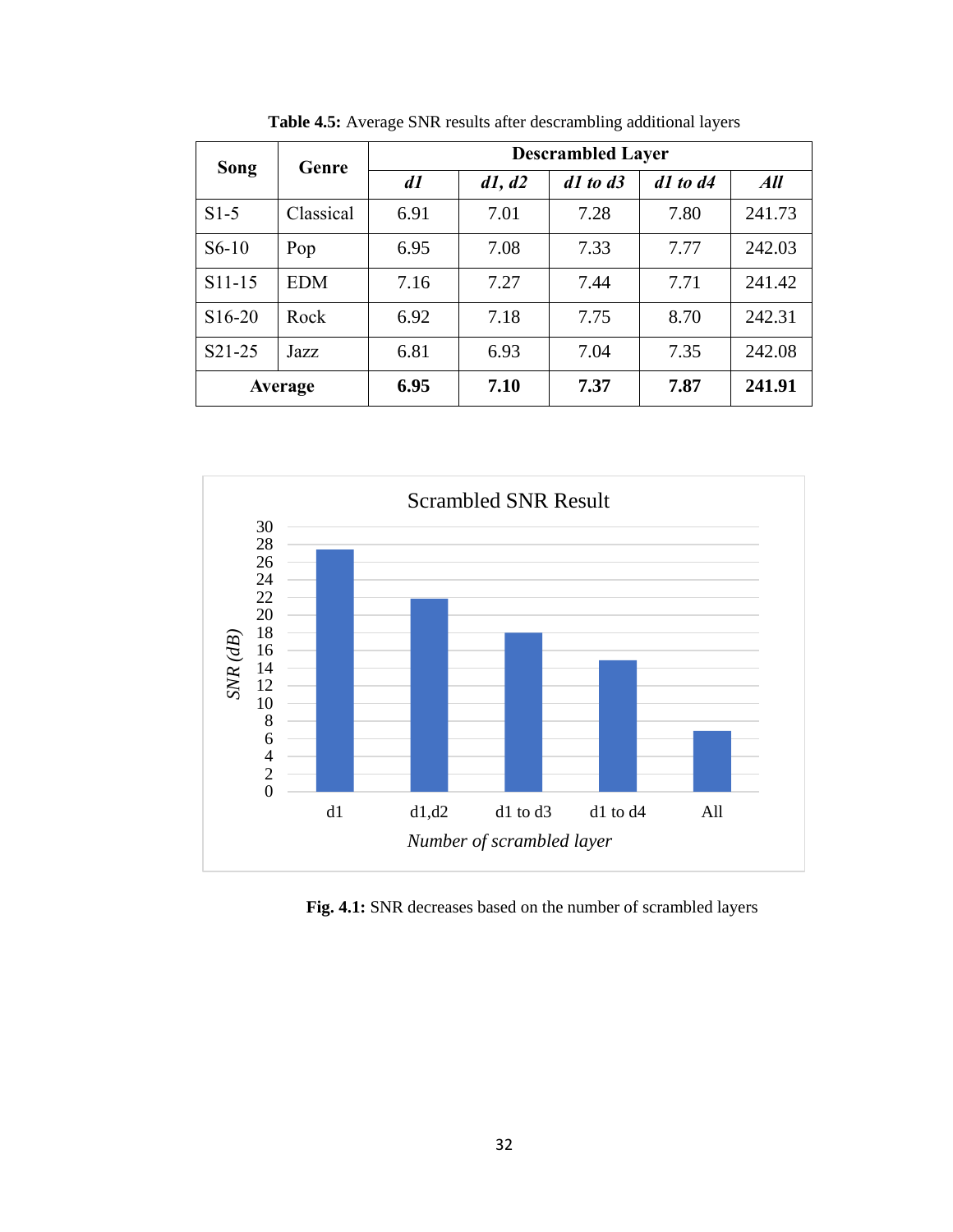

**Fig. 4.2:** SNR increases based on the number of descrambled layers

#### <span id="page-43-0"></span>**4.3.2 Results of Subjective Evaluation**

Table 4.6 and 4.7 show the subjective evaluation results, i.e. MOS, judged by ten humans for the scrambled and descrambled audio clips, respectively. The results show that the listeners are able to perceive the gradual decrease in audio quality as the number of scrambled layer increases. Likewise, most of the evaluators are able to detect the quality improvement after descrambling more layers. For this kind of experiment, please note that the quality of the devices such as headphones or speakers used during evaluation test can also affect the evaluation result.

From the results in Table 4.6, it can be seen that the MOS ratings are getting lower while scrambling layer after layer, which means that the audio quality is getting dropped. As for descrambling, the MOS scores in Table 4.7 are getting higher when more layers are descrambled.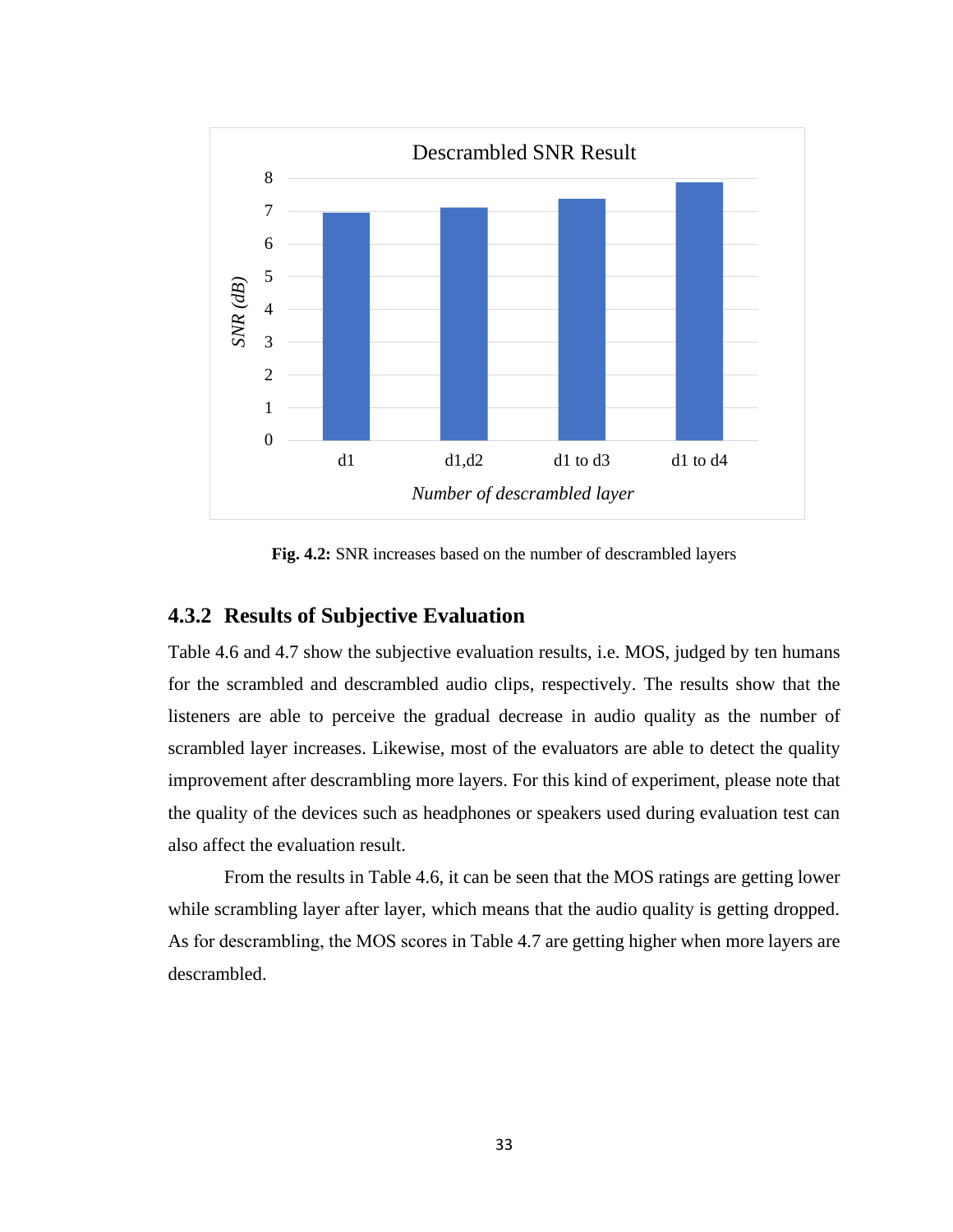| Song                | Genre      | <b>Scrambled Layer</b> |        |              |              |      |  |
|---------------------|------------|------------------------|--------|--------------|--------------|------|--|
|                     |            | d1                     | d1, d2 | $d1$ to $d3$ | $d1$ to $d4$ | All  |  |
| $S1-5$              | Classical  | 3.60                   | 3.00   | 1.90         | 1.64         | 1.00 |  |
| $S6-10$             | Pop        | 3.52                   | 2.84   | 1.92         | 1.44         | 1.00 |  |
| $S11-15$            | <b>EDM</b> | 3.44                   | 3.00   | 2.22         | 1.56         | 1.00 |  |
| S <sub>16</sub> -20 | Rock       | 3.52                   | 3.02   | 1.94         | 1.42         | 1.00 |  |
| S <sub>2</sub> 1-25 | Jazz       | 3.88                   | 3.12   | 2.34         | 1.54         | 1.00 |  |
| Average             |            | 3.59                   | 2.99   | 2.06         | 1.52         | 1.00 |  |

**Table 4.6:** Average MOS results after scrambling additional layers

**Table 4.7:** Average MOS results after descrambling additional layers

| Song                | Genre      | <b>Descrambled Layer</b> |                       |            |                  |      |  |
|---------------------|------------|--------------------------|-----------------------|------------|------------------|------|--|
|                     |            | a4                       | <i>a4</i> , <i>d4</i> | a4, d4, d3 | $a4, d4$ to $d2$ | All  |  |
| $S1-5$              | Classical  | 1.46                     | 1.98                  | 3.08       | 3.94             | 5.00 |  |
| $S6-10$             | Pop        | 1.64                     | 1.96                  | 2.92       | 3.84             | 4.98 |  |
| S11-15              | <b>EDM</b> | 1.76                     | 2.12                  | 2.92       | 3.66             | 4.86 |  |
| S <sub>16</sub> -20 | Rock       | 1.70                     | 2.02                  | 2.96       | 3.80             | 4.78 |  |
| S <sub>2</sub> 1-25 | Jazz       | 1.76                     | 2.30                  | 3.34       | 3.94             | 4.92 |  |
| <b>Average</b>      |            | 1.66                     | 2.08                  | 3.04       | 3.84             | 4.91 |  |

Thus, the results mentioned above prove that the proposed system achieves progressive scrambling effect. Figure 4.3 and 4.4 visualize the MOS scores for scrambling and descrambling processes, respectively. As in SNR rating, the MOS scores also confirm that the proposed system achieves the progressive audio quality.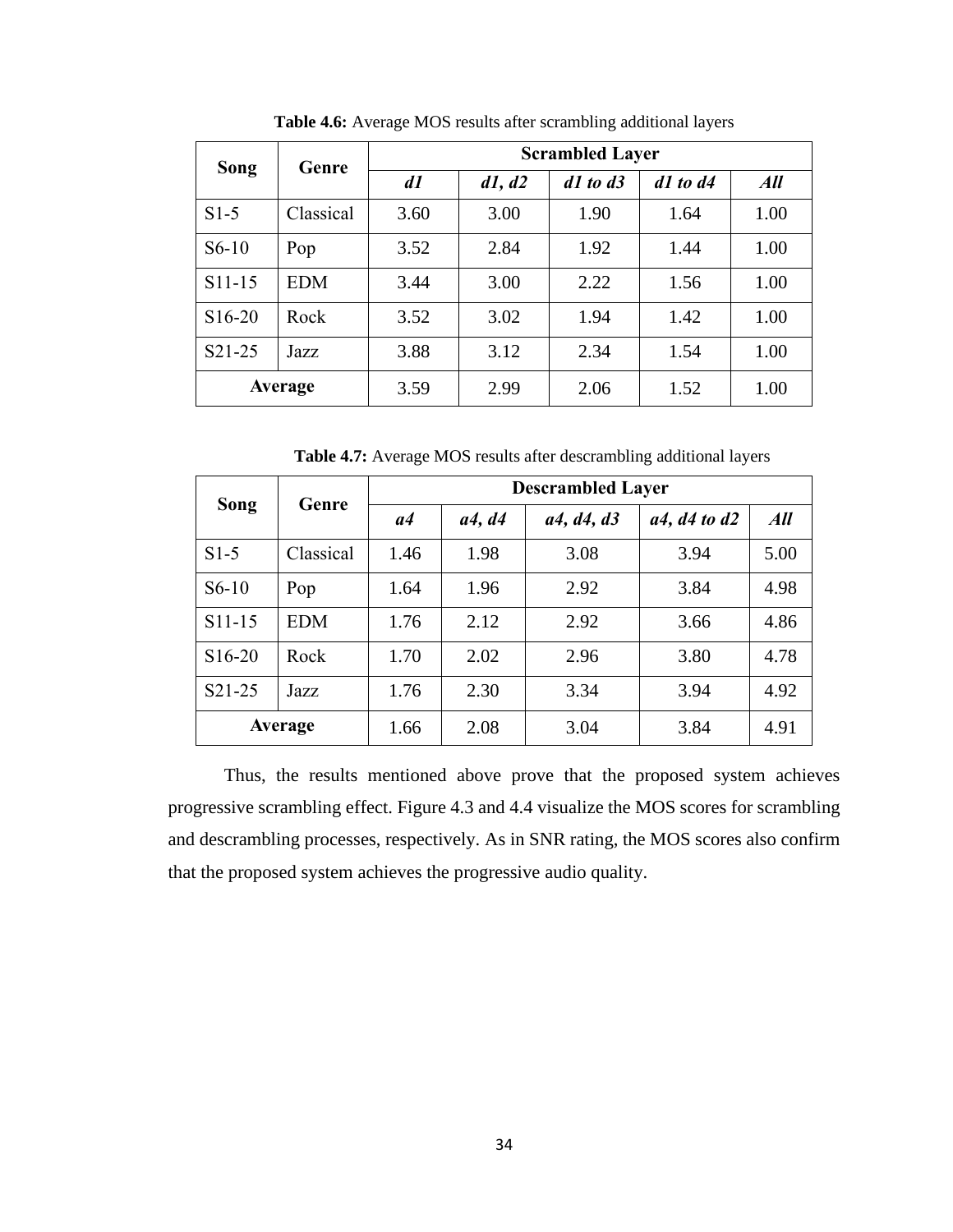

**Fig. 4.3:** MOS decreases based on the number of scrambled layers



**Fig. 4.4:** MOS increases based on the number of descrambled layers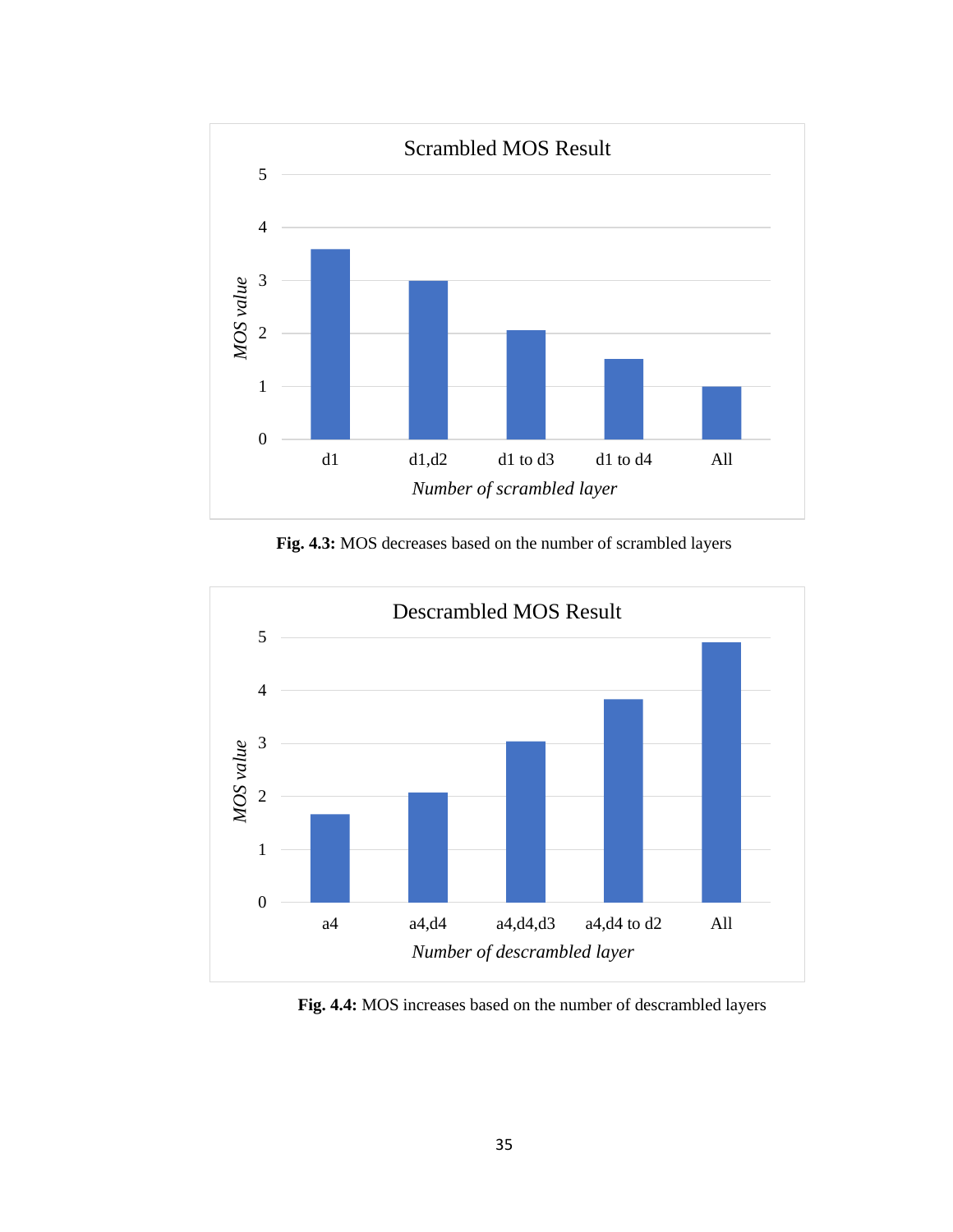## <span id="page-46-0"></span>**4.3.3 Waveform Visualization**

Figure 4.5 depicts the waveforms of an audio clip with different layer scrambled. Figure 4.5 (a) is the waveform of the original WAVE audio clip and Figure 4.5 (b) to (f) show the waveforms after scrambling the *d1* layer,  $d1 + d2$ ,  $d1$  to  $d3$ ,  $d1$  to  $d4$ , and all layers, respectively. We can see from the figures that the structure and envelopes of the scrambled waveforms are getting more and more different than the envelope of the original signal. It means that the audio quality is also degrading after scrambling layer after layer.

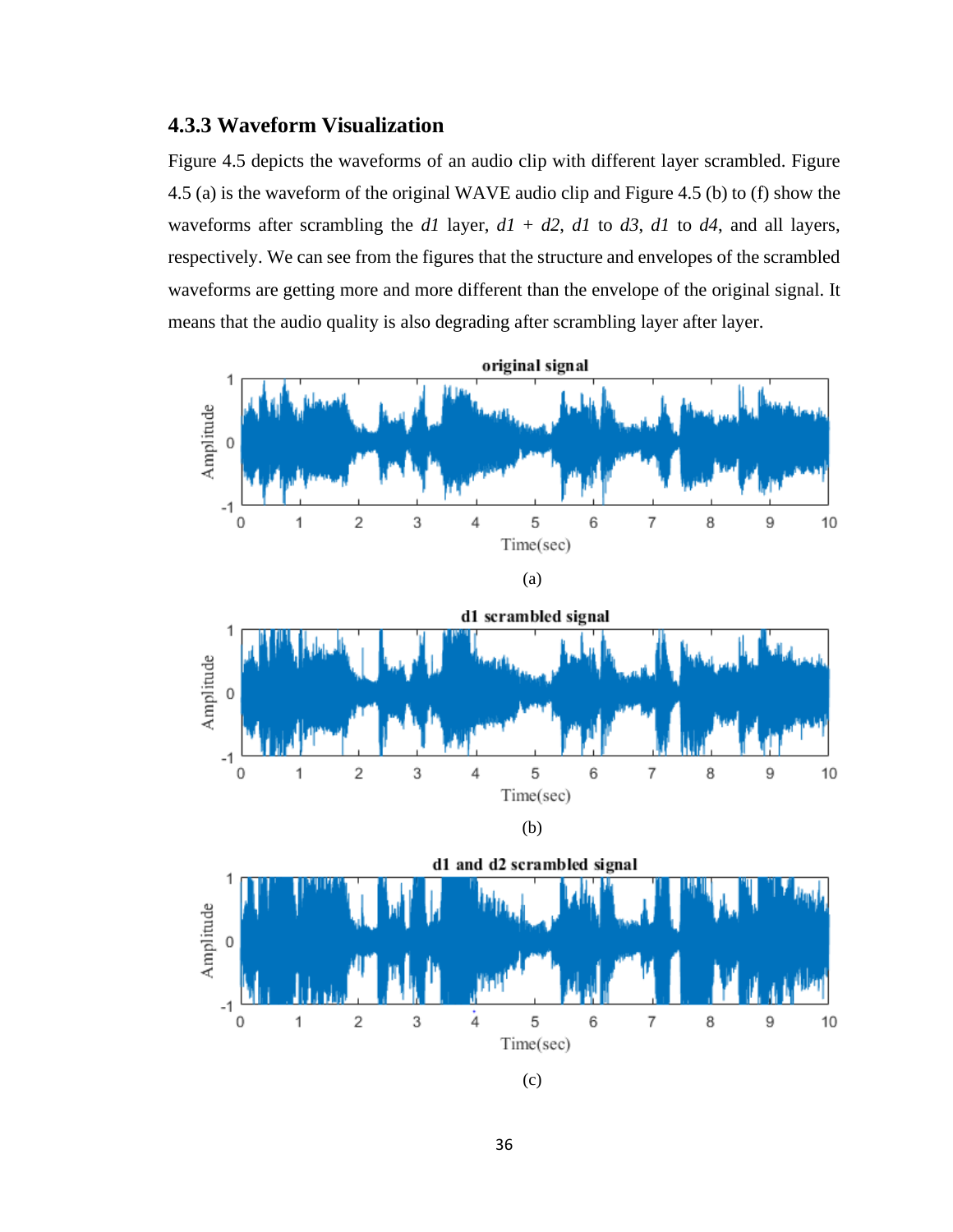

**Fig. 4.5:** Waveforms after scrambling (layer-wise)

Figure 4.6 depicts the waveform visualization of an audio clip after descrambling layer after layer. Figure 4.6 (a) to (e) show the resulting waveforms after descrambling *d1*, *d1* and *d2*, *d1* to *d3*, *d1* to *d4*, and all layers, respectively. Figure 4.6 (f) shows the waveform of the original audio signal. By comparing the waveforms in Figure 6, it can be clearly seen that the proposed system can gradually reconstruct the audio signal to its original. It was possible to retain the original full-quality audio because the same keys as in scrambling were used for descrambling. Even if only one of the keys was wrong, it would not be possible to recover the original audio quality.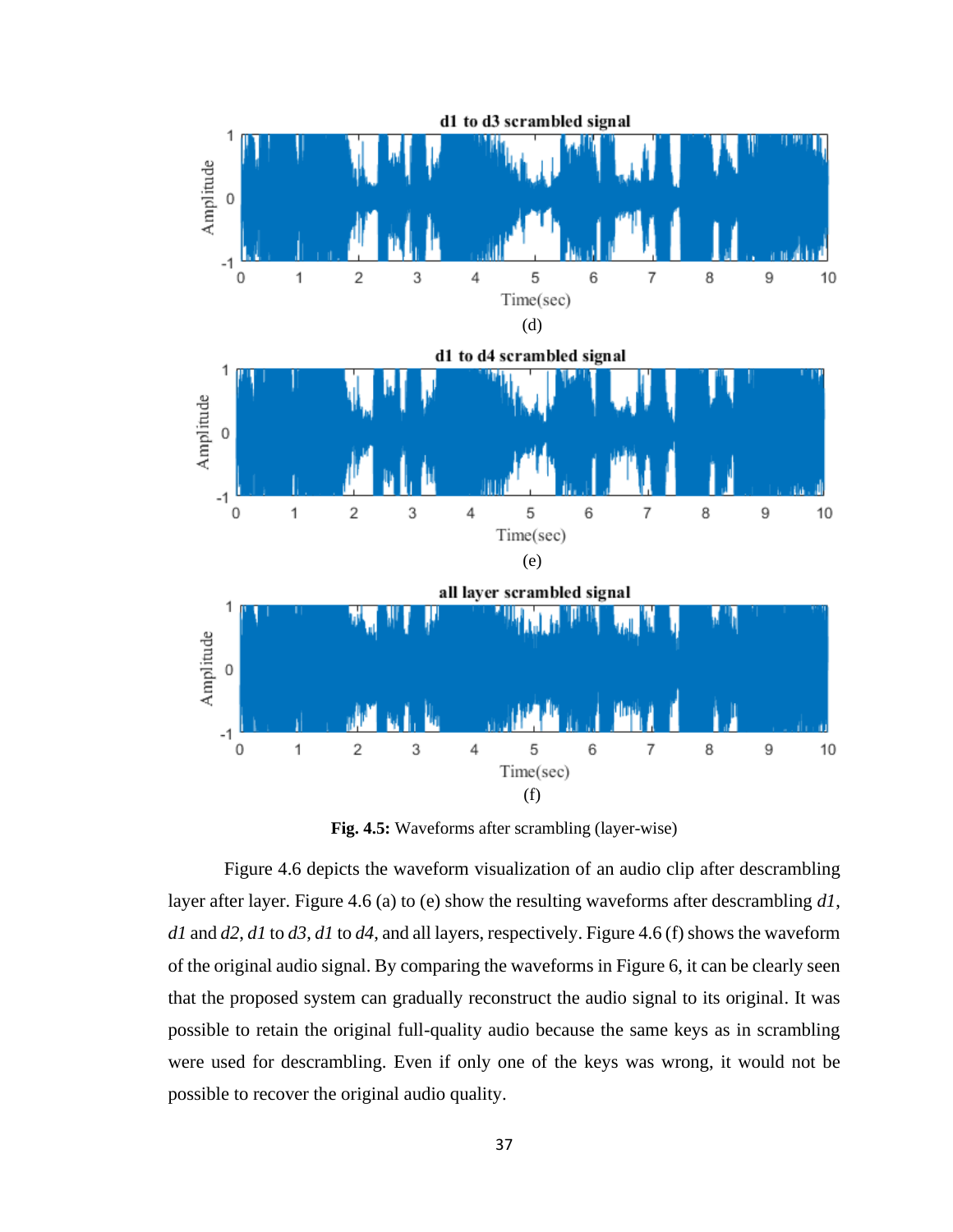

(c)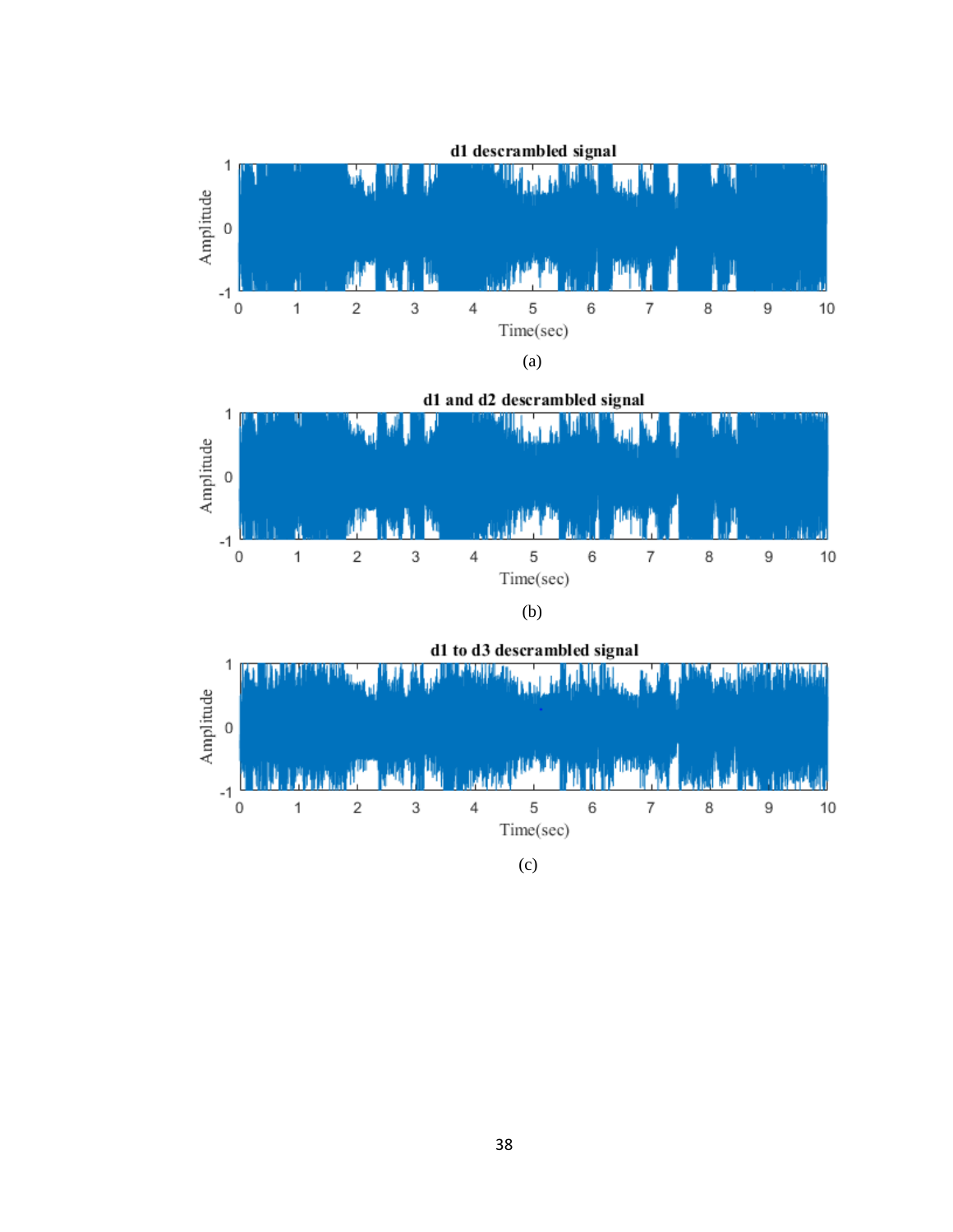

**Fig. 4.6:** Waveforms after descrambling (layer-wise)

To recap, by applying the proposed scrambling method in the wavelet domain that gives the progressive representation of a signal, an audio signal with desired quality level can easily be generated. Scrambling on different wavelet layers degrades the audio quality differently and thus ensures the progressive scrambling effect. To get the progressive representation of a signal, the other methods like the FFT filter bank can also be used instead of the wavelet transform; however, the wavelet representation is much more efficient for analysis and signal reconstruction because of its multi-resolution property.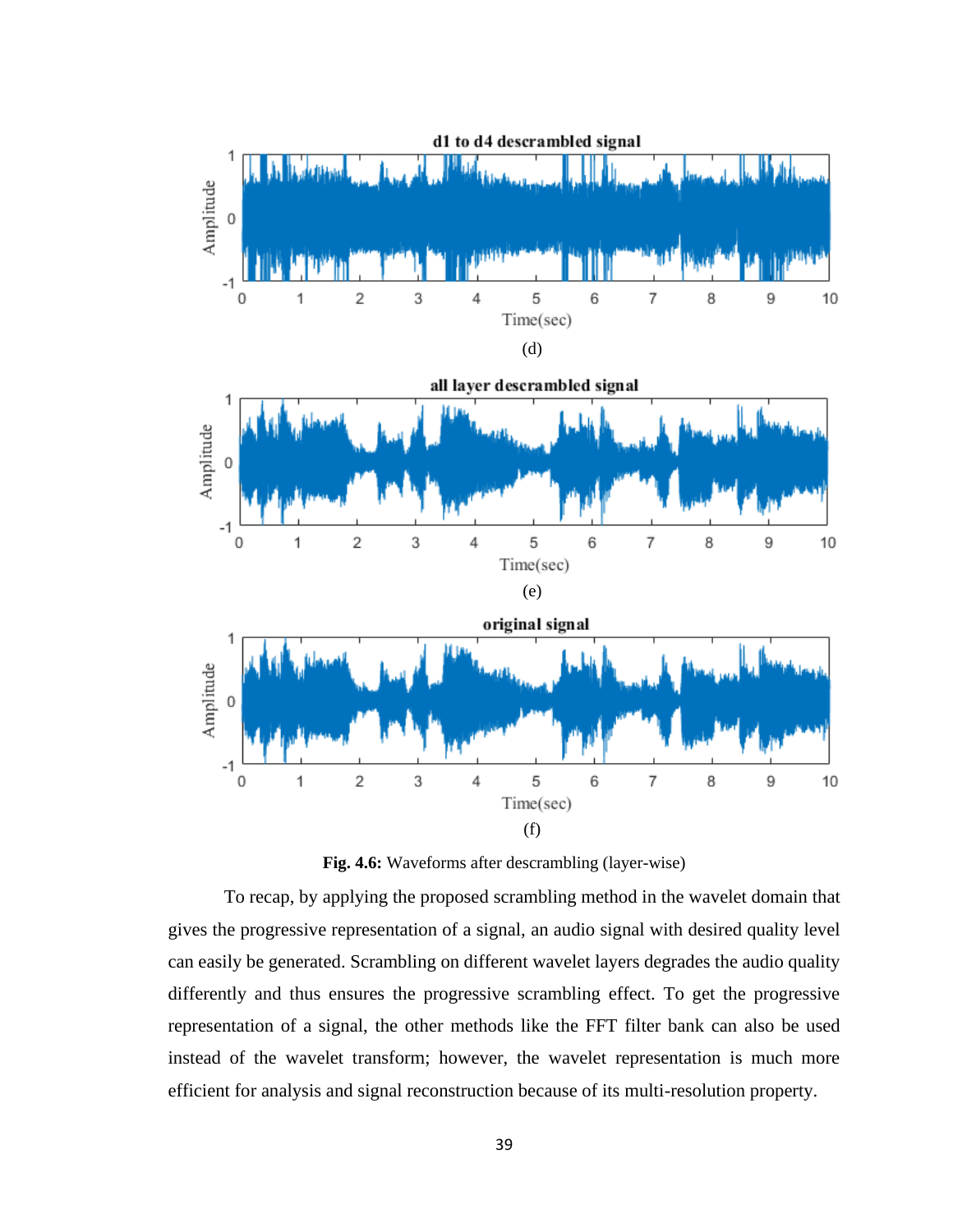Moreover, security offered by the proposed system can also be more strengthened with the control of unknown wavelet parameters. Without knowing the same wavelet family and wavelet decomposition levels used during scrambling, anyone can never recover full-quality audio.

#### <span id="page-50-0"></span>**4.4 The Effect on Execution Time and File Size**

As per the experimental results shown in Table 4.8, it can be seen that the original and scrambled/descrambled audio clips are exactly the same in file size, no size blow-up. As for the average execution time, for a 24.1 sec long audio clip, the proposed system takes only 0.64 sec for scrambling and 0.30 sec for descrambling. From these results, it can be seen that the proposed system is very low in computational complexity and suitable to be used for real-time systems like online music stores.

|                     | <b>Duration</b>    |                          | <b>Scrambled</b> | <b>Descrambled</b>       |           |
|---------------------|--------------------|--------------------------|------------------|--------------------------|-----------|
| Song                | (sec)/Size<br>(MB) | <b>Duration</b><br>(sec) | Size (MB)        | <b>Duration</b><br>(sec) | Size (MB) |
| $S1-5$              | 23/1.62            | 0.82                     | 1.62             | 0.29                     | 1.62      |
| $S6-10$             | 23/1.95            | 1.00                     | 1.95             | 0.29                     | 1.95      |
| S <sub>11</sub> -15 | 22.8/1.95          | 0.49                     | 1.95             | 0.29                     | 1.95      |
| S <sub>16</sub> -20 | 26.2/2.22          | 0.47                     | 2.22             | 0.32                     | 2.22      |
| $S21-25$            | 25.4/2.24          | 0.43                     | 2.24             | 0.32                     | 2.24      |
| Average             | 24.1/2.00          | 0.64                     | 2.00             | 0.30                     | 2.00      |

**Table 4.8:** Results of average execution time and file size

#### <span id="page-50-1"></span>**4.5 The Proposed Application Scenario**

The proposed system can be applied for online digital music services such as JOOX application that is currently popular among young consumers in Myanmar. The intended scenario is as follows. An audio clip is decomposed into 4-level-wavelet and all layers are scrambled using different keys. That file is used for secure music distribution to subscribers. Based on the subscription type, users can get 2, 4, or 5 keys for descrambling, as depicted in Table 4.9. For only 2 keys, the application will allow users to descramble *a4*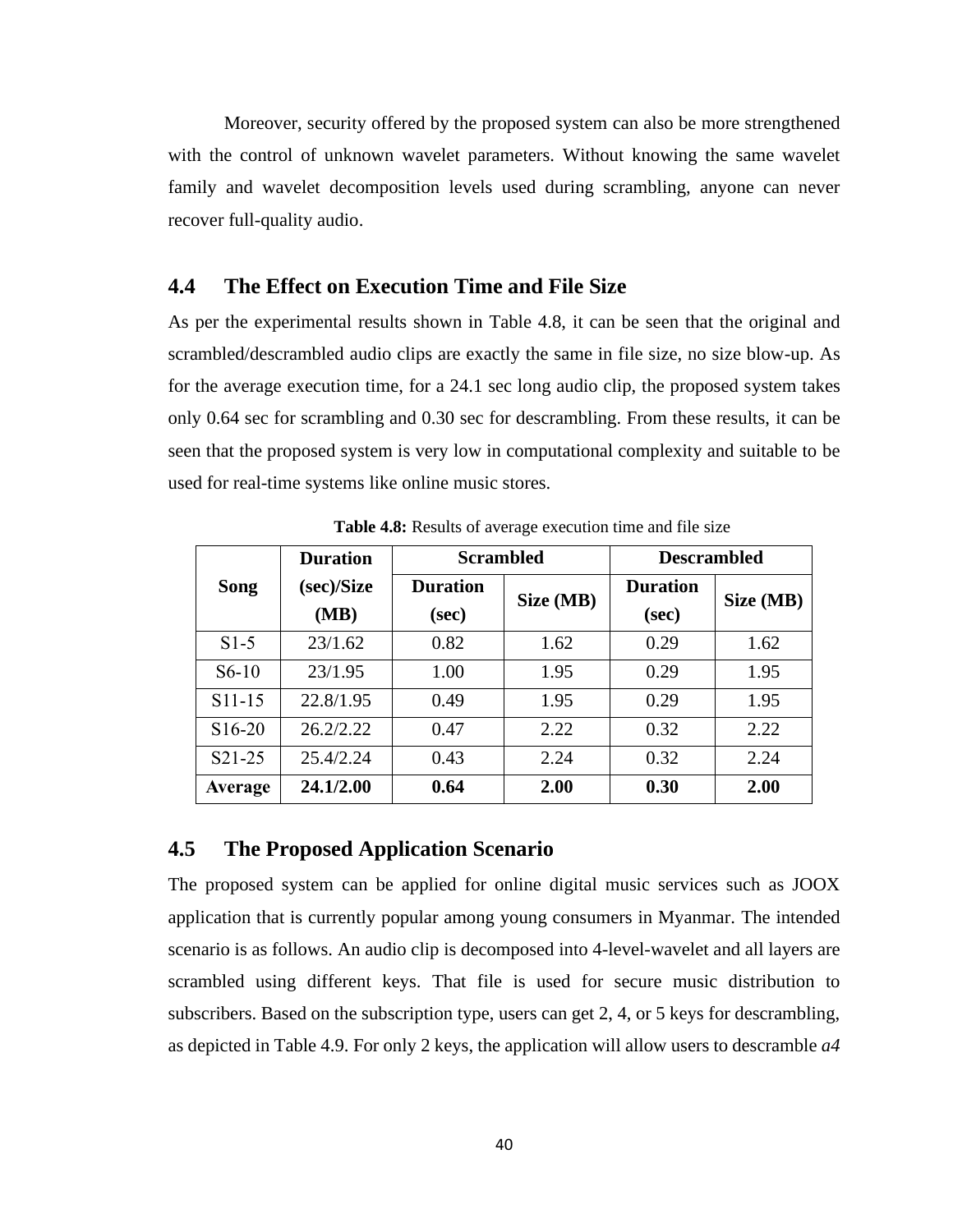and *d4* layers and enjoy low-quality music. For VIP subscribers, they can get all 5 keys to recover high-fidelity music.

| <b>Quality Level</b>    | Low     | <b>Medium</b>   | <b>High</b>    |
|-------------------------|---------|-----------------|----------------|
| Layer to be descrambled | a4 & d4 | a4, d4, d3 & d2 | $a4, d4$ to dl |
| Number of keys required |         |                 |                |

**Table 4.9:** The proposed application scenario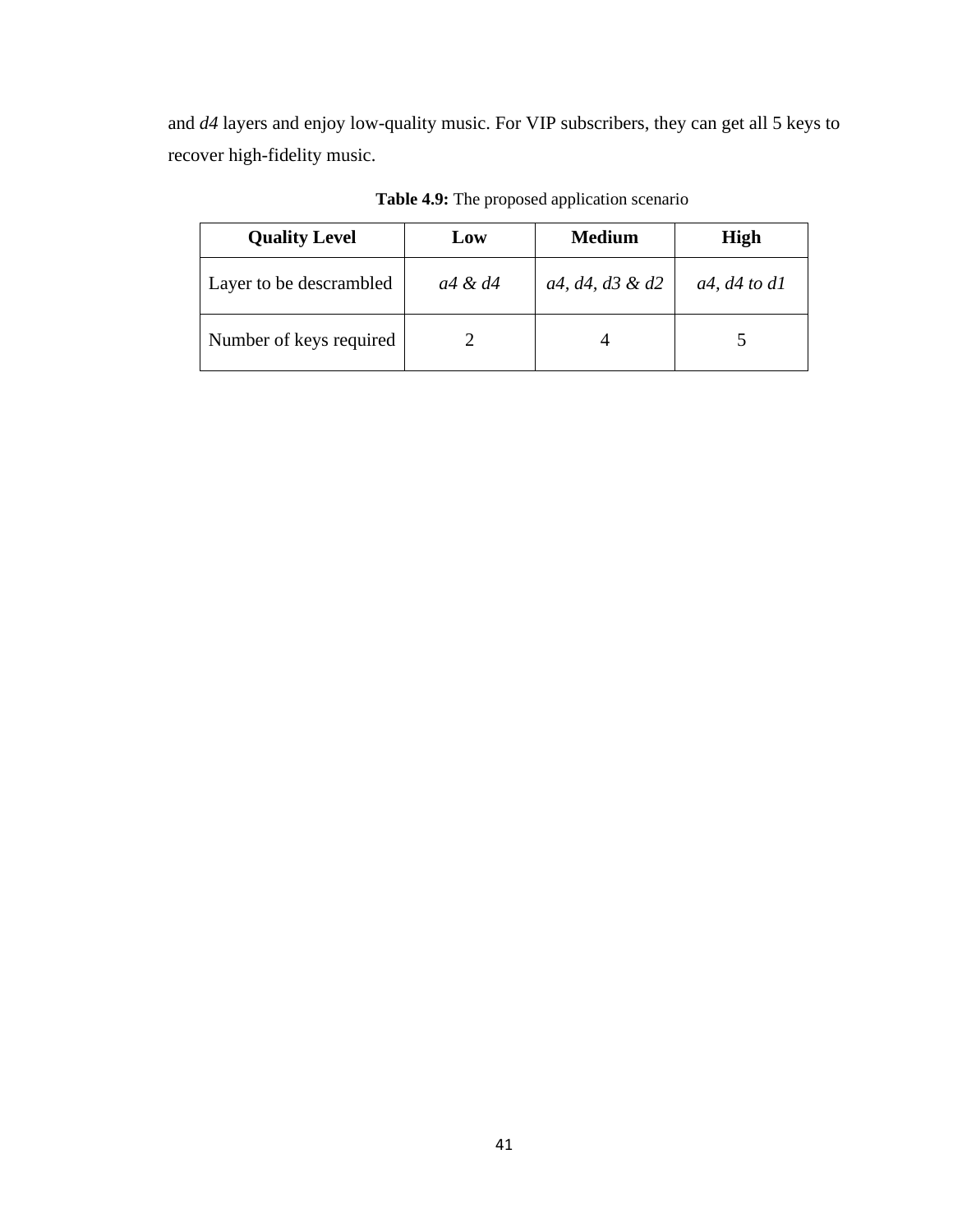# **CHAPTER 5 CONCLUSION**

<span id="page-52-0"></span>Music industry has already been moving into online space successfully these days. Due to the improvements in communication technologies and easy file sharing services, the profit of this industry largely depends on the effective control of unauthorized access to music. When a new song comes out and if the music distributor uploads the whole song as teaser, there are potentially high risk of illegal downloads. Even for sharing the chorus as sample, illegal downloading can still occur for using as ring tunes.

This thesis has presented an effective music distribution system for online digital music industry. The main aim is to develop a system that can generate different low/medium and high-quality music files that can be used as teaser and secure music sharing with high-level access control, respectively. The proposed system was developed based on the DWT-based low-complexity audio scrambling method. As scrambling on different wavelet coefficients has different effects on perceptibility, experimental results like SNRs and MOS ratings showed that the proposed system can effectively generate different quality audio files based on the wavelet layer scrambled. Low- or medium-quality files can serve as teasers for potential buyers to taste the songs, whereas severely-degraded files can provide high-level access control for music distribution. Without the knowledge of scrambling keys, anyone can never recover the original song quality. As for valid users who know the keys, the proposed method can perfectly recover the original audio quality and also works well for all music genres.

Experimental results also showed that the proposed system has very low computational complexity (i.e. fast execution time). In addition, the proposed scrambling method can generate the scrambled files to be exactly the same in file size as the original files and thus it is appropriate for real-time applications.

#### <span id="page-52-1"></span>**5.1 Further Extension**

The main aim of the proposed system is to be applied in real-world online music distribution systems. The intended application scenario is like JOOX music application where different-quality music files are shared to subscribers based on the subscription type.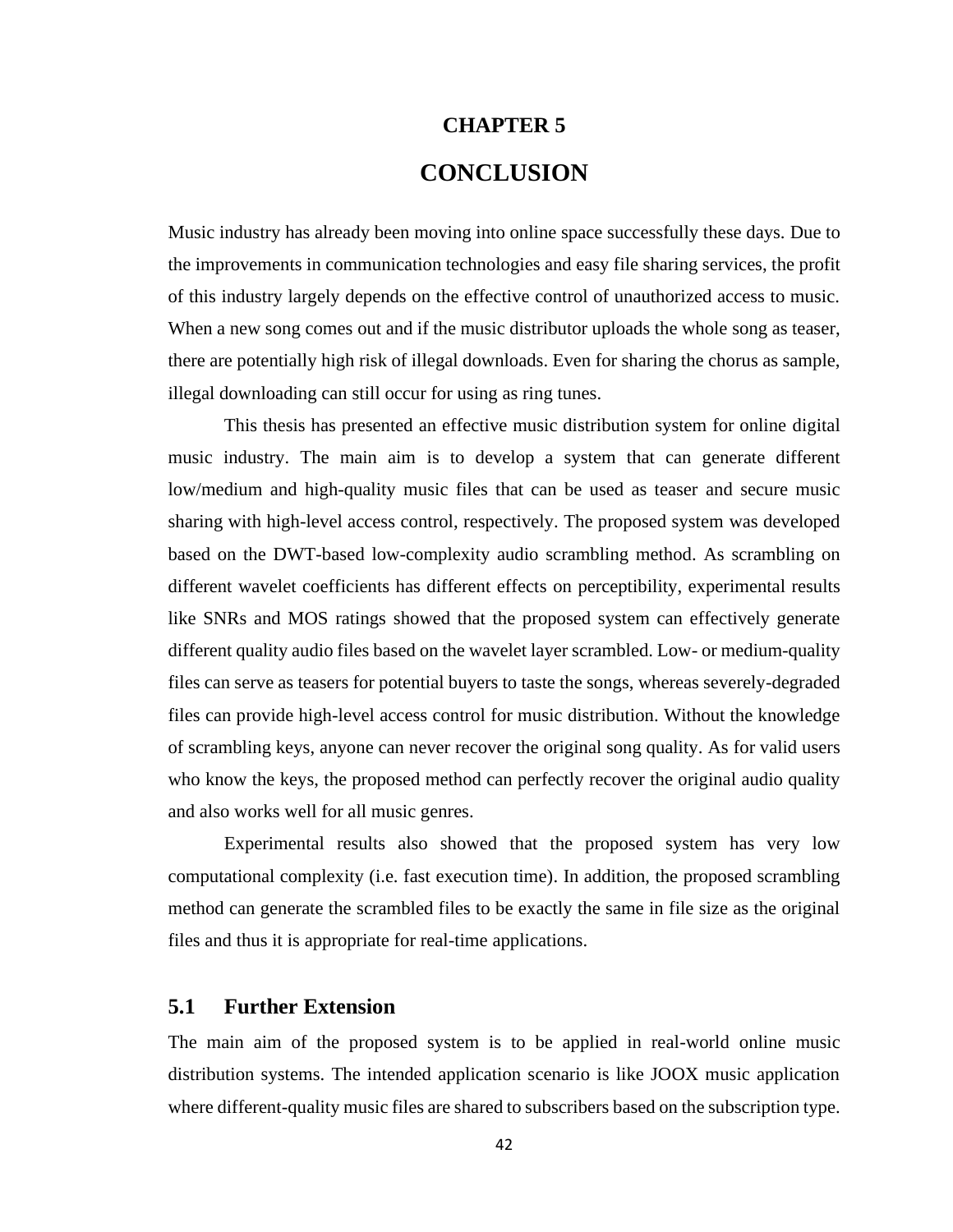As of now, we only implemented the proposed system on a standalone computer. In order to use in real-world applications, it should be implemented as a mobile application or a web service.

In addition, future research can also be carried on regarding the security aspect of the proposed system. As previously seen in Chapter 3, the Arnold matrix used for key generation consists of some duplicated values and may degrade the randomness of the keys. Thus, more secure key generation algorithms and secret keys sharing between music distributors and users should also be considered.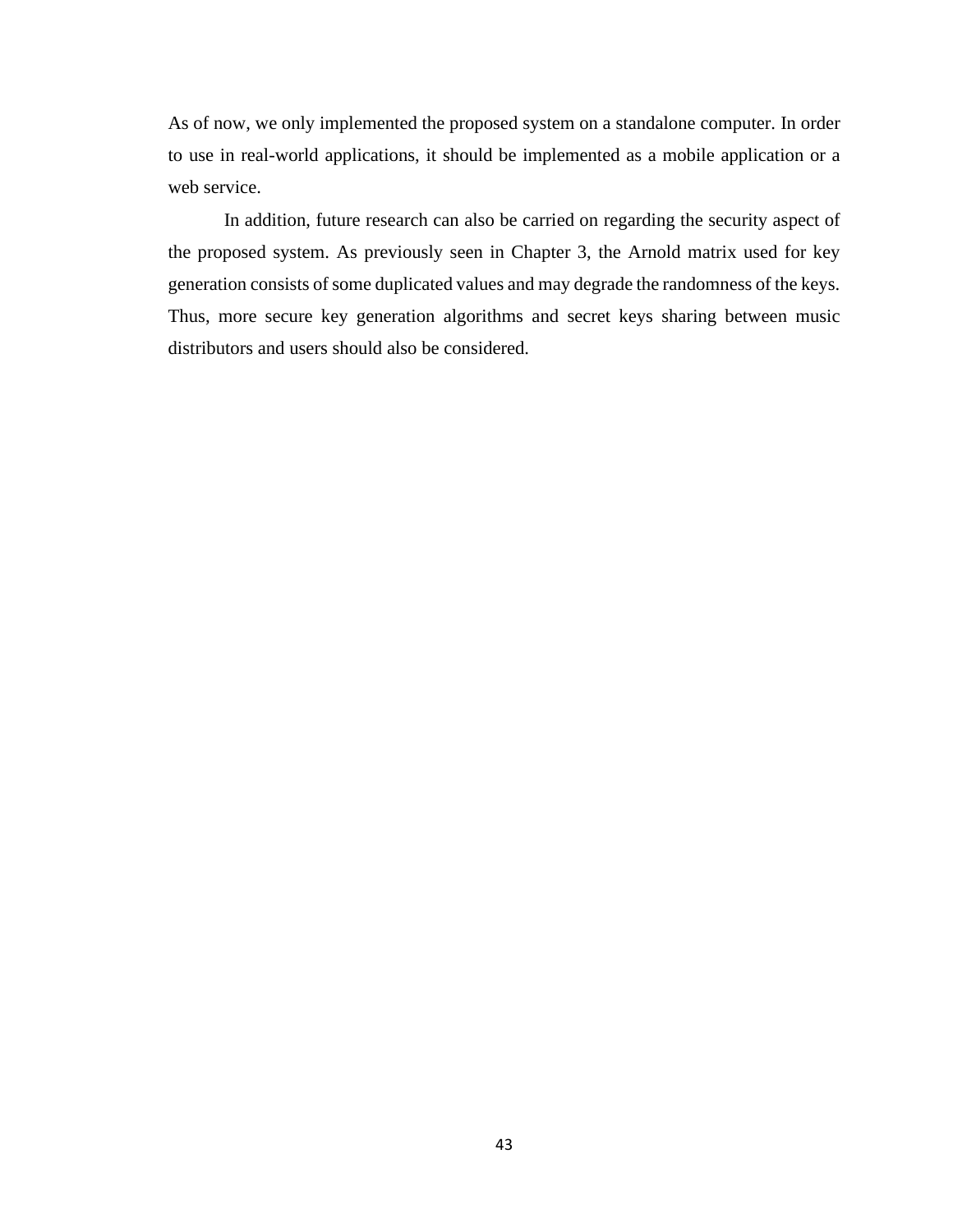## **REFERENCES**

- <span id="page-54-0"></span>[1] A. Srinivasan and P. A. Selvan, "A review of analog audio scrambling methods for residual intelligibility," Innovative Systems Design and Engineering, vol. 3, no. 7, 2012.
- [2] Amara Graps, "An introduction to wavelets," Institute of Electrical and Electronics Engineers, IEEE Computer Society, vol. 2, no. 2, 1995.
- [3] "Advanced encryption standard (AES)", available online at: https://nvlpubs.nist.gov/nistpubs/FIPS/NIST.FIPS.197.pdf
- [4] "Analog-to-Digital converter", available online at: https://en.wikipedia.org/wiki/Analog-to-digital\_converter
- [5] "Audio codecs: what they are and why they matter", available online at: https://www.tomsguide.com/us/what-are-audio-codecs,review-4469.html
- [6] "Audio file format", available online at: https://en.wikipedia.org/wiki/Audio\_file\_format
- [7] "Audio formats and file types", available online at: https://soundbridge.io/audio-formats-file-types/
- [8] B. Gadanayak and C. Pradhan, "Selective encryption of MP3 compression," International Conference on Information Systems and Technology, 2011.
- [9] D. Tabibzada, "How does illegally downloading music impact the music industry?," Nov, 2015.
- [10] "Data encryption standard", available online at: https://www.sciencedirect.com/topics/engineering/data-encryption-standard
- [11] "Daubechies wavelet", available online at: https://en.wikipedia.org/wiki/Daubechies\_wavelet
- [12] "Difference between private key and public key", available online at: https://www.geeksforgeeks.org/difference-between-private-key-and-public-key/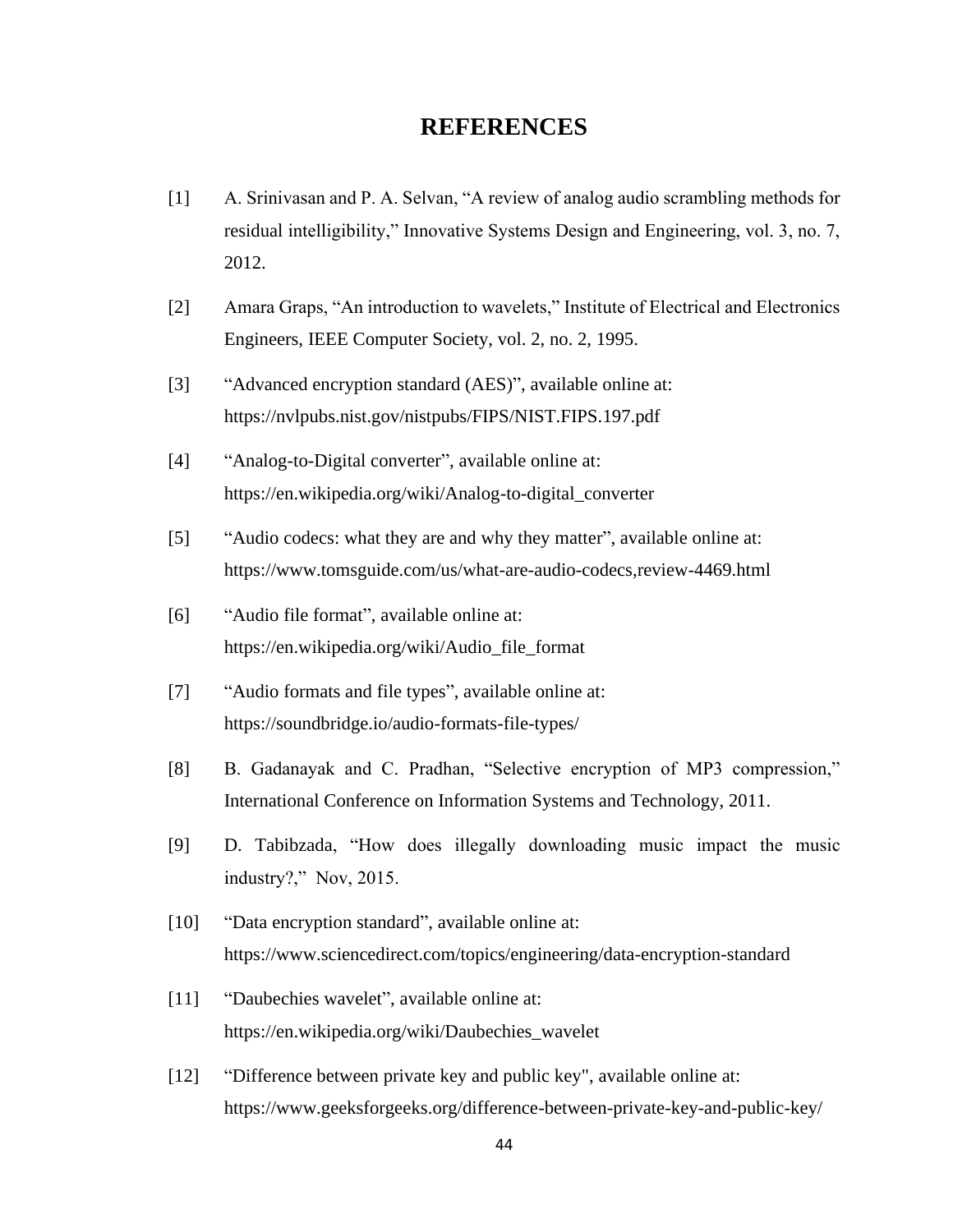- [13] "Digital music-statistics & facts", available online at: https://www.statista.com/topics/1386/digital-music/
- [14] "Digital signal processor", available online at: https://en.wikipedia.org/wiki/Digital\_signal\_processor
- [15] "Discrete wavelet transform", available online at: https://en.wikipedia.org/wiki/Discrete\_wavelet\_transform
- [16] G. Chen and Q. Hu, "An audio scrambling method based on combination strategy," IEEE International Conference on Computer Science and Information Technology, vol. 5, pp. 62-66, July, 2010.
- [17] G. Dhanya and J. Jayakumari, "Permutation based speech scrambling for next generation mobile communication," International Journal of Engineering and Technology, vol. 8, no. 2, pp. 707-713, Apr-May, 2016.
- [18] H. Yi and C. L. Philipos, "Evaluation of objective measures for speech enhancement," Interspeech2006, pp. 1447-1450, Sept, 2006.
- [19] Ivan W. Selesnick, "Wavelet transforms- a quick study," Polytechnic University Brooklyn, NY, Sept, 2007.
- [20] "IFPI digital music report 2013: global recorded music revenues climb for first time since 1999", available online at: https://www.billboard.com/articles/business/1549915/ifpi-digital-music-report-2013-global-recorded-music
- [21] "IFPI global music report 2019", available online at: https://www.ifpi.org/news/IFPI-GLOBAL-MUSIC-REPORT-2019
- [22] J. Zhou and O. C. Au, "Security and efficiency analysis of progressive audio scrambling in compressed domain," Innovation and Technology Commission of the Hong Kong Special Administrative Region, China, pp. 1802-1805, 2010.
- [23] "Joox", available online at: https://en.wikipedia.org/wiki/JOOX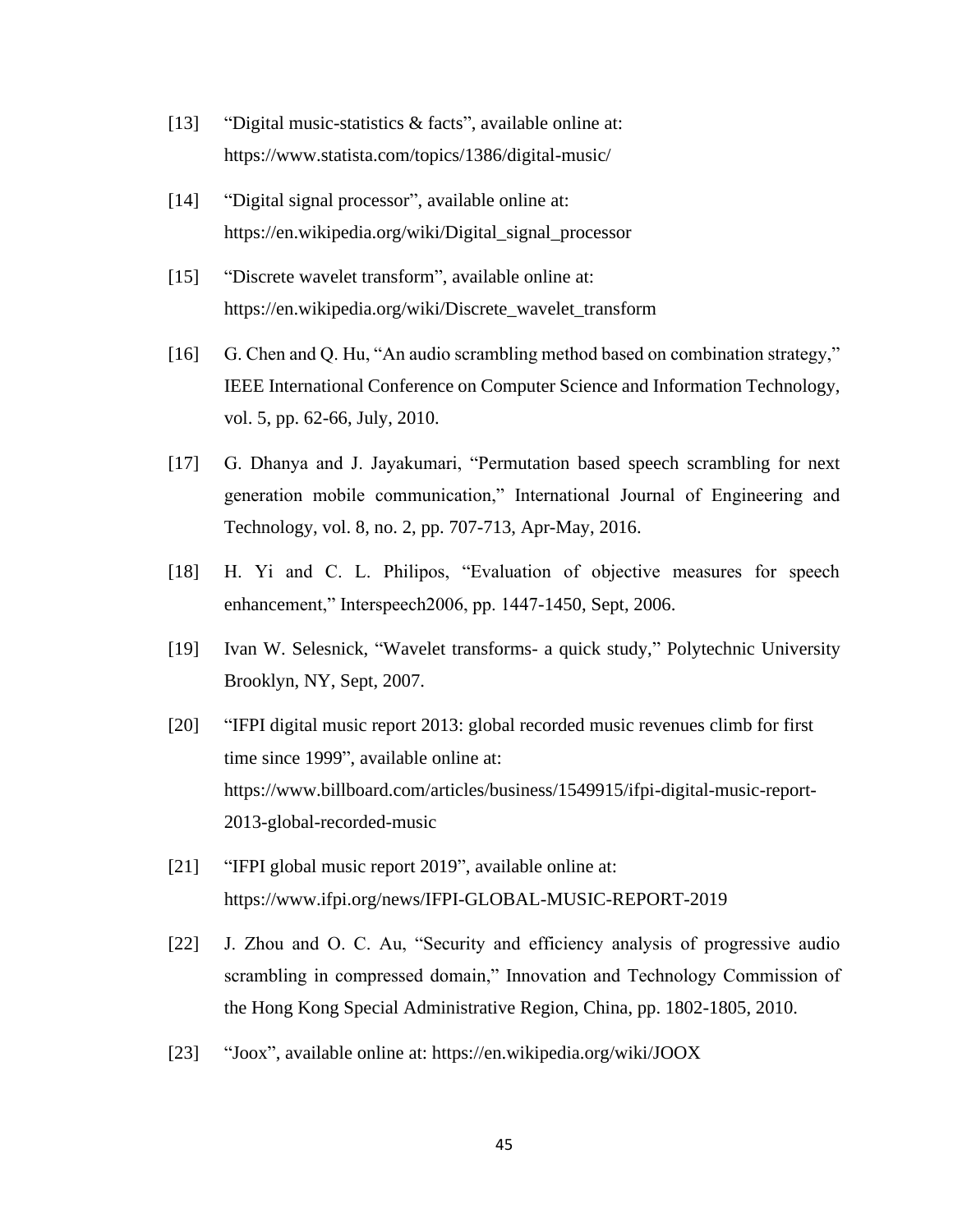- [24] M. Vetterli and J. Kovacevic, Wavelets and subband coding, Prentice Hall PTR, Englewood Cliffs, New Jersey, 1995.
- [25] Mansi and Raman Chawla, "An audio multiple shuffle encryption algorithm," International Journal of Engineering and Computer Science, Haryana, India, vol. 4, pp. 14098-14104, Sep, 2015.
- [26] Microsoft Corporation, "New multimedia data types and data techniques," April 1994.
- [27] "Mean opinion score", available online at: https://en.wikipedia.org/wiki/Mean\_opinion\_score
- [28] N. Li, Y. H. Shang, and J. C. Zou, "An audio scrambling method based on Fibonacci transformation," Journal of North China University of Technology, vol. 16(3), pp. 8-12, 2004.
- [29] R. D. Poblete, "Manipulation of audio in the wavelet domain processing a wavelet stream using PD," Institute of Electronic Music, 2006.
- [30] Raghunandhan K R, Radhakrishna Dodmane, Sudeepa K B, and Ganesh Aithal, "Efficient audio encryption algorithm for online applications using transposition and multiplicative non-binary system," International Journal of Engineering research and Technology, vol. 2, issue 6, June, 2013.
- [31] "RC4", available online at: https://en.wikipedia.org/wiki/RC4
- [32] "RSA algorithm (Rivest-Shamir-Adleman)", available online at: https://searchsecurity.techtarget.com/definition/RSA
- [33] Sheetal Sharma, Lucknesh Kumar, and Himanshu Sharma, "Encryption of an audio file on lower frequency band for secure communication," International Journal of Advanced Research in Computer Science and Software Engineering, vol. 3, issue 7, July, 2013.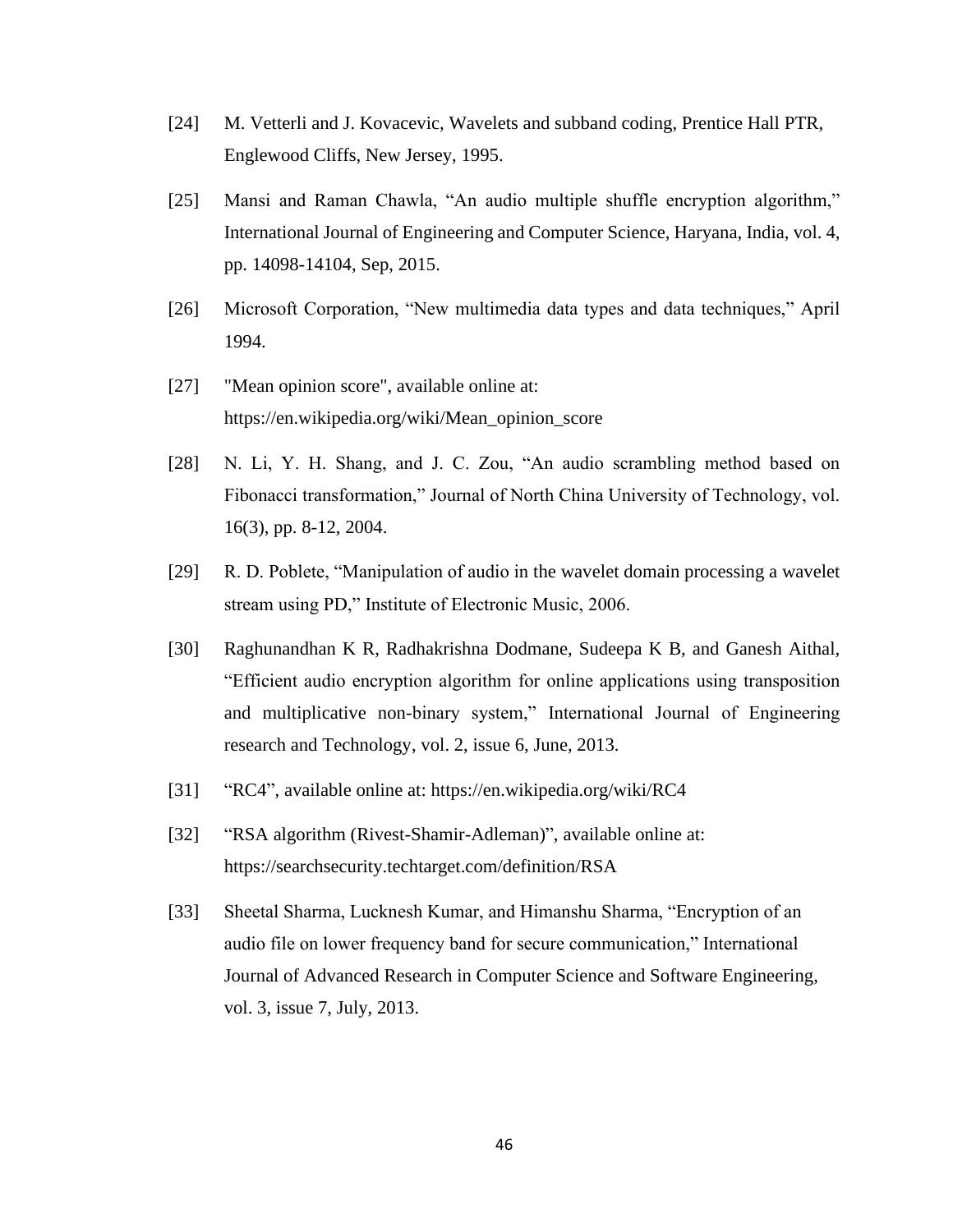- [34] Shine P. James, Sudhish N. George, and P.P. Deepthi, "Secure selective encryption of compressed audio," International Conference on Microelectronics, Communication and Renewable Energy, IEEE, 2013.
- [35] "Signal-to-Noise Ratio (SNR)", available online at: http://www.onmyphd.com/?p=snr.signal.noise.ratio
- [36] "Spotify", available online at: https://en.wikipedia.org/wiki/Spotify
- [37] "The effects of illegal downloading on the muscic industry", available online at: https://www.marshallmusic.co.za/2017/04/05/effects-illegal-downloading-musicindustry/
- [38] "The music industry in an age of digital distribution", available online at: https://www.bbvaopenmind.com/en/articles/the-music-industry-in-an-age-ofdigital-distribution/
- [39] "The scientist and engineer's guide to digital signal processing", available online at: https://www.dspguide.com/ch22/3.htm
- [40] "The smart way to buy Myanmar music", available online at: http://www.myanmarmusicstore.com/Default.aspx
- [41] Vishakha B. Pawar, Pritish A. Tijare, and Swapnil N. Sawalkar, "A review paper on audio encryption," International Journal of Research in Advent Technology, vol. 2, no. 12, Dec, 2014.
- [42] W. Q. Yan, W. G. Fu, and M. S. Kankanhalli, "Progressive audio scrambling in compressed domain," IEEE Transactions On Multimedia, Mar, 2008.
- [43] "Wavelet families", available online at: https://www.mathworks.com/help/wavelet/ug/wavelet-families-additionaldiscussion.html
- [44] "What is digital signal processing (DSP)? And what does it mean for music?", available online at: https://www.theguitarjournal.com/digital-signal-processing/